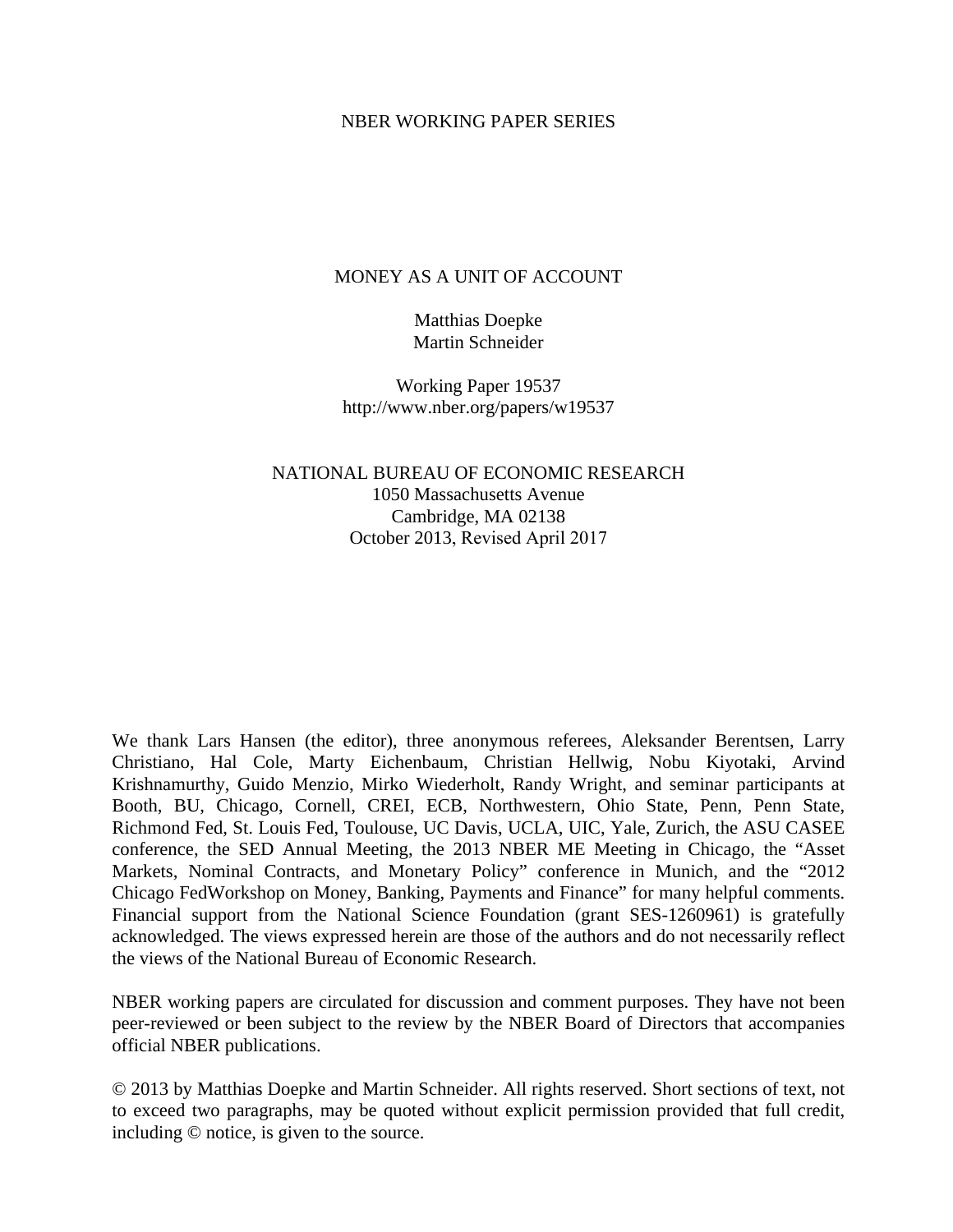Money as a Unit of Account Matthias Doepke and Martin Schneider NBER Working Paper No. 19537 October 2013, Revised April 2017 JEL No. E4,E5,F33

#### **ABSTRACT**

We develop a theory that rationalizes the use of a dominant unit of account in an economy. Agents enter into non-contingent contracts with a variety of business partners. Trade unfolds sequentially in credit chains and is subject to random matching. By using a dominant unit of account, agents can lower their exposure to relative price risk, avoid costly default, and create more total surplus. We discuss conditions under which it is optimal to adopt circulating government paper as the dominant unit of account, and the optimal choice of "currency areas" when there is variation in the intensity of trade within and across regions.

Matthias Doepke Northwestern University Department of Economics 2001 Sheridan Road Evanston, IL 60208 and NBER doepke@northwestern.edu

Martin Schneider Department of Economics Stanford University 579 Serra Mall Stanford, CA 94305-6072 and NBER schneidr@stanford.edu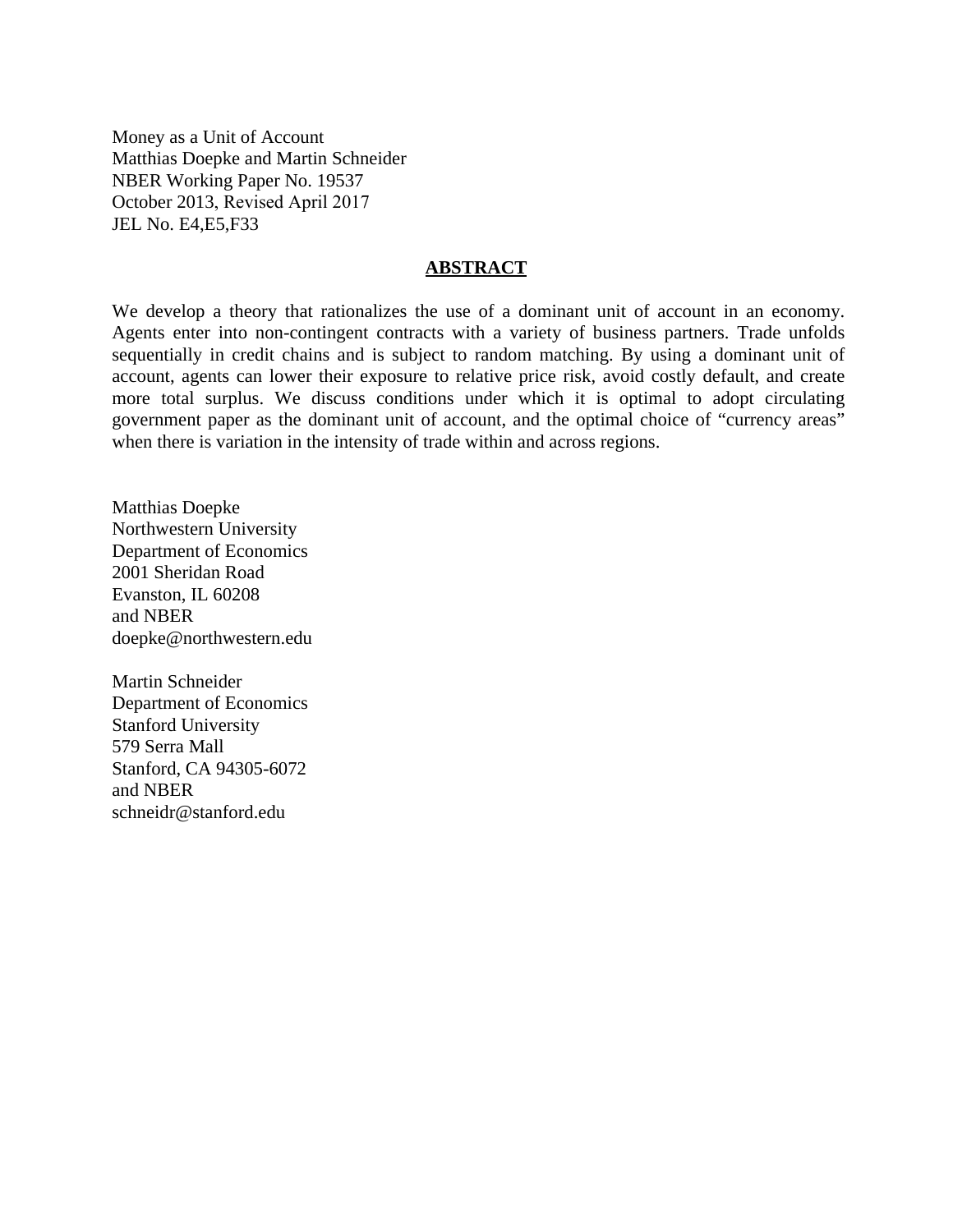## **1 Introduction**

Classical economists pointed out money's various functions in society. Since then, large literatures have rationalized the use of money as a store of value and as a medium of exchange. $^1$  In contrast, the use of money as a unit of account for future payments has received little attention. This fact is surprising given the widespread use of money-denominated long-term contracts (such as bonds and mortgages) in modern economies. The use of money as a unit of account implies that inflation has redistribution effects, which lie at the heart of Irving Fisher's debt-deflation theory of depressions (Fisher 1933) and which are just as relevant today.

The goal of this paper is to explain the role of money as a unit of account for future payments. At first sight, the use of money as a unit of account might appear to be a matter of convenience only. If future payments will be settled in money anyway (since it is the medium of exchange), isn't it practical to specify the value of the payments in terms of money as well (as the unit of account)? While such an explanation may seem straightforward in modern economies where the same money serves both functions (such as in the United States, where the dollar is both the dominant medium of exchange and the dominant unit of account), monetary history offers numerous examples where the medium-of-exchange and unit-of-account functions do not coincide.

Indeed, in medieval Europe a separation of the different functions of money was the rule rather than the exception (see Spufford 1988 and Kindleberger 1993 for overviews of European monetary history). Even where a circulating coin was used as unit of account, it served to specify value in contracts, but not necessarily to settle those contracts. For example, Cipolla (1956, p. 5) writes: ". . . it was tacitly assumed that the payment could be settled with any other commodity of equivalent value. A debt stipulated in 20 *solidi* in a French document of November 1107 was, we know from a later document, settled with a horse." At the same time, it was common to denominate contracts in natural units (such as bushels of

 $1$ Two seminal contributions are Samuelson (1958) on money as a store of value in an overlapping-generations model, and Kiyotaki and Wright (1989) on money as a medium of exchange in a model with search frictions.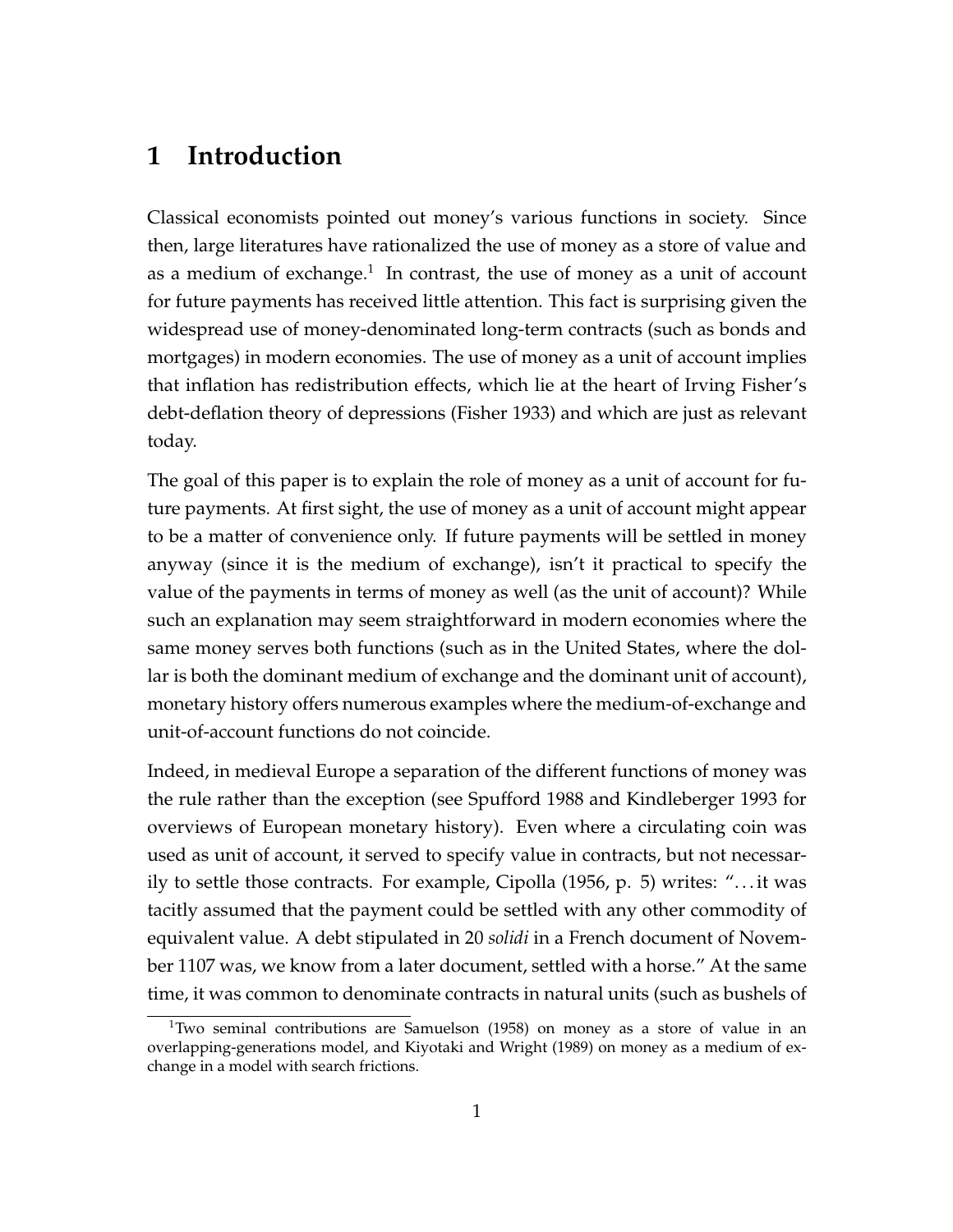wheat) or even bundles (such as a combination of a natural unit and a monetary unit).

There is also early evidence of accounting currencies distinct from any medium of exchange. In France, for example, the *livre tournois* served as unit of account for centuries during the medieval and early modern periods, even when the corresponding coin was no longer in circulation. The value of a coin used as an unit of account could also be different from that of the same coin in circulation, a phenomenon referred to as "ghost money" or "imaginary money" (Cipolla 1956; Einaudi 1937, 1953; Sargent and Velde 2002). As pure accounting currencies, those monies were thus precursors of the *ECU* (European Currency Unit), a basket of European currencies that served as a unit of account in European trade before the introduction of the euro.

History suggests that units of account differed from the medium of exchange in part because of a desire for coordination. In Germany, for example, specific coins (such as the *Vereinsthaler*) were used as an accounting currency across large areas, while different coins circulated as media of exchange in the various sovereign states of Germany. A practice that is still common today is the use of foreign currency as a unit of account, such as the use of Italian *Florin* in medieval Europe, the modern use of the U.S. dollar in trade relationships not involving the United States, and mortgage borrowing denominated in euros or Swiss francs in Eastern Europe.

In light of these observations, we address two separate questions on the role of money as a unit of account. First, why do economic agents often find it useful to coordinate on a dominant unit of account? Second, what should a useful unit of account look like? The answer to the first question should also address the limits of coordination: why do different groups of people sometimes use different units of account, for example by forming currency areas? The answer to the second question should explain in particular the emergence of government-issued money as a unit of account: Why is it often the dominant unit of account in modern times, but was less so in earlier times? And why are the different functions of money not always linked (as in medieval Europe, and in modern countries where private contracts are dollarized)?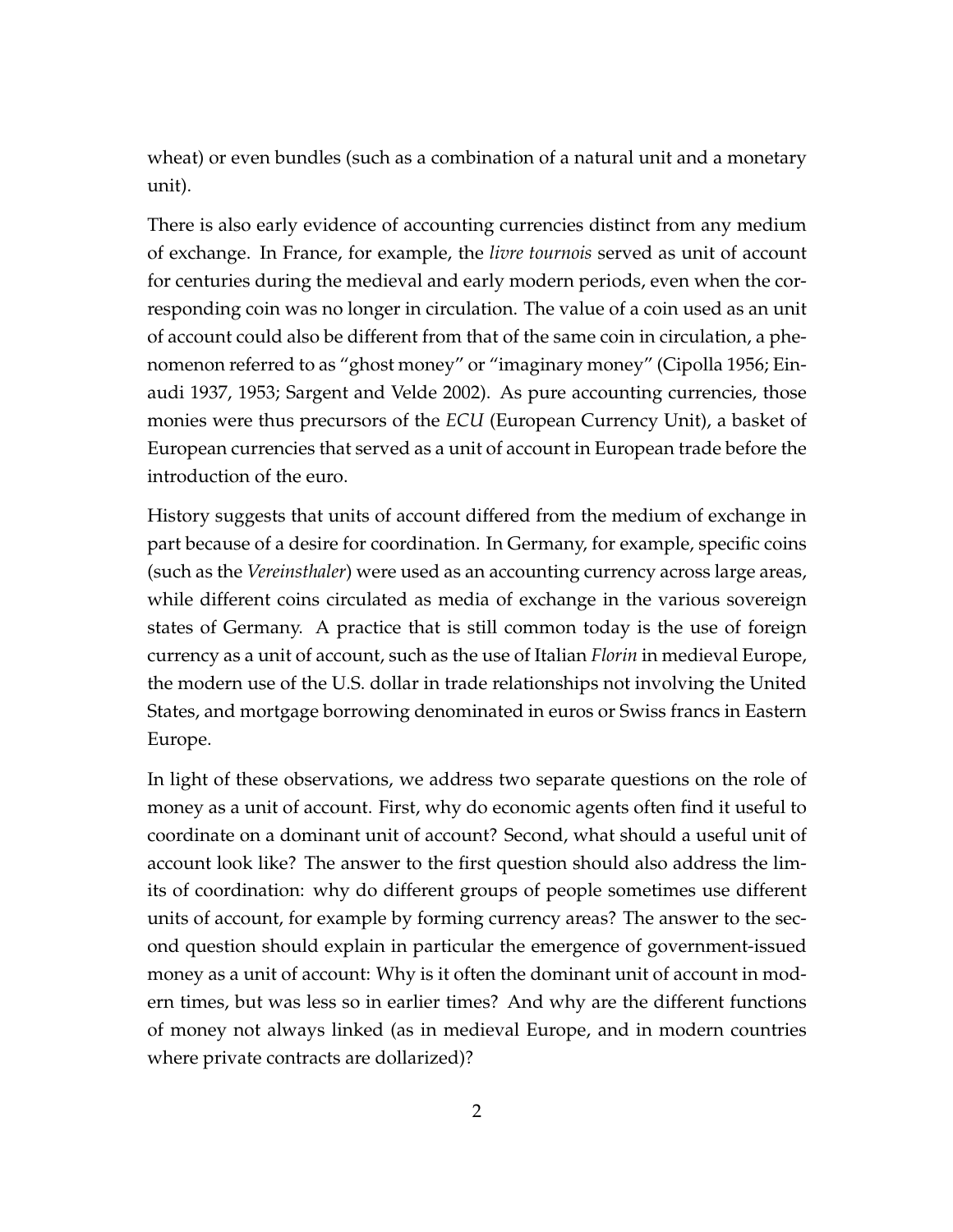Our theory is based on four features shared by most economies. First, agents enter into contracts that involve payment promises that are later costly to break or renegotiate. Second, there are multiple widely traded goods or assets with fluctuating prices (such as precious metals, currencies, or government paper) in which promised payments can, in principle, be denominated. In this setting, a contract between a lender and a borrower has to specify the unit of account, i.e., the good in which the value of future payments is specified. The cost of breaking promises along with price risk implies that borrowers can gain from using the same unit of account on both sides of the balance sheet. Specifically, if the price realization of a good that denominates a large part of a borrower's income is low, the borrower may have difficulty meeting his own promises. This risk can be hedged by denominating outgoing payments in the same good that denominates borrower income.<sup>2</sup>

To give an example of the balance-sheet risk that we have in mind, consider an economic agent (such as a household, a firm, or a bank) who holds assets that are denominated in U.S. dollars. In other words, the agent expects to receive future payments, the value of which is fixed in terms of dollars. Now suppose that the agent wants also to incur liabilities, such as by borrowing in order to invest in a business or buy a house. If these liabilities are denominated in a unit of account other than the U.S. dollar (say, euros), the agent faces the risk that the relative price of the units of account for assets and liabilities will change until future payments are due. Here, the risk is that the price of euros will rise relative to dollars. If there is a big change in the relative price, the value of the assets (the future payments in terms of dollars) may be too low to repay the liabilities (in terms of euros), resulting in costly default. By using the same unit of account for both assets and liabilities, the agent can avoid this relative-price risk and thereby lower the probability of default.

Hence, the first two elements of our theory, the cost of breaking promises and price risk, explain the demand for specific units of account. The third element of

 $2$ We focus on the unit-of-account function of money for future payments precisely because the delay between making the promise and the actual payment implies the possibility of relativeprice changes. In contrast, the unit-of-account function of money for quoting current prices is not subject to the same price risk. However, the unit of account for current prices may still matter if additional frictions are present, such as a cost of changing prices (from which we abstract here).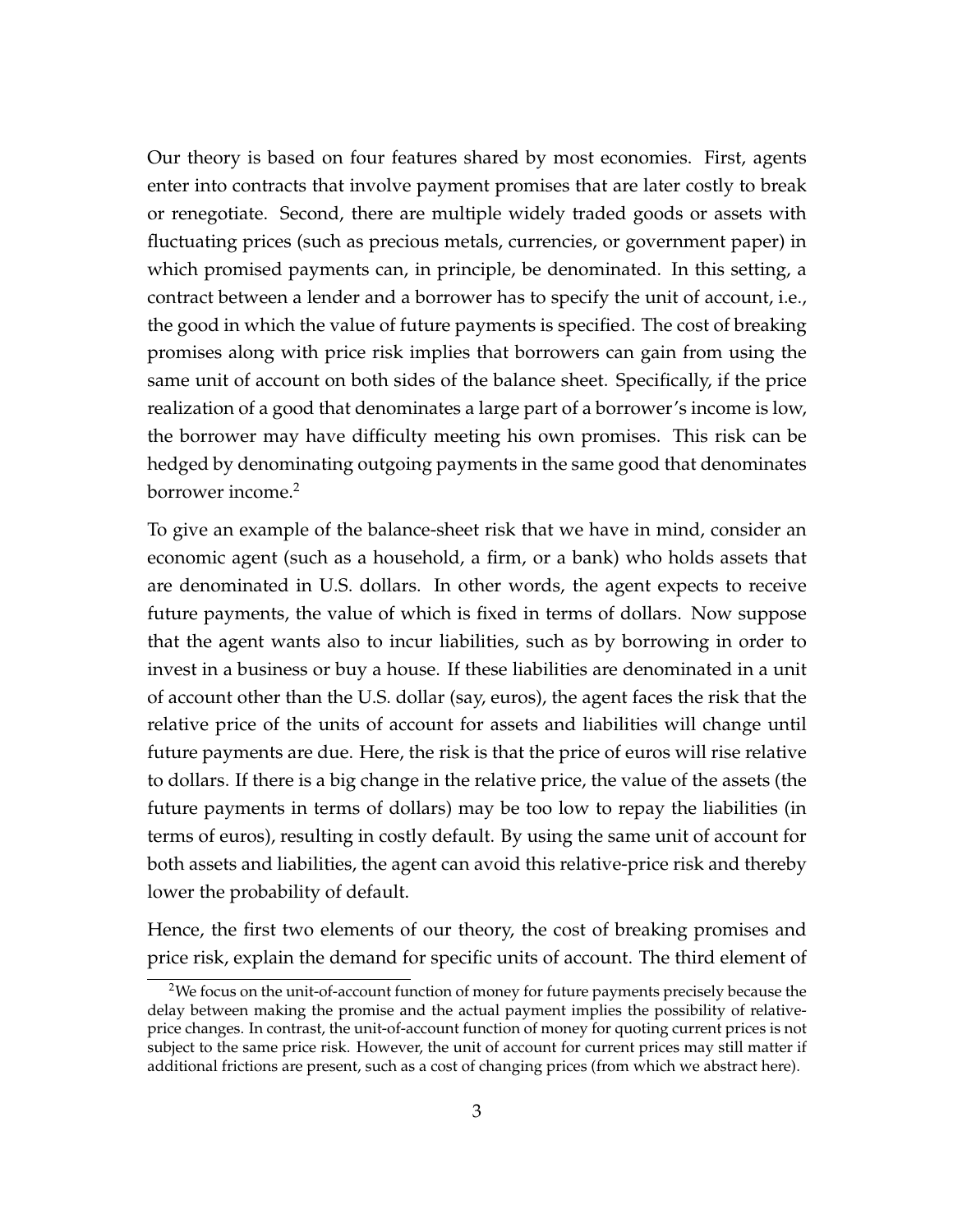our theory is that efficient production requires an entire network of borrowing and lending relationships. As a result, a typical agent is both a borrower and a lender—he is a member of a credit chain. Credit chains arise naturally in modern economies not only in the organization of production (for example, raw materials, intermediates, and final-goods producers), but also in commerce (producer, wholesaler, retailer) and finance (borrower, intermediary, investor). The presence of credit chains explains the propagation of units of account beyond bilateral relationships. In a credit chain, what is a promise for one agent is income for the next, thus leading to demand for a common unit of account in the entire chain.

The final element of our theory is that the formation of credit chains has a randommatching component that is not contractible. When a borrower and a lender meet, they typically cannot condition payment on the identity of their future business partners, let alone those partners' partners and so on. Balance sheet risk therefore comes from two sources. In addition to variation in relative prices there is matching uncertainty, as agents do not know which credit chain they will ultimately be part of. It then becomes advantageous to adopt a unit of account that is likely to be compatible with many future potential trading partners, leading to the optimality of an economywide dominant unit of account.

The nature of the efficiency gain from adopting a dominant unit of account depends on how costly it is to break promises. In the main part of the analysis, we consider the extreme where breaking promises is infinitely costly. In this setting, contracts are written so that all parties are always able to meet their promises, and default never occurs. To ensure that default can be avoided, borrowers lower debt ex ante, which leads to inefficiently low production. Use of a dominant unit allows more borrowing and thereby more production. In an appendix, we also explain how our results generalize to the case where breaking promises carries only a small cost. If default costs are sufficiently small, borrowers will produce at the efficient scale and default if necessary. Use of a dominant unit of account then lowers average ex-post default costs.

The argument we have outlined so far explains why agents coordinate on a common unit of account, but leaves open the question of exactly what should be the unit of account. Given that in our theory a key role of the unit of account is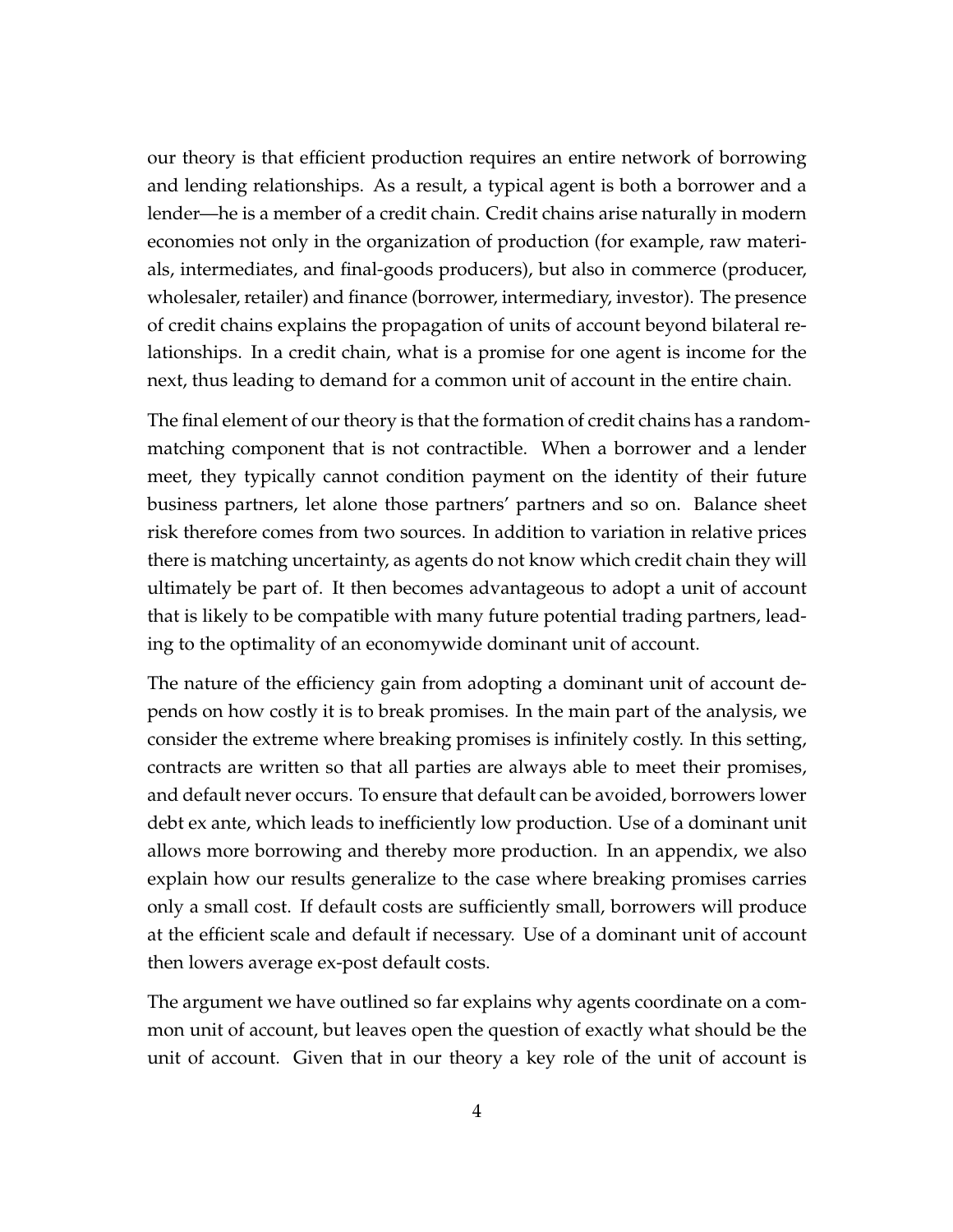to minimize balance-sheet risk, choosing a unit of account that already denominates the income of major borrowers is often useful. This observation suggests a tight link between the use of government-issued money as unit of account and the issuance of government debt. Consider a government that issues moneydenominated (i.e., nominal) bonds to be held by households, firms, and banks. The payments promised in the bonds are part of these agents' future income. If the same agents now incur future liabilities, they can reduce their balance-sheet risk by denominating these liabilities in money also. Thus, the government's use of money for its own borrowing propagates to private contracts and leads to money being the dominant unit of account.

Notice that our argument explaining the use of circulating money as the unit of account relies solely on the role of money as denominating government debt, but not on the medium-of-exchange role of money. Indeed, our theoretical model features a centralized spot market in which there is no need for a specialized medium of exchange. The implication of a link between government debt and the unit of account is consistent with the observation that, historically, units of account and media of exchange often used to be distinct, but became unified in modern economies characterized by the widespread use of government-issued nominal bonds.

In our theory, there are additional factors (other than the presence of government debt) that determine the optimal unit of account. For example, it is useful for a unit of account to be stable in value relative to other goods traded in the economy. This feature explains why if the value of money is too volatile (i.e., volatile inflation), local currency may fail to be used as a unit of account even if nominal government debt is present. Such a scenario is akin to the dollarization of private contracts that is often observed in countries grappling with high inflation. In addition, different regions or countries may have different dominant income sources. This scenario leads to a tradeoff between a unified unit of account versus multiple units that may be better suited to local conditions i.e., a theory of optimal currency areas.

The paper is structured as follows. In the following section, we relate our work to the existing literature. In Section 3 we consider the optimal use of units of account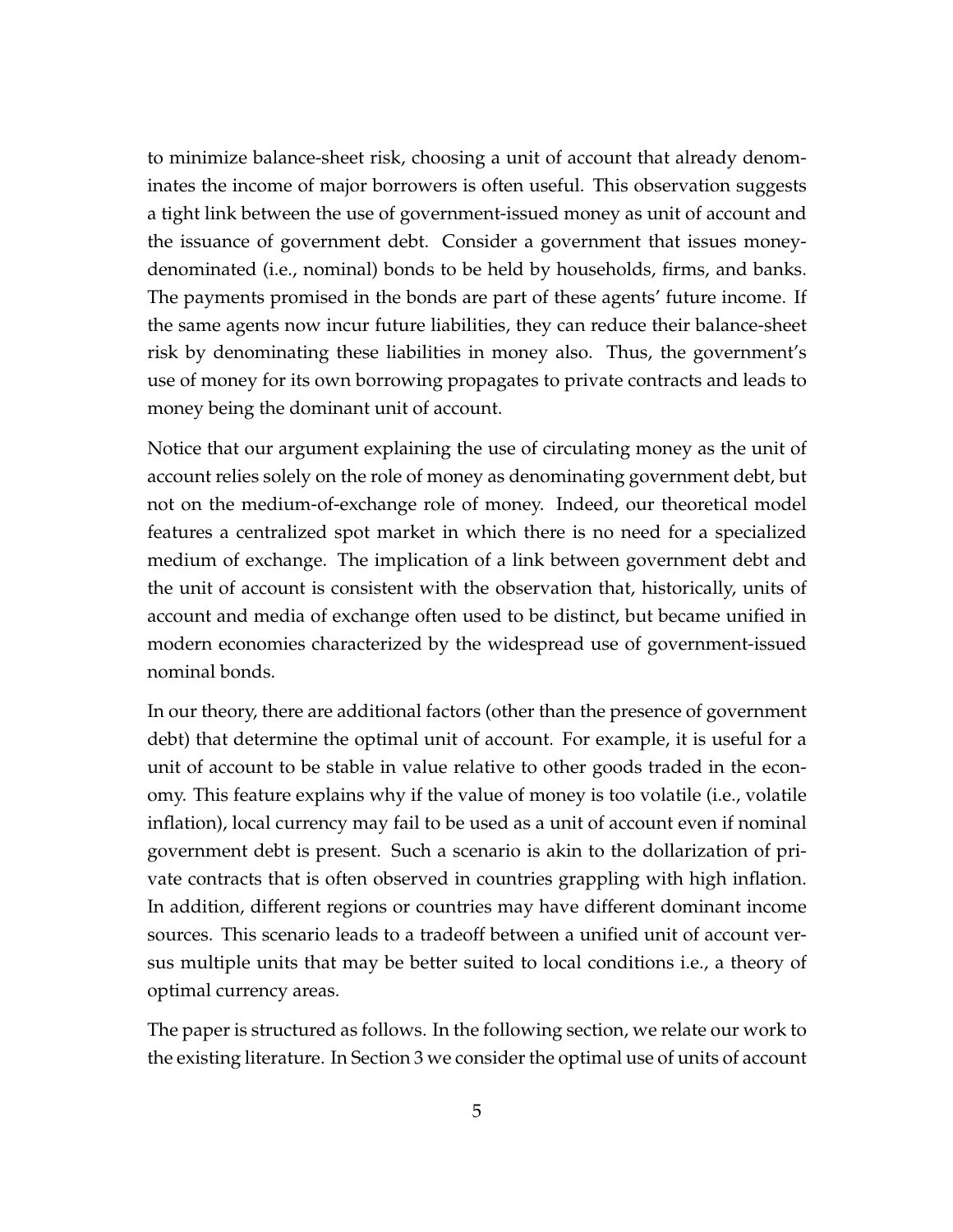in bilateral contracts. In Section 4, we introduce credit chains and random matching to account for the use of a dominant unit of account throughout an entire economy. In Section 5, we discuss conditions under which government-issued paper (such as money) may arise as the optimal unit of account. In Section 6, we apply the model to the issue of optimal currency areas. Section 7 concludes. Proofs for propositions are provided in Appendix A, and extensions of the basic model setup are discussed in an online appendix.

## **2 Related Literature**

Our paper is related to existing work on balance sheet effects of price changes. The basic idea that mismatched units of account on a balance sheet can create problems is familiar from the banking literature, and currency mismatch has played an important role in banking and financial crises (see for example Schneider and Tornell 2004 and Burnside, Eichenbaum, and Rebelo 2006). In this paper, we go beyond individual balance sheets and find conditions under which a dominant unit of account will be adopted in an entire economy. Relative to the banking literature, the key features that lead to this result are that production takes place in chains of credit (modeled as in Kiyotaki and Moore 1997) and that contracting is non-synchronized.

Our work is also related to a small literature on the optimality of nominal contracts. Jovanovic and Ueda (1997) consider a static moral hazard problem in which nominal output is observed before the price level (and therefore real output) is revealed. In addition, contracts are not renegotiation-proof, so that principal and agent have an incentive to renegotiate after nominal output is observed. In the optimal renegotiation-proof solution, the principal offers full insurance to the agent once nominal output is known. This implies that the real wage depends on nominal output, so that the contract can be interpreted as a nominal contract. Meh, Quadrini, and Terajima (2010) integrate a similar mechanism in a model with firm heterogeneity and financial constraints, and study how different monetary regimes affect the degree of indexation. The mechanism in these papers operates within a relatively short time horizon, namely the lag between the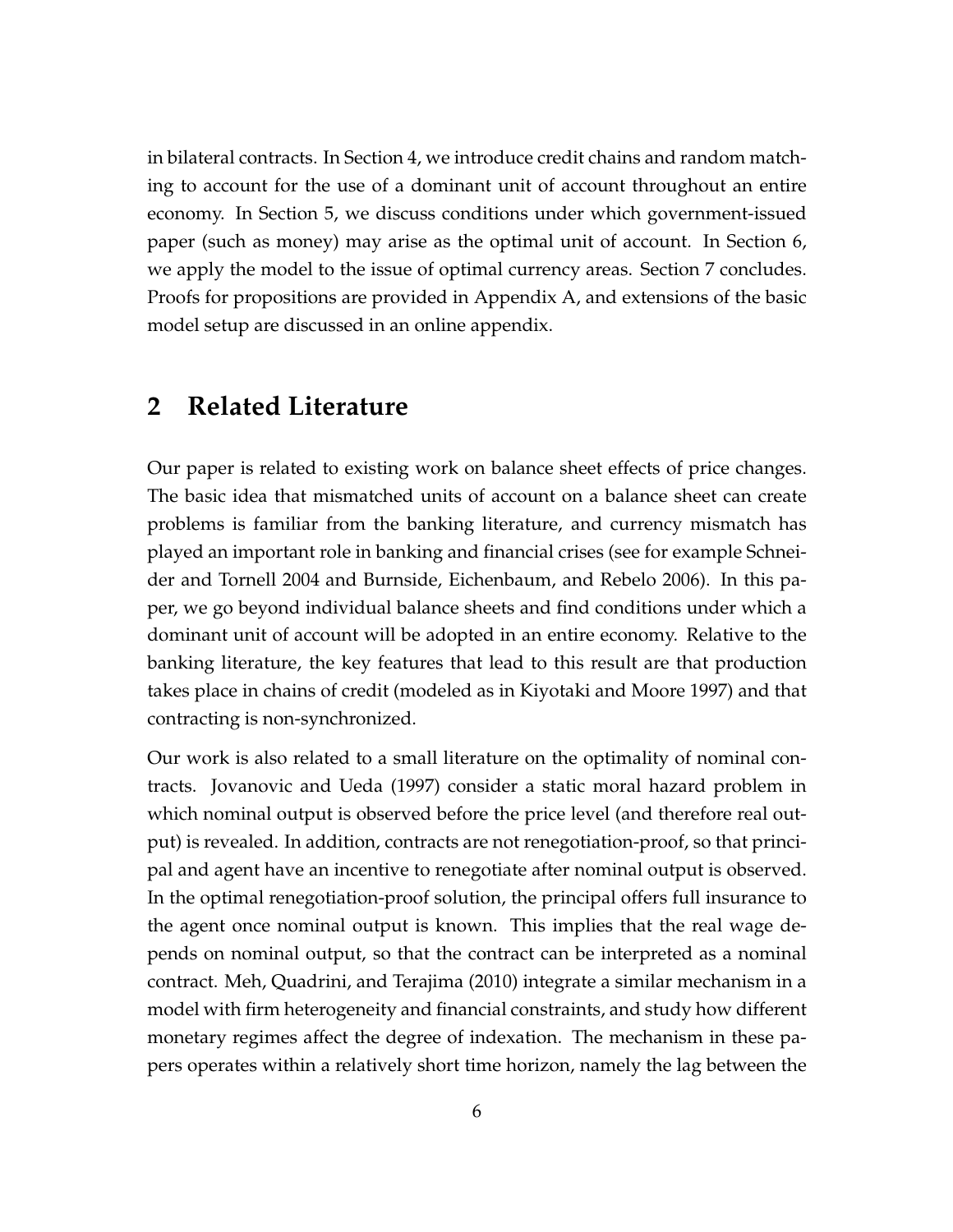realization of a nominal variable and the observation of the corresponding price level. In contrast, the balance-sheet effects in our theory are equally relevant for long-term assets such as bonds and mortgages, which account for the major part of redistribution effects of inflation.

Freeman and Tabellini (1998) consider an overlapping-generations economy with spatially separated agents in which fiat money serves as a medium of exchange. They provide conditions for fiat money to serve also as a unit of account. In contrast, in our theory exchange takes place in a frictionless centralized market, without a need for a medium of exchange. Rather, in our theory the occasional coincidence between the unit of account and the medium of exchange happens only in the presence of government debt denominated in fiat currency. Our approach has the advantage that it can explain why, in modern economies with widespread use of government debt, it is common for fiat money to serve both functions, whereas in earlier times distinct monetary units were used as unit of account and medium of exchange.

Cooper (1990) and Acemoglu (1995) also consider environments in which each agent writes several contracts within a fixed network. They assume uncertainty about the value of money and provide conditions for the coexistence of multiple equilibria with indexed or nominal contracts. For example, both equilibria exist if the network of contracts is such that coordination on a single unit of account provides perfect hedging. Our setup has multiple goods (and hence multiple sources of price risk), so that a fixed network does not give rise to a dominant unit of account. Instead, random matching is critical both for making a dominant unit of account optimal and for determining what that unit looks like.

Our model shares several features with the literature on microfoundations for media of exchange that follows the seminal work of Kiyotaki and Wright (1989). In particular, a key common element is that there are gains from coordinating payment across many pairwise meetings. In the typical model of decentralized exchange, there is no double coincidence of wants in individual meetings. Gains from trade are realized by passing the medium of exchange along from one meeting to the next. In our model, there are gains from making credit chains longer by adding additional producers. Those gains are realized by choosing the unit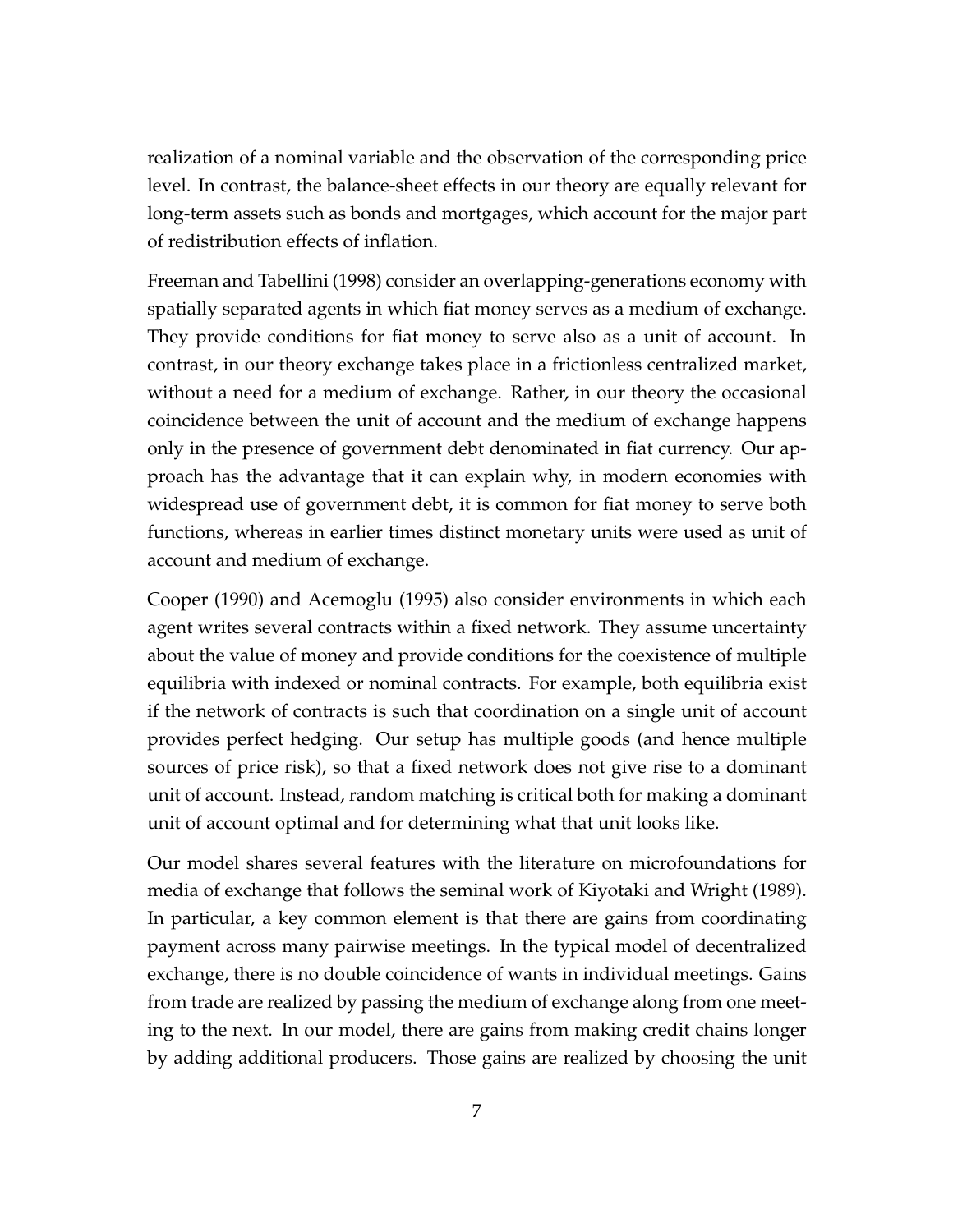of account so funds can be passed along the credit chain without default once income risk is realized and credit contracts are settled.

Another prominent element in models of media of exchange is random matching. Compared to our environment, however, the role of random matching in those models is quite different. Models of media of exchange typically assume that agents cannot enforce contracts written in past meetings. Random matching then ensures that agents do not meet each other again. As a result, credit becomes infeasible and money becomes essential (for example, Kocherlakota 1998). In our setup, contracts can be enforced. The role of random matching is to make borrowers' income risk similar across many bilateral contracting relationships, which implies the emergence of a dominant unit of account.

Within the literature on media of exchange, Lagos and Wright (2005) introduced a structure in which both decentralized and centralized markets play a role, as in our setup. However, in Lagos and Wright (2005) exchange takes place in both markets, and the centralized market mainly serves to offset the heterogeneity that is generated by random matching. In contrast, in our theory random matching affects only the contracting stage, and all contracts are ultimately settled in the centralized market.

In most of the paper, we employ a normative approach that derives properties of second best allocations, rather than spell out a particular game that describes trade in the economy. A number of papers on media of exchange also follow this strategy, for example Kocherlakota (1998, 2002), Cavalcanti and Wallace (1999), Hu and Rocheteau (2013), and Hu, Kennan, and Wallace (2009). A difference in approach is that those papers tend to make no a priori restrictions on contracts. In contrast, a key friction in our setup is that contracts are noncontingent. In this regard, our model is closer to the literature on general equilibrium with exogenously incomplete markets that also studies welfare properties of a given asset structure. An interesting question for future research is to study the unit of account in an economy in which incompleteness arises endogenously from limited commitment or asymmetric information. Such an approach may also shed further light on why the same asset often serves as the medium of exchange as well as the unit of account.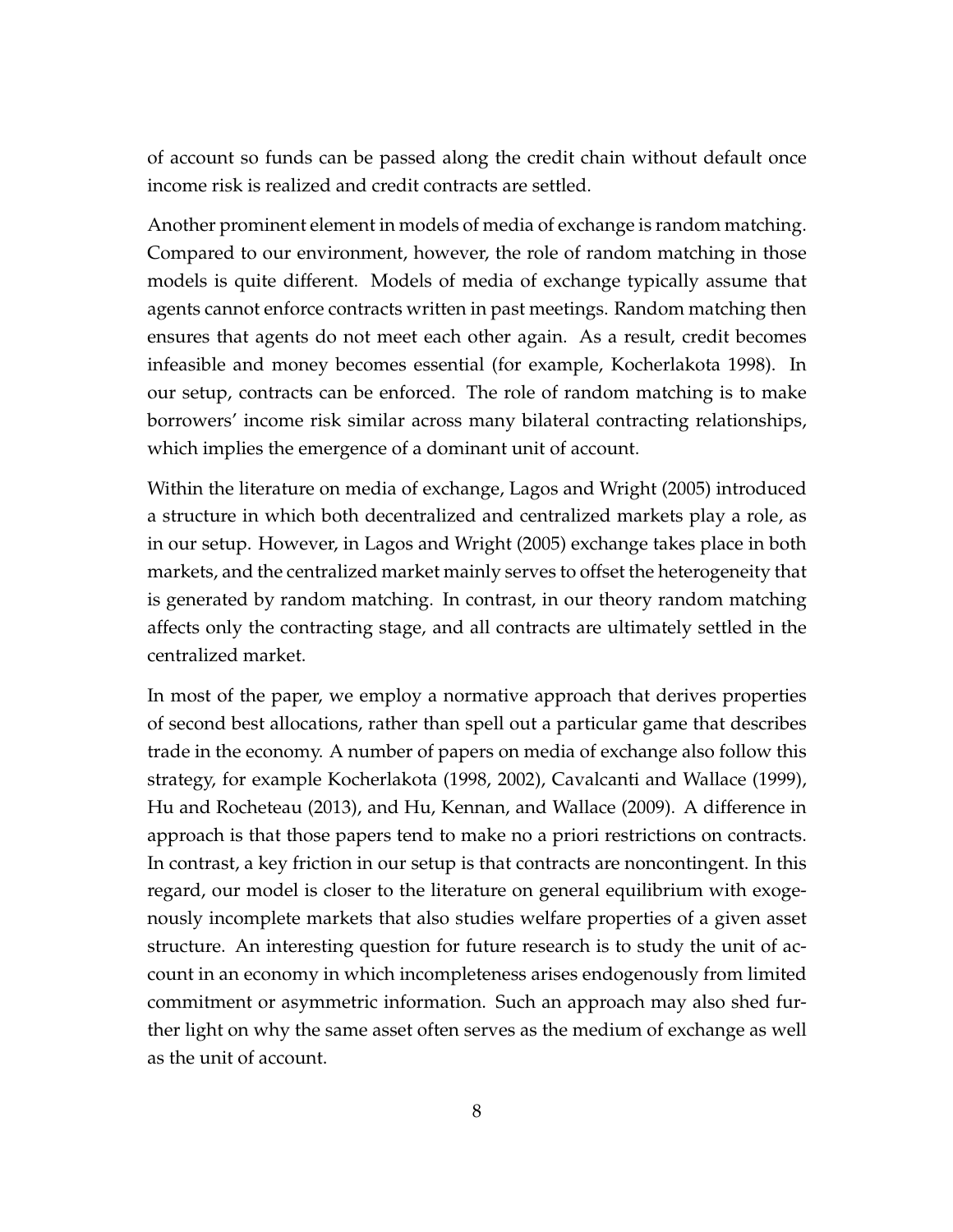The literature on media of exchange also studies the government as a large player (Aiyagari and Wallace 1997, Li and Wright 1998). Our results on government debt as a unit of account are related to results on how the medium of exchange is affected by what the government accepts in transactions. In both cases, the size of government is a key parameter. What is different is how one would measure size in each case. In models of media of exchange, what matters is the share of transactions with the government, either due to government purchases or the collection of taxes (Starr 1974 and Goldberg 2012 provide models of the "tax foundation" theory of money as a medium of exchange). In our context, the appropriate measure of the size of government is the effect of government liabilities on borrowers' ability to pay.

Another important theme in our setup is that the optimal unit of account should not be subject to large price spikes. Models of media of exchange also point to stability in value as a property that may select the optimal medium among several objects. For example, Banerjee and Maskin (1996) and Rocheteau (2011) study environments in which goods or assets are subject to asymmetric information about quality. The object with the smallest conditional volatility in quality then emerges as the medium of exchange. In contrast to these papers, information in our setup is symmetric. The possibility of price spikes make a unit of account unattractive only if they cannot be hedged due to the incompleteness of contracts.

Finally, our work relates to the literature on the redistribution effects of inflation. Most of this literature focuses on a particular aspect of redistribution, namely the revaluation of government debt (see for example Bohn 1988, 1990, Persson, Persson, and Svensson 1998, Sims 2001). Government debt plays an important role in our model also, in a mechanism that renders fiat money an attractive choice for the unit of account. Redistribution effects among private agents were recently considered by Adam and Zhu (2016), Auclert (2016), Coibion et al. (2012), Doepke and Schneider (2006a), Doepke and Schneider (2006b), Doepke, Schneider, and Selezneva (2016), Meh, Ríos-Rull, and Terajima (2010), and Sterk and Tenreyro (2014).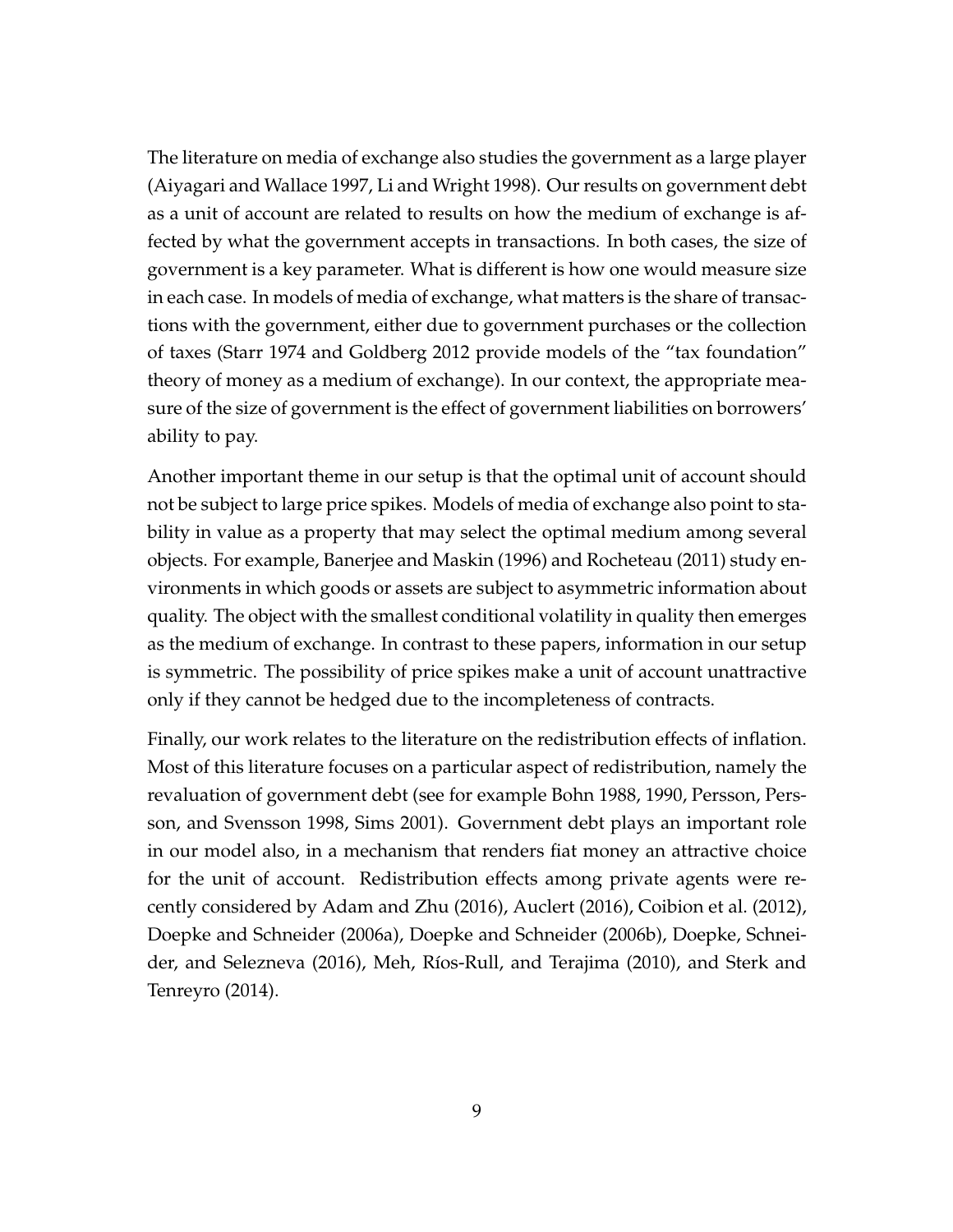# **3 Income Risk and the Optimal Unit of Account in Bilateral Contracts**

In this section, we analyze a bilateral contracting problem. The analysis shows why the unit of account matters in contracting, and it isolates forces that determine the optimal unit of account. In the following section, we expand the analysis to a general-equilibrium model with many contracting relationships, in order to understand why we often observe coordination on a dominant unit of account in an entire economy.

### **3.1 Environment: Dates, Goods, and Preferences**

We consider a bilateral contracting problem between the supplier of a customized good and his customer. There are three dates, 0, 1, and 2. At date 0, the supplier and customer can write a contract, to be specified below. At date 1, the supplier can expend *x >* 0 units of labor effort to make *x* units of the customized good, available for consumption by the customer at date 2. Only the customer benefits from the customized good—it cannot be consumed by the supplier and it cannot be sold in a market.

Also at date 2, a spot market opens in which two goods *A* and *B* can be traded, which may provide utility to the supplier and the customer. The price vector *p* in the spot market is exogenous and random, with convex and compact support  $\bm{P} \subset \mathbb{R}_{>0}^2$ , where  $\mathbb{R}_{>0}$  denotes the set of strictly positive reals. When the spot market opens, the customer receives a random endowment vector *y* of these traded goods, drawn from a distribution with compact support  $Y \, \subset \, \mathbb{R}^2_{\geq 0}$ , where  $\mathbb{R}_{\geq 0}$ denotes the set of nonnegative reals. Both supplier and customer can access the spot market.

Our assumption that the support of the endowment vector is unrelated to that of prices simplifies the analysis. In principle, one could imagine that the support of prices changes conditional on the realization of the endowment. Our assumption is natural if endowment risk is primarily idiosyncratic. We emphasize that the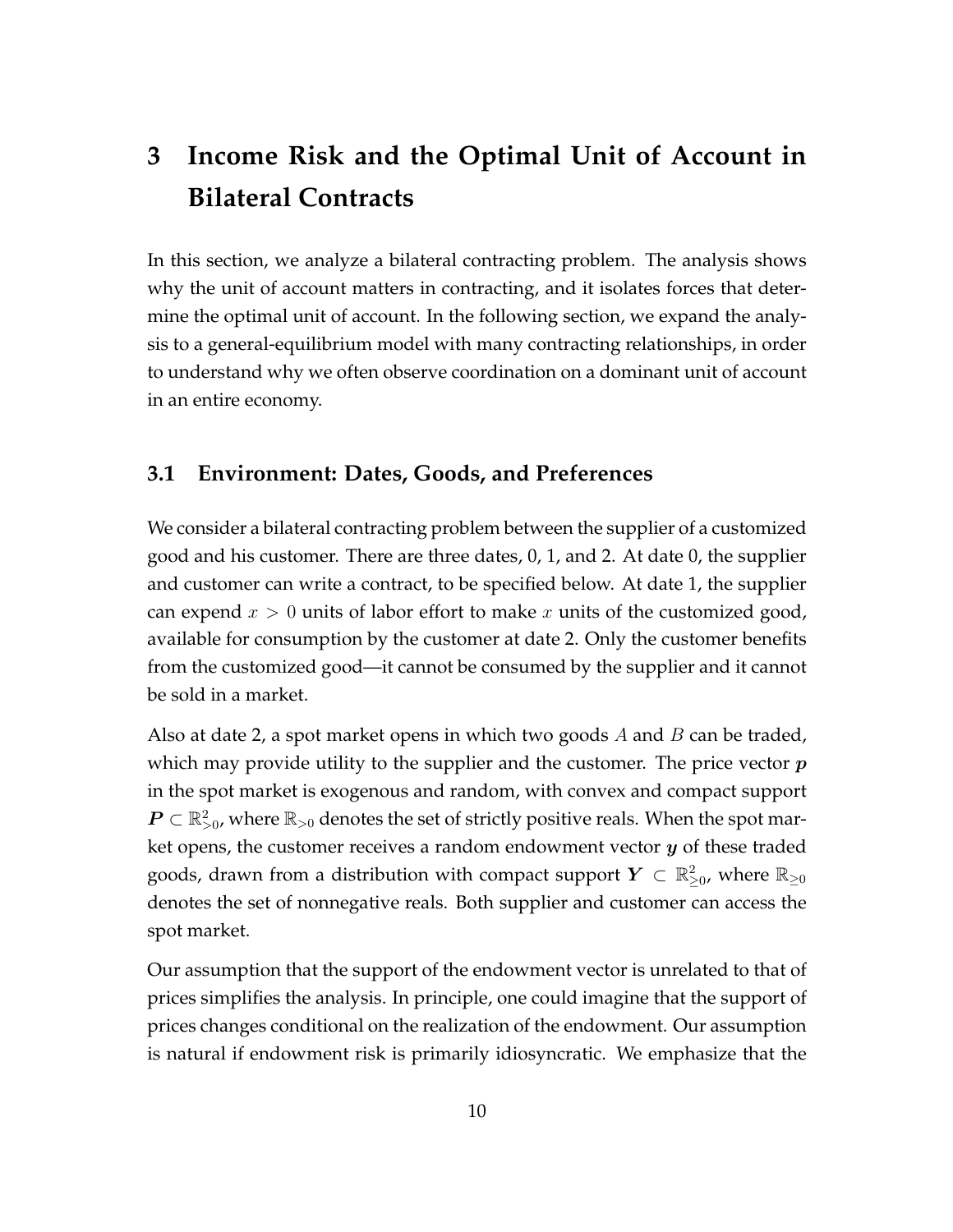assumption only restricts supports: for given support, we allow prices and endowments to be correlated in arbitrary ways. Convexity of the support of prices is helpful to establish uniqueness of the optimal unit of account below.

The utility function of a supplier who works *x* units of time and consumes a vector *c* of tradable goods is:

$$
v\left(\boldsymbol{c}\right)-x,
$$

where  $v(\cdot)$  is homogeneous of degree one. The utility of a customer who receives *x* units of the customized good and consumes a vector *c* of tradable goods is:

$$
v(c) + (1 + \lambda) x.
$$

We assume that  $\lambda > 0$  so that there are gains from trade, i.e., both parties can be made better off by a transfer of tradable goods from the customer to the supplier in exchange for the customized good *x* produced using the supplier's effort.

It is convenient to normalize prices of tradable goods and the units in which goods are measured such that the utility derived from one unit of income in the spot market is one, and such that the expected price of each good  $i \in \{A, B\}$  is one.

**Assumption 1** (Normalization of Prices). Let  $\tilde{P}(\boldsymbol{p})$  be the expenditure function at a *utility level of one, that is:*

$$
\tilde{P}\left(\boldsymbol{p}\right)=\min _{\boldsymbol{c}}\left\{ \boldsymbol{p}'\boldsymbol{c}\right\}
$$

*subject to*  $v(c) > 1$ *. Prices are normalized such that the price vector p satisfies:* 

$$
\tilde{P}(\boldsymbol{p}) = 1 \text{ for all } \boldsymbol{p} \in P.
$$

*In addition, units are chosen such that the expected price of each good*  $i \in \{A, B\}$  *equals one:*

$$
E(p^i) = 1.
$$

Setting  $P(\boldsymbol{p}) = 1$  is without loss of generality, because only relative prices matter. Starting from any initial price distribution  $\tilde{p}$  with  $\tilde{P}(\tilde{p}) \neq 1$ , we can rescale prices as  $\bm{p}=\tilde{\bm{p}}/\tilde{P}\left(\tilde{\bm{p}}\right)$  for each  $\tilde{\bm{p}}$  to meet the condition. The assumption that  $E(p^i)=1$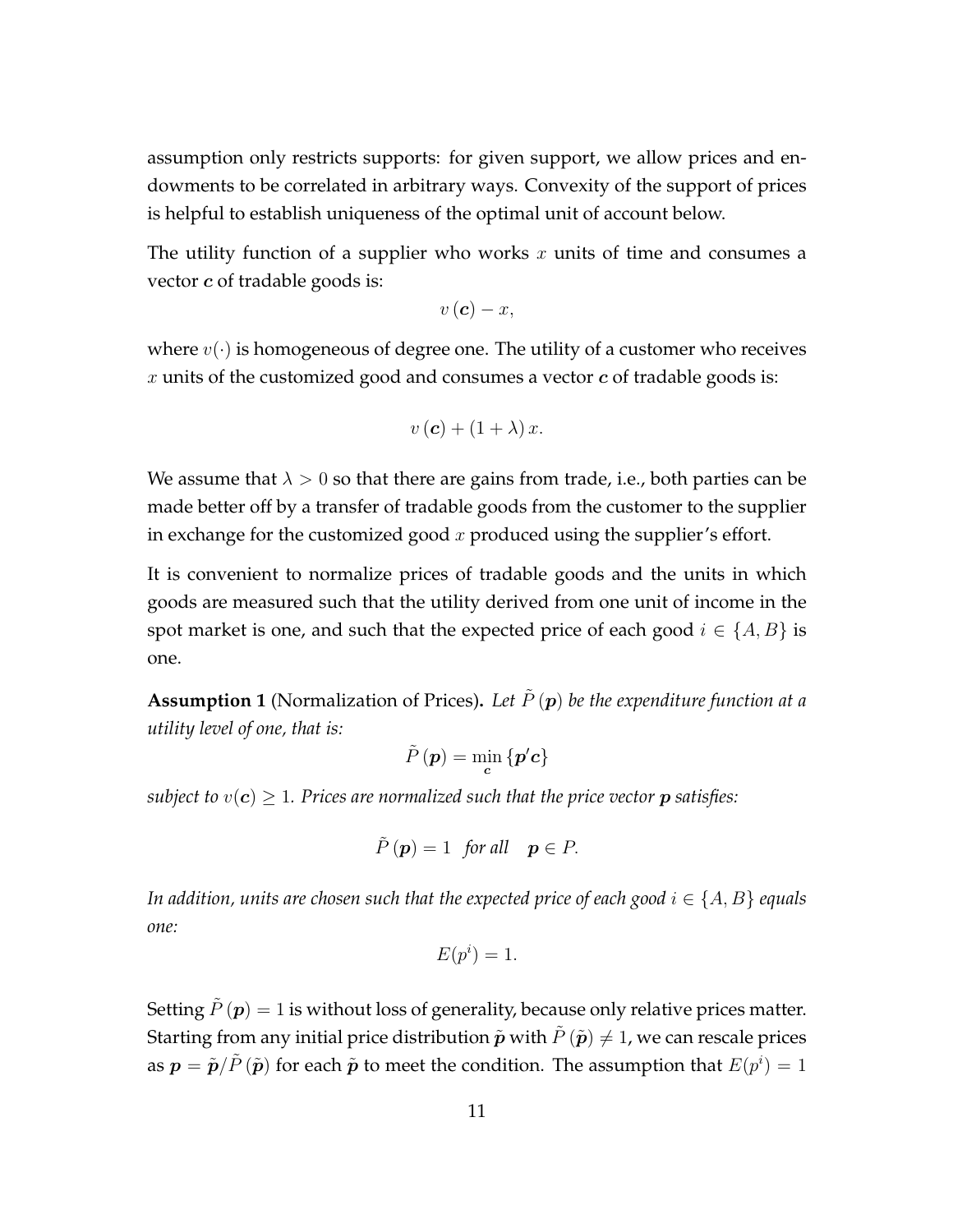is not a simple normalization of the price vector. It is nevertheless innocuous: it amounts to a choice of the units in which each tradable good is measured.<sup>3</sup>

Given that *v* is homogeneous of degree one, the normalization  $\ddot{P}(\boldsymbol{p}) = 1$  implies that the indirect utility (in terms of consuming market goods) of an agent who owns tradable goods *y* at the beginning of date 2 is simply *p ′y*.

#### **3.2 Contracts**

The timing of the environment implies that when supplier and customer meet at date 0 to agree on a contract, a need for credit arises. The supplier must work at date 1 if he is to deliver the customized good at date 2. However, at date 0 the customer does not have any tradable goods that could be used to pay for the customized good up front. Rather, any payments have to take place at date 2, after uncertainty regarding the customer's endowment *y* and the price realization *p* has been resolved. A contract specifies a quantity of the customized good to be delivered from supplier to customer together with a payment in terms of tradable goods from the customer to the supplier.

The key contracting friction that underlies our analysis is that contracts involve simple, non-contingent payment promises. Specifically, a payment promise consists of a bundle  $\boldsymbol{\pi} \in \mathbb{R}_{\geq 0}^2$  of of the market goods. The bundle is agreed on at date 0 before uncertainty is resolved. The payment promise cannot be made contingent on the realization of the customer's endowment *y* or the vector of tradable goods prices *p*. In our main analysis, we assume that an agent who defaults on a promise faces an arbitrarily large punishment, so that all payment promises that are made are kept. In Appendix D, we show how our results can be generalized to a setting where the cost of breaking promises is positive but finite, so that there is an incentive to choose contracts with a high likelihood that promises will be kept. The contracting friction can be motivated by legal costs of interpreting and enforcing complicated contracts, and fits well with the observation that most real-world contracts indeed involve simple promises.

<sup>&</sup>lt;sup>3</sup>For example, if for good *A* we have  $E(p_A) = 2$ , we can divide the unit of measuring good *i* by two (i.e., multiply endowments by two and modify the utility function by dividing consumption of good *i* by two where it enters utility) to yield an expected price of one.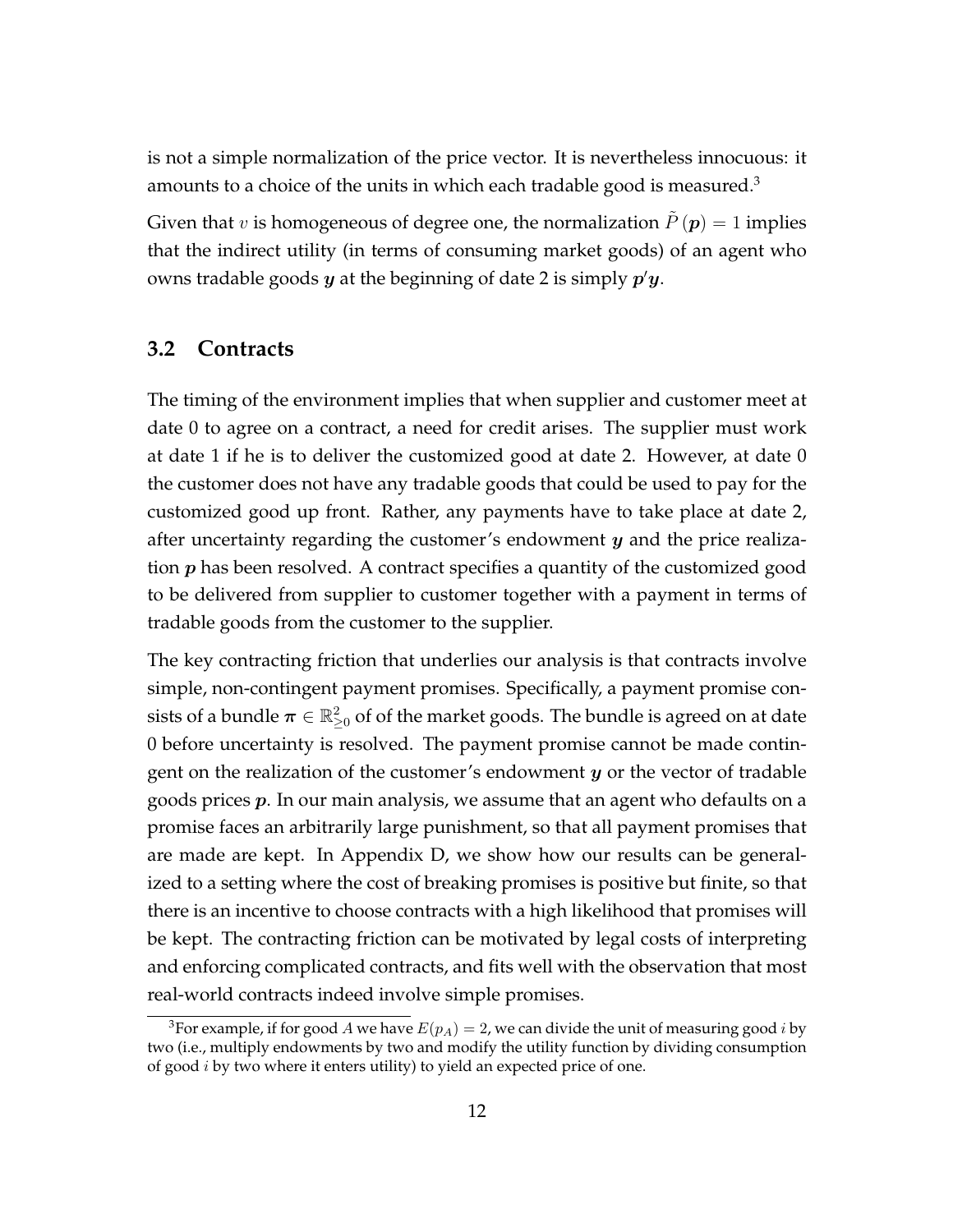The full contract between supplier and customer specifies the artisanal goods *x* to be produced by the supplier at date 1 and to be delivered to the customer at date 2, and the payment promise  $\pi$ . By promising  $\pi$  to the supplier, the customer commits to delivering goods  $\pi$  at date 2. Since the promised goods can be freely exchanged in the spot market, the commitment is effectively to the value *p ′π*. Since only the value of the payment matters, there is no need to settle the contract in the goods in which it is specified.

In the second period, the customer must be able to make the promised payment for all possible realizations of endowment and prices. A feasible payment thus satisfies:

$$
p'\pi \leq p'y \text{ for all } p \in P \text{ and } y \in Y. \tag{1}
$$

Our focus on noncontingent contracts implies that the distribution of endowments *y* and prices *p* matters for feasibility only via their supports *P* and *Y* . Compactness of *P* and *Y* implies that the set of feasible payments  $\pi$  is compact. A feasible contract  $(x, \pi)$  specifies production of artisanal goods x together with a feasible payment.

#### **3.3 The Unit of Account**

The assumptions on contracting now allow us to discuss the use of units of account. In the customer-supplier relationship, the unit of account used in contracting is given by the bundle of market goods that denominates the payment promise  $\pi$ . For example, whenever in a given contract we have  $\pi^A > 0$  and  $\pi^B=0$ , we say that good  $A$  serves as the unit of account. In this case, the value of the promise is specified in terms of units of good *A*, just as in the U.S. economy most future payments are in terms of U.S. dollars. It is also possible that a non-degenerate bundle serves as the unit of account. In the real world, this case would correspond to a contract that specifies payments in two different currencies or commodities, such as U.S. dollars and euros.

To formalize the notion of a unit of account, we can decompose any payment *π* into a scalar *scale* of the payment  $q(\pi)$  and the *unit of account* of the payment  $u(\pi)$ ,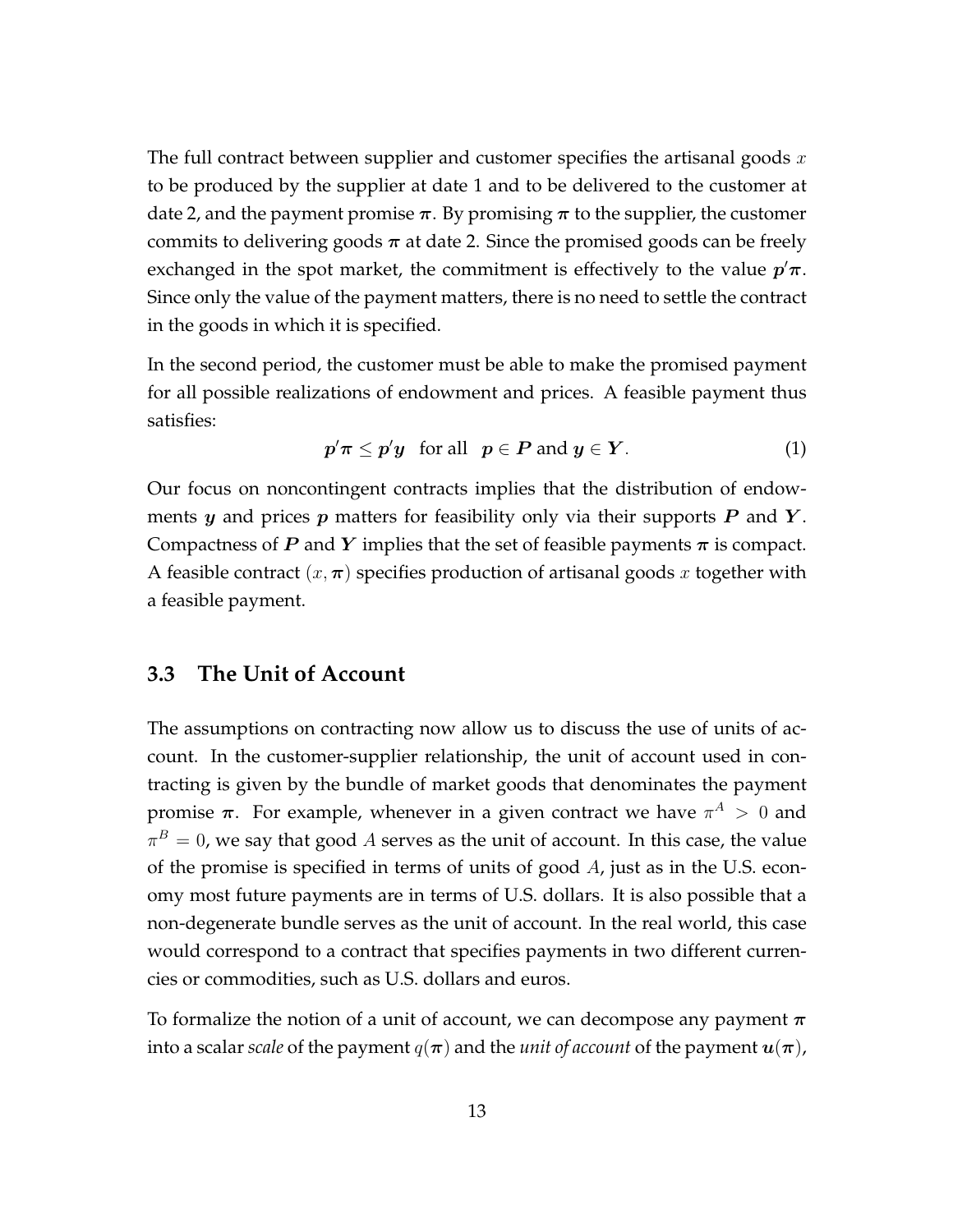where  $0 \le u^i \le 1$  and  $\sum_i u^i = 1$ . Here  $i \in \{A, B\}$  denotes the goods included in the payment. For a given payment  $\pi$ ,  $q(\pi)$  and  $u(\pi)$  can be computed as:

$$
q(\boldsymbol{\pi}) = \sum_{i} \pi^{i}, \tag{2}
$$

$$
\boldsymbol{u}(\boldsymbol{\pi}) = q(\boldsymbol{\pi})^{-1}\boldsymbol{\pi},\tag{3}
$$

so that the payment is given by  $\pi = q(\pi)u(\pi)$ .

We refer to the vector  $u(\pi)$  as the unit of account because it determines in which goods the payment is denominated. The payment in terms of good  $i \in \{A, B\}$  is given by  $q(\boldsymbol{\pi})u^i$ . If we have  $u^A=1$  and hence  $u^B=0$ , the payment is entirely in terms of good *A*, so that good *A* serves as the unit of account. If  $u^A = u^B = 0.5$ , the unit of account is an equally weighted bundle of goods *A* and *B*.

Recall from Section 3.1 that the indirect utility from consuming market goods of a consumer who owns tradable goods *π* is given by *p ′π*. Given Assumption 1 (i.e.,  $E(p^i) = 1$ ), the expected indirect utility derived from owning  $\pi$  is  $\sum_i \pi^i =$ *q*. That is, utility from consuming market goods depends only on the scale of a payment received, but not on its composition (i.e., the unit of account). The parties' expected utility from a contract  $(x, \pi)$  can now be written as:

$$
U_{S}\left(x,\boldsymbol{\pi}\right)=q(\boldsymbol{\pi})-x,\tag{4}
$$

$$
U_C(x,\boldsymbol{\pi}) = E(\boldsymbol{p}'\boldsymbol{y}) - q(\boldsymbol{\pi}) + (1+\lambda)x,\tag{5}
$$

where  $U_S$  is the utility of the supplier and  $U_C$  the utility of the customer.

Our assumptions on technology and preferences imply that a higher scale of payment together with proportionally more production of customized goods always results in a Pareto improvement. Indeed, if we increase *x* one-for-one with *q*, supplier utility is unchanged, whereas customer utility increases by  $\lambda x$ . Hence, optimal contracts allow as much production of the customized good *x* as possible. The only limit to production is the scale of payment that the customer can afford, as described by the payment feasibility constraint (1).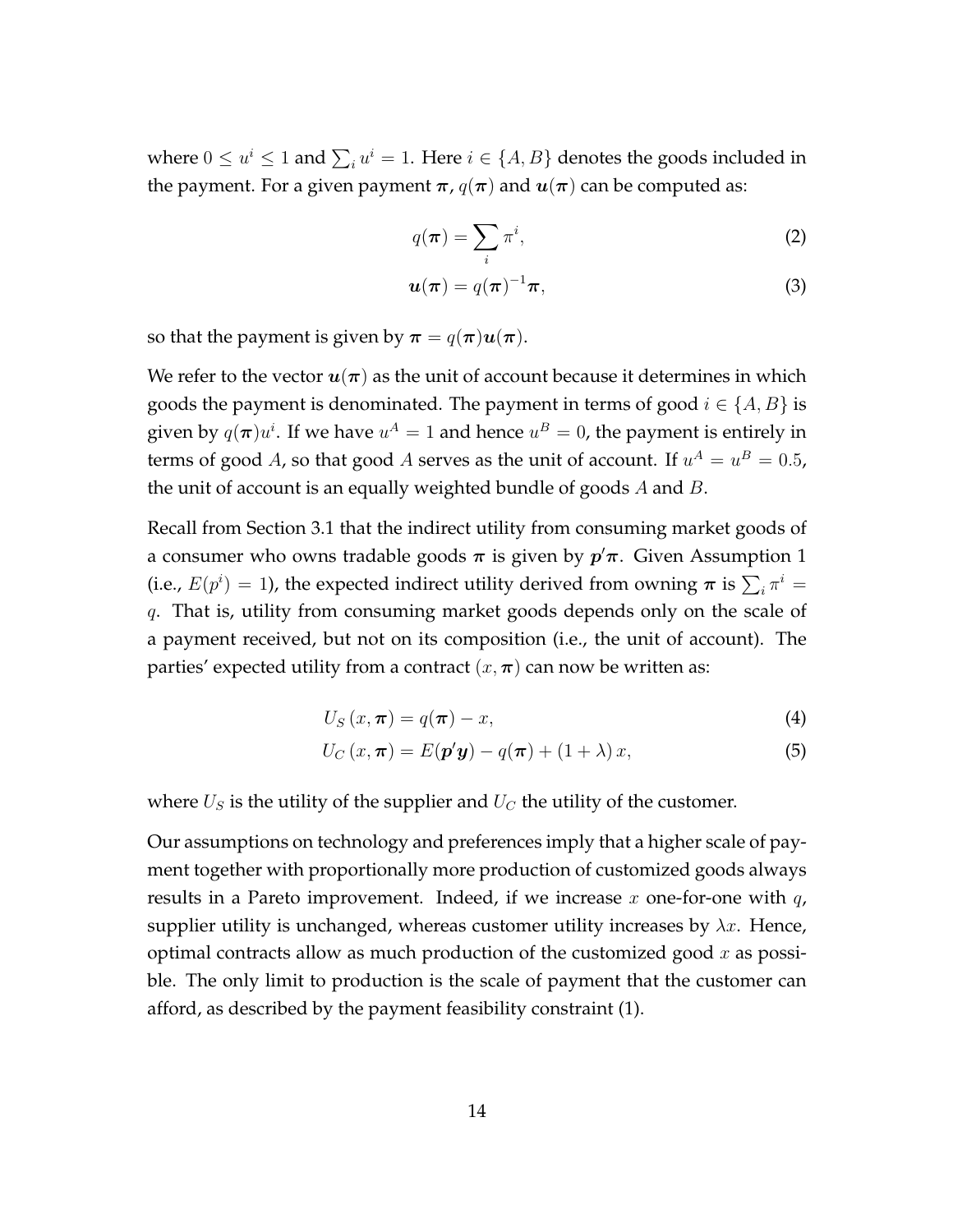#### **3.4 Why the Unit of Account Matters**

We would like to examine the implications of our contracting model for the optimal use of units of account. To see how choosing the wrong unit of account may reduce the maximal feasible scale of payment and hence welfare, consider a simple example.

**Example 1.** *The customer has a certain endowment y of one unit of good A (and no endowments of other goods).*

If good *A* is chosen as unit of account—that is,  $u^A = 1$ —then the maximal scale of payment that satisfies constraint (1) is  $q = 1$ . In this case, the customer can promise the supplier his entire endowment. Now suppose instead that the unit of account is good *B* instead. With  $u^A = 0$  and  $u^B = 1$ , constraint (1) can be written as:

$$
p^Bq\leq p^A\quad\text{for all}\quad p^B,p^A.
$$

On the left-hand side is the value of the promised payment in the centralized market, and on the right-hand side is the value of the endowment.

Since the constraint has to hold for all prices, the maximal feasible scale of payment  $q(\pi)$  is:

$$
q = \min_{\mathbf{p}} \left\{ \frac{p^A}{p^B} \right\}.
$$

Given that  $E(p^i) = 1$  for all  $i \in \{A, B\}$ , the right-hand side cannot be bigger than one. To the contrary, if the price of good *A* relative to good *B* is ever below one, then the maximal feasible scale of payment is below one also. The maximal payment will be especially low if good  $B$  is subject to large price spikes (high  $p^B$ ).

The example shows that the underlying problem is relative price risk: the payment is constrained by the possibility that the price of the goods that constitute the promised payment is high, whereas the price of the goods that make up the endowment is low. By choosing the unit of account judiciously, this relative price risk can be hedged. In the example considered here with a certain endowment in terms of a single good, the price risk can be hedged perfectly by promising the same good that makes up the endowment.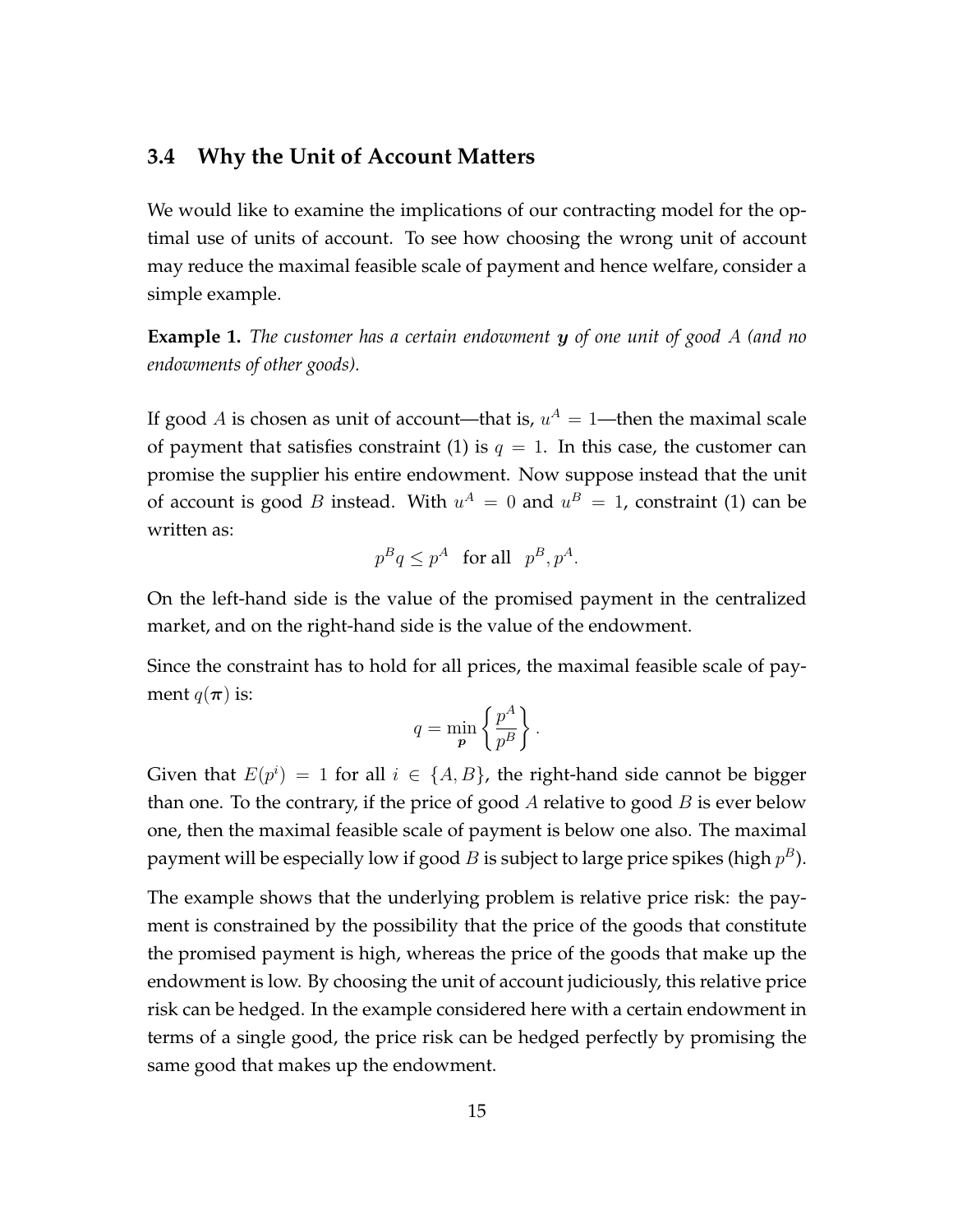More generally, even if perfect hedging is not possible, the choice of unit of account still determines how much can be promised. Consider the following example:

**Example 2.** *The customer receives a certain endowment y of one unit of some good (A or B), but the identity of the good is random.*

The customer must now be able to make payment regardless of the identity of the good he receives. To allow a scale *q* of one, the value of the unit of account  $\bm{p}'\bm{u}$  always would have to be at least as high as every individual price  $p^i$ . Since  $E(p^i) = 1$  and prices fluctuate, this is impossible. It follows that the maximal scale of payment is below one, and hence does not always exhaust the endowment. The reduction in the scale of the payment is due to the contracting problem.

### **3.5 The Optimal Unit of Account**

We now state the contracting problem formally and show that it reduces to finding payments that maximize the scale of payment  $q(\pi)$  subject to feasibility (1). Our approach is to characterize the Pareto frontier of contracts, subject to the payment feasibility constraint and to individual rationality constraints stating that each party is no worse off from entering the contract. By characterizing the entire Pareto frontier, we do not have to take a stand on the details of bargaining between the parties and on how potential surplus is distributed.

A contract  $(x, \pi)$  is individually rational if the contract makes both parties better off than autarky. Left on his own, the supplier would get zero utility. The customer would derive indirect utility from the endowment *y*, so that the individual rationality constraints are:

$$
U_{S}\left(x,\boldsymbol{\pi}\right)\geq0,\tag{6}
$$

$$
U_C(x,\boldsymbol{\pi}) \ge E(\boldsymbol{p}'\boldsymbol{y}).\tag{7}
$$

We are now ready to provide a formal definition of the optimality of contracts.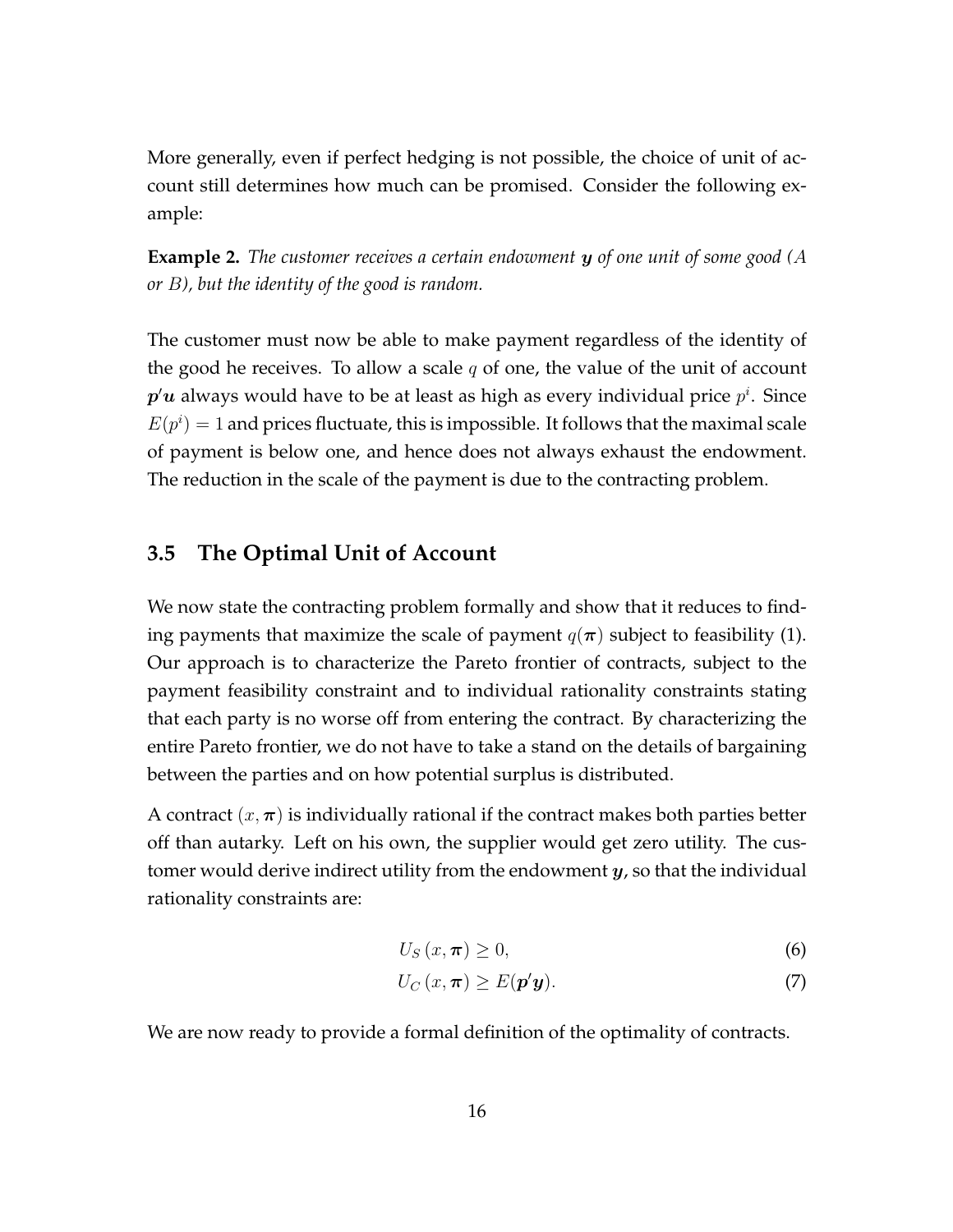**Definition 1** (Optimality of Bilateral Contracts). *A contract*  $(x, \pi)$  *is (constrained Pareto) optimal if for some*  $v_s \geq 0$  *it maximizes*  $U_C(x, \pi)$  *subject to* (1) *(i.e., the payment*  $\pi$  *is feasible*), (6) *and* (7) *(i.e., the contract is individually rational), and*  $U_s(x,\pi) = v_s$ .

**Lemma 1** (Optimal Contract Maximizes Scale)**.** *Any optimal contract* (*x,π*) *includes a payment that maximizes the scale of payment*  $q(\pi)$  *subject to feasibility* (1).

**Proof:** From (4), in order to promise the supplier utility  $U_s(x, \pi) = v_s$ , production of customized goods must be given by  $x = q(\pi) - v_s$ . Substituting into the customer's utility (5), we obtain:

$$
U_C(x,\boldsymbol{\pi}) = E(\boldsymbol{p}'\boldsymbol{y}) + \lambda q(\boldsymbol{\pi}) - (1+\lambda) v_S,
$$
\n(8)

which is strictly increasing in  $q(\pi)$ .

Once we know the payment that maximizes  $q(\pi)$  subject to feasibility (1), we can trace out the entire Pareto frontier. From the individual rationality constraint (7), the customer's utility at an optimal contract (8) must be at least *E*(*p ′y*). It follows that an optimal contract can promise the supplier any utility value between zero and  $\bar{v}_S \equiv \lambda q(\pi)/(1 + \lambda)$ . Along the Pareto frontier, the optimal payment  $\pi$  and hence the unit of account is always the same—all that changes is the production of customized goods. Building on Lemma 1, we now turn to characterizing the optimal payment as a function of price risk and endowment risk.

#### **Simple Income Risk**

Choosing the payment is easy if there is no endowment risk, that is, if the set *Y* is a singleton. The optimal payment is equal to the customer's certain endowment. Example 1 above considers the case a certain endowment of a single good. More generally, if the customer has a certain endowment of both good *A* and good *B*, the optimal payment is the bundle of these two endowments.

The presence of endowment risk may reduce scale for two reasons. First, the scale of the endowment may be uncertain. Second, the interaction of endowment and price risk may prevent the customer from promising any payment that ever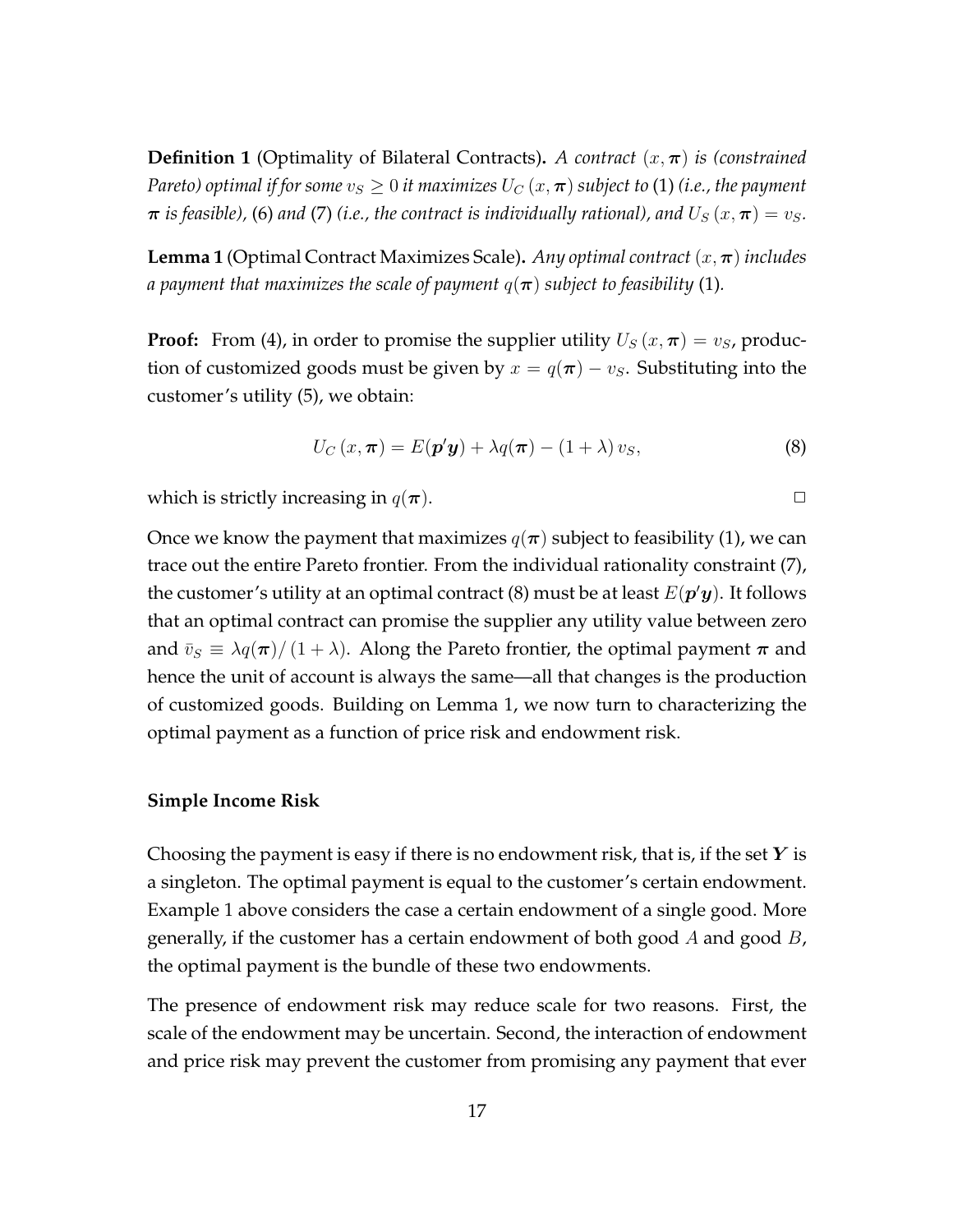exhausts the endowment. As Example 2 above illustrates, this problem can arise even if the scale of the endowment is certain. We now formally separate the two scenarios and derive their implications for the optimal payment.

We say that income risk is *simple* if there is an endowment realization  $y_0 \in Y$ such that for all  $p \,\in\, P$  and  $y \,\in\, Y$  we have  $p'y_0 \,\leq\, p'y.$  From the feasibility constraint, it is then always possible and optimal to promise the worst income realization  $y_0$  as payment:

**Proposition 1** (Optimal Unit of Account with Simple Income Risk)**.**

*1. The optimal payment is an element of Y if and only if income risk is simple. In this* case, the optimal payment is given by the worst income endowment realization  $\boldsymbol{y}_{0}$ . *Consequently, the optimal scale and unit of account of the payment are:*

$$
q(\boldsymbol{\pi}) = \sum_i y_0^i,
$$
  

$$
\boldsymbol{u}(\boldsymbol{\pi}) = q(\boldsymbol{\pi})^{-1} \boldsymbol{y}_0.
$$

*2. If, in addition, there is price risk for both goods (i.e., there are price realizations*  $p^{i} < E(p^{i}) = 1$  *and*  $p^{i} > 1$  *for all i), the optimal payment is unique.* 

**Proof:** Part 1: Suppose income risk is not simple and consider a candidate payment  $\pi \in Y$ . We then can find a joint price and endowment realization that makes the candidate payment more expensive than the endowment, that is, *p ′π >*  $p'y$ . It follows that the candidate payment does not satisfy the feasibility constraint (1) and cannot be optimal.

Now suppose income risk is simple. Setting  $\pi = y_0$  meets the feasibility constraint (1). To show that  $\bm{y}_{0}$  is the optimal payment, consider some alternative payment  $\tilde{\bm{\pi}}~\neq~\bm{y}_0$  that yields strictly higher payoff, that is,  $E(\bm{p}'\tilde{\bm{\pi}})~>~E(\bm{p}'\bm{y}_0).$ Such a payment is not feasible since it does not satisfy (1) for  $y = y_0$  and the  $\text{price } E(\boldsymbol{p}) \in \boldsymbol{P}.$  It follows that  $\boldsymbol{\pi} = \boldsymbol{y}_0$  is optimal.  $\qquad \qquad \Box$ 

The proof of the uniqueness result in Part 2 of Proposition 1 is contained in Appendix A.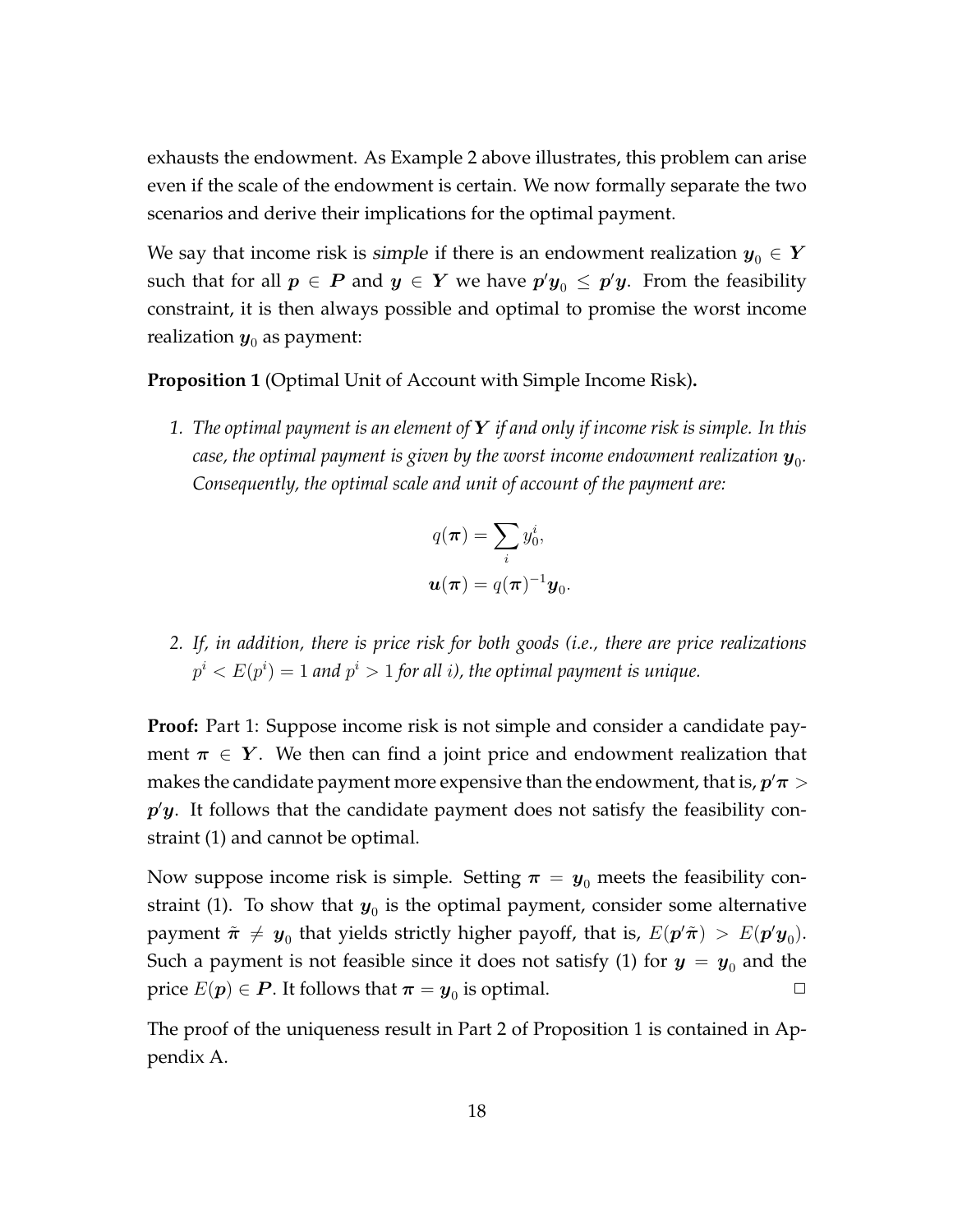Consider some examples of simple income risk. Generalizing the case of a certain endowment, income risk is simple if the set  $Y$  is a rectangle, that is,  $Y =$  $\{(y^A, y^B) | y^A \in [y^A, \overline{y}^A], y^B \in [y^B, \overline{y}^B], \}$ . The key property is that it is possible that both lower bounds  $y^i$  are realized together. The restriction is on the support only; there are no assumptions on the correlation of the  $y^i$ . With a rectangular endowment set, the worst income realization is  $\boldsymbol{y}_0 = \{\underline{y}^A, \underline{y}^B\}.$  Since only the minimum endowment of each good can be promised, the result implies that the unit of account will place more weight on goods with less endowment risk.

Income risk can be simple even if the worst-case endowments of all goods cannot be realized at the same time. For an alternative (non-rectangular) example, consider:

$$
\mathbf{Y} = \left\{ y^A, y^B | y^A / \gamma + y^B = 1, y^A, y^B \ge 0 \right\}.
$$

The endowment set is a line, with the maximum endowment of good *A* given by  $\gamma$  and the maximum endowment of good  $B$  given by one. Let  $\overline{p}^B$  denote the largest possible relative price of good *B*:

$$
\overline{p}^B = \max_{\textbf{p} \in \textbf{P}} \left\{ \frac{p^B}{p^A} \right\}.
$$

If  $\gamma > \overline{p}^B$ , then income risk is simple. Indeed, even if the relative price of good  $B$ is maximal, the value of one unit of good *B* is still lower than that of *γ* units of good *A*. The endowment realization  $y_0 = (0, 1)$  thus delivers the lowest income at any price. In contrast to the rectangular case, the extent of price risk matters here for whether income risk is simple. In particular, we need that relative price spikes in good *B* are small compared to the relative quantity movements captured by *γ*.

#### **General Income Risk**

Consider now the general case when there is not necessarily a single worst income realization that serves as the promised payment. The optimal payment is governed by the endowment set *Y* and by the extremes of the distribution of the relative price of  $A$  and  $B$ . Let  $\bar{p}^i$  denote the price vector that achieves the largest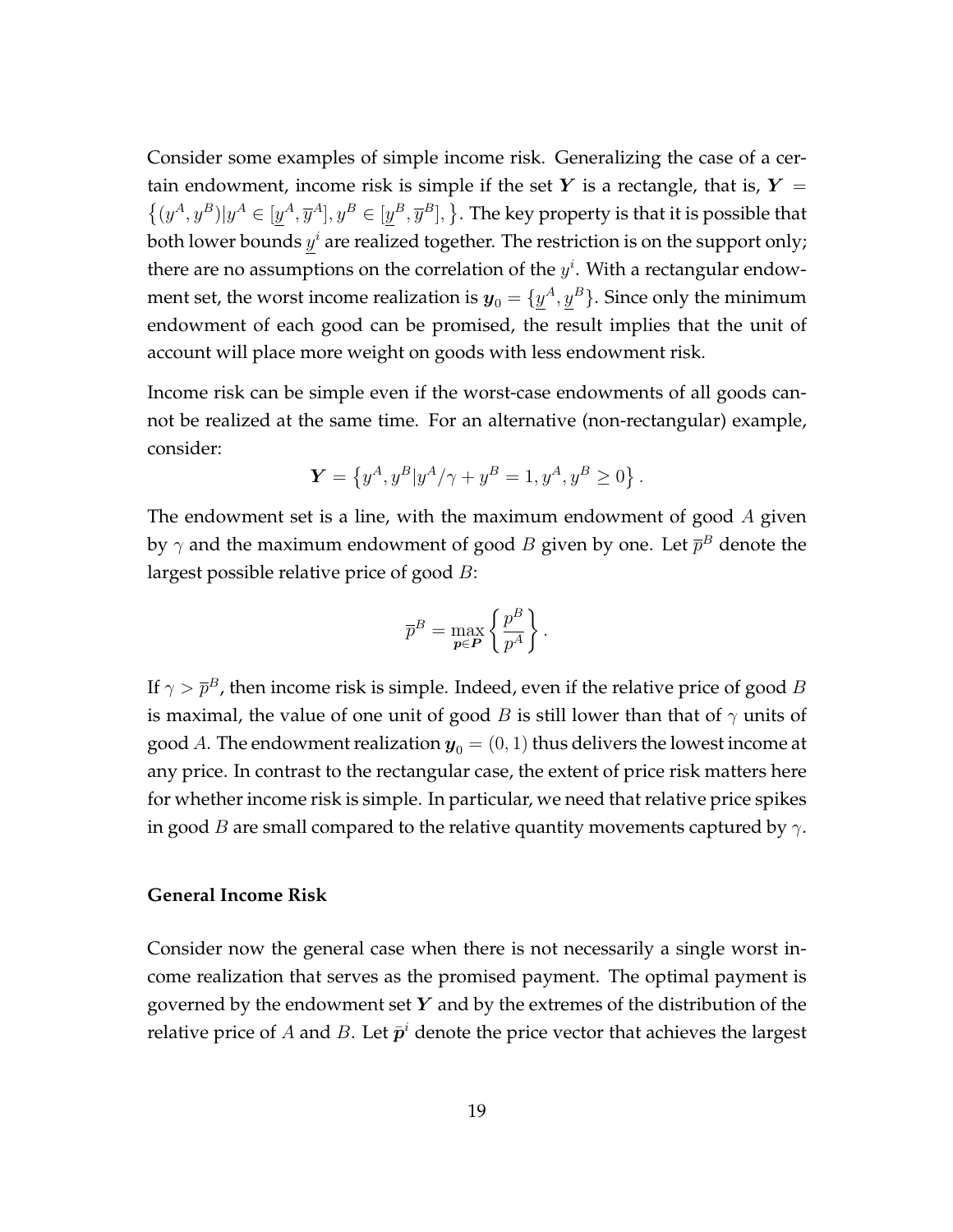relative price of good *i*,

$$
\bar{\boldsymbol{p}}^i = \operatorname*{argmax}_{\boldsymbol{p} \in \boldsymbol{P}} \left\{ \frac{p^i}{p^j} \right\} \text{ for } j \neq i,
$$

and let

$$
m^i = \min_{\bm{y} \in \bm{Y}} \overline{\bm{p}}^{i \prime} \bm{y}
$$

denote the lowest income when the relative price of good *i* is highest. Since *P* and *Y* are compact,  $\overline{p}^i$  and  $m^i$  exist for  $i = A, B$ . We can now characterize the optimal unit of account in terms of  $\overline{p}^A$ ,  $\overline{p}^B$ ,  $m^A$  and  $m^B$ .

**Proposition 2** (Optimal Unit of Account with General Income Risk)**.** *A payment π that satisfies the conditions*

$$
\overline{\mathbf{p}}^{A'} \boldsymbol{\pi} = m^A, \tag{9}
$$

$$
\overline{\mathbf{p}}^{B'} \boldsymbol{\pi} = m^B \tag{10}
$$

*has the largest value p ′π among all payments that satisfy the feasibility constraint* (1) *for any*  $p \in P$ . In particular, it maximizes  $q(\pi)$  and hence is an optimal payment. If, in addition, there is price risk for both goods (i.e., there are price realizations  $p^i < E(p^i) = 1$ *and p <sup>i</sup> >* 1 *for all i), the optimal payment is unique.*

A typical situation is displayed in Figure 1. Here the set *Y* consists of the two red disks: the idea is that the customer has one of two technologies, both of which are uncertain and have bounded supports. The upper and lower tangency points represents those elements of *Y* that achieve minimal income at the lowest and highest relative price of good *B*, respectively. The slopes of the tangent lines reflect those extreme relative prices. The feasible region is shaded in yellow.

The optimal payment sits at the intersection of the two lines. The optimal payment maximizes the expected value of the payment. Since the expected prices are all one, the isovalue lines slope downwards with a slope of one, while the lines bounding the feasible set have slopes given by the two extreme prices. In fact, any price vector that is not one of the two extreme prices gives rise to isovalue lines with slopes in between the slopes of the two tangent lines. The optimal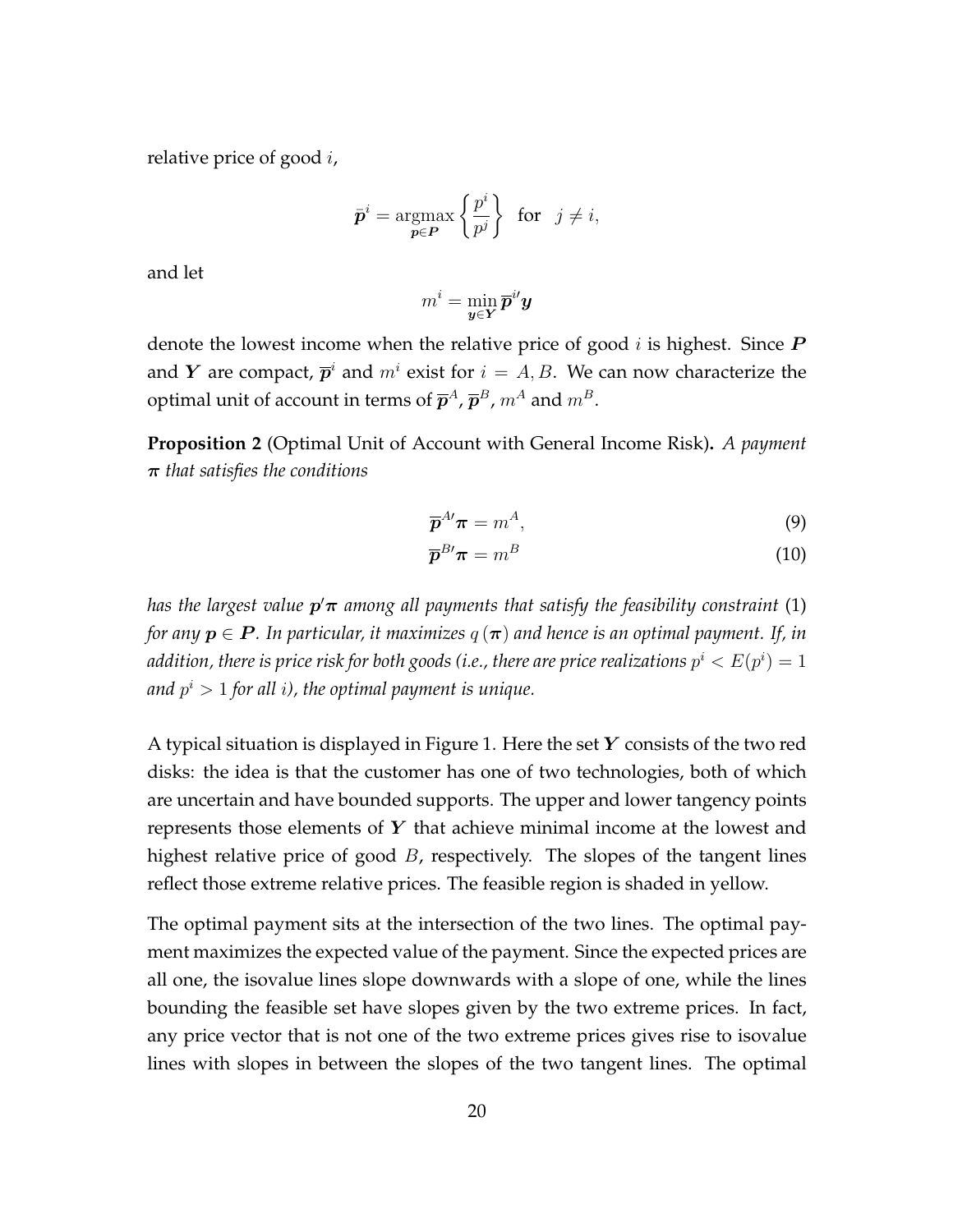

Figure 1: Determination of Optimal Unit of Account

payment thus maximizes not only value  $q(\pi)$  at the expected prices, but also maximizes value at any other feasible price. This is a stronger result than what is needed to characterize the optimal payment here. It will be useful when we study general equilibrium below.

In the case of Example 1 (when the customer has a certain endowment of only good *A*), the endowment set *Y* would be a single point on the horizontal axis. This point is also where the two tangency lines intersect, and hence the optimal payment is equal to the endowment. Figure 2 displays the case where *Y* is a rectangle, which is a case of simple income risk as analyzed in Proposition 1. Given that the slope of the tangent lines is negative, the intersection and hence the optimal payment is at the lower-left corner of the rectangle, that is, the worst income realization for both goods.

It is interesting to ask what changes with more than two goods. Proposition 1 readily generalizes to any finite number of goods. With simple income risk, it is always best to promise the endowment realization that delivers the lowest income for sure. Even if income risk is not simple, it remains optimal to maximize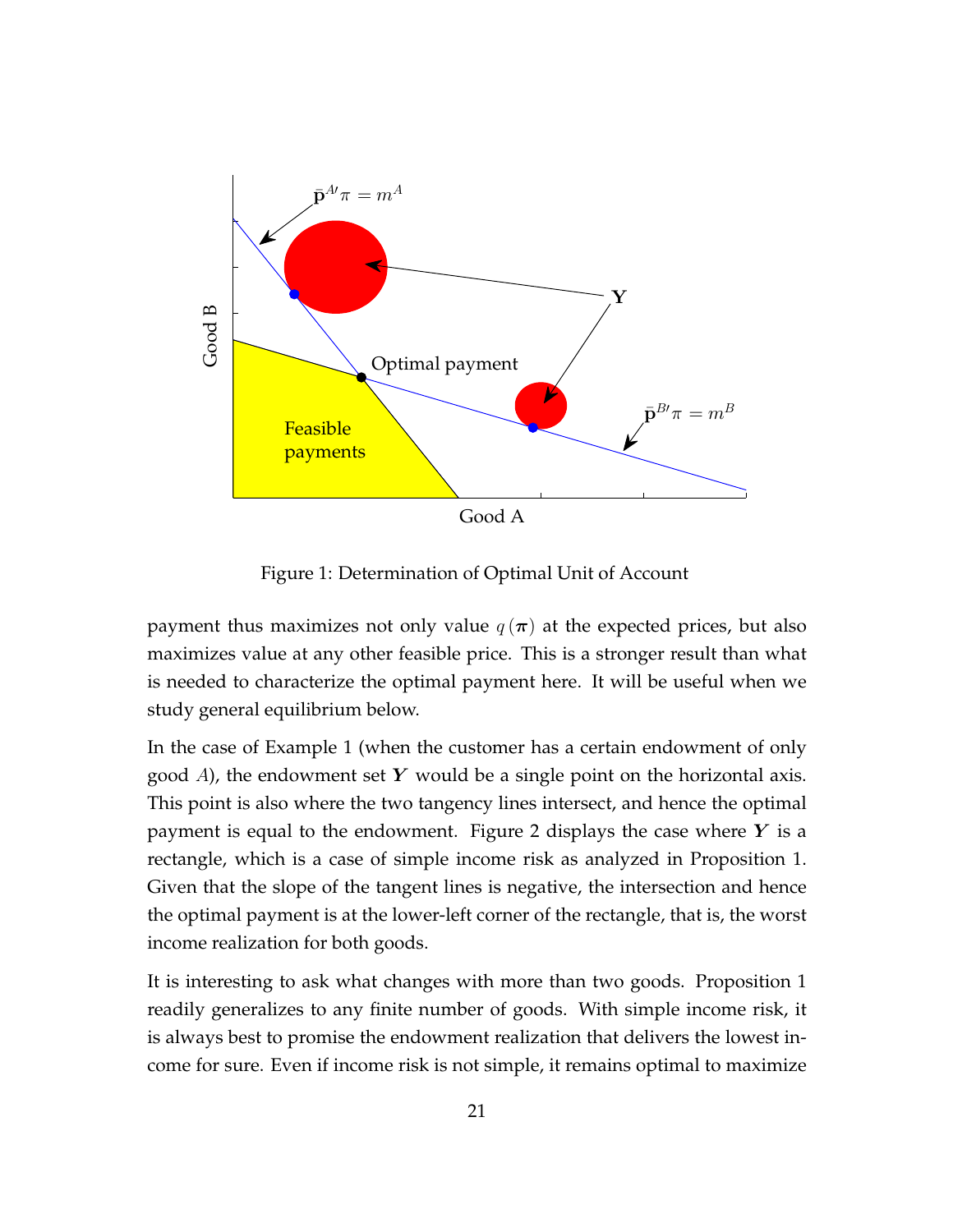

Figure 2: Determination of Optimal Unit of Account with Rectangular Endowment Set *Y*

scale subject to feasibility, as in Lemma 1. However, the shape of the feasible set in multiple dimensions is more complex. As long as the optimal payment lies on the boundary of the feasible set, the support of the price set typically matters for the unit of account.

Suppose for example that the convex support of the price distribution has a finite number of extreme points. We can compute the lowest income for each extreme price, analogously to the two good case. Maximizing scale then becomes a linear programming problem with a finite number of inequality constraints. There is an optimal payment that is a vertex of the feasible set, with positive components pinned down by a subset of the hyperplanes defined by the extreme prices.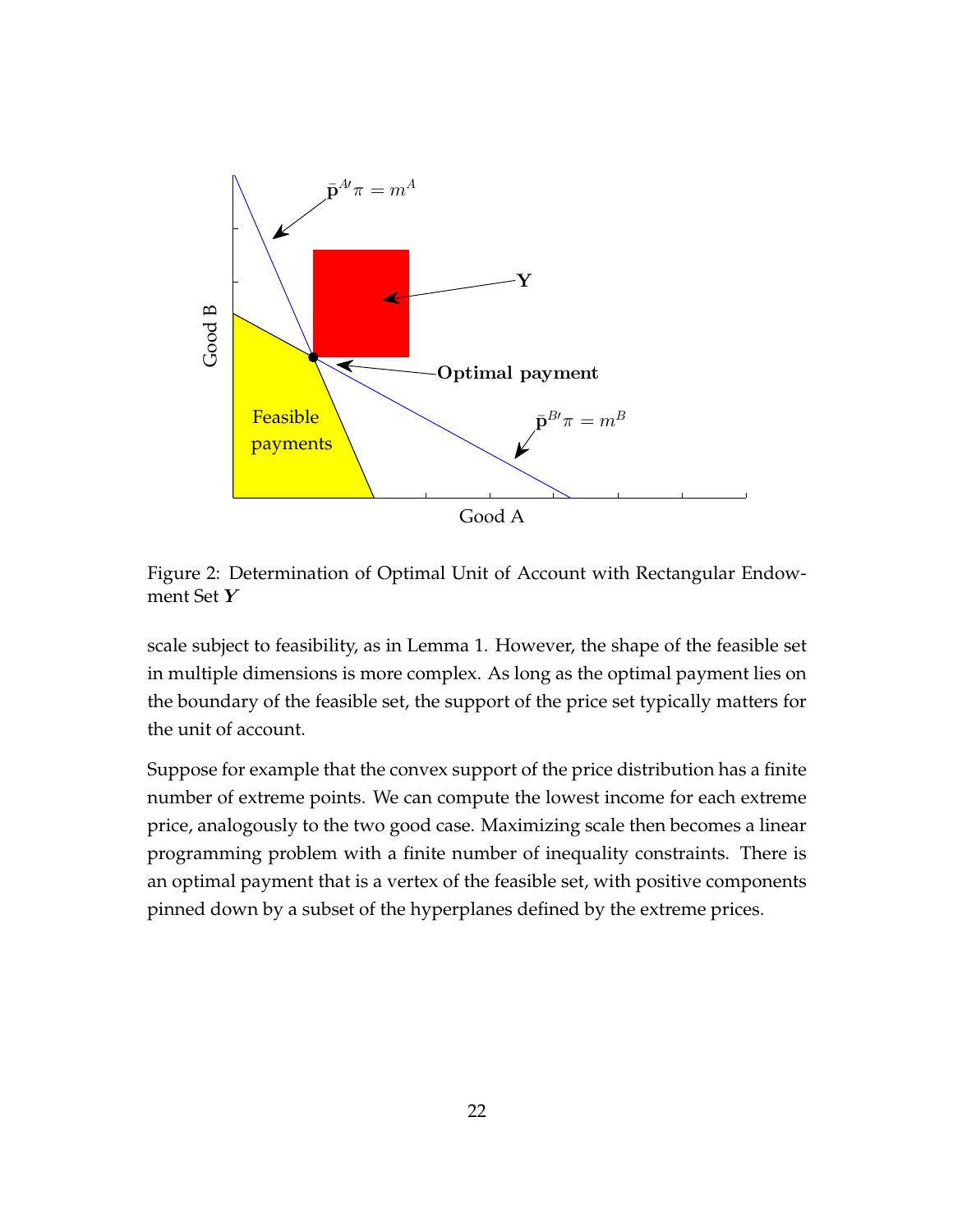# **4 Random Matching and the Optimal Unit of Account in an Entire Economy**

The bilateral contracting problem in the previous section shows why the choice of unit of account matters and that the optimal unit of account depends on the type of risk faced by the contracting parties. The results suggest that the distribution of units of account across contracts observed in an economy depends on the distribution of risk. For example, if risk differed a lot across relationships, we might expect to observe a rich cross section of different units of account.

In actual economies, we observe that a dominant unit of account—often, local fiat money—is used in the majority of contracts. In this section we thus explore mechanisms that make risk similar across many contracting relationships. To this end, we embed the bilateral contracting problem into a general equilibrium environment with a large population of agents. We emphasize two features that shape the (endogenous) cross section of risk: gains from forming credit chains and random matching. We show how those features imply the emergence of a dominant unit of account.

In a credit chain, in which agents are both suppliers and customers, bilateral contracting relationships are linked in that one customer's payment is another customer's income. As a result, the nature of income risk can propagate across a chain. We show that this force tends to make the same unit of account optimal throughout a chain. In addition, sequential random matching implies that contracting parties may not know in advance who will join them in a credit chain. It then makes sense to choose a unit of account that is robust to the arrival of many different potential trading partners, and use that unit of account in the majority of transactions.

## **4.1 Agents, Locations, and Matching**

We consider a large population of agents of measure one who differ along two dimensions. First, an agent's location determines his role in the matching process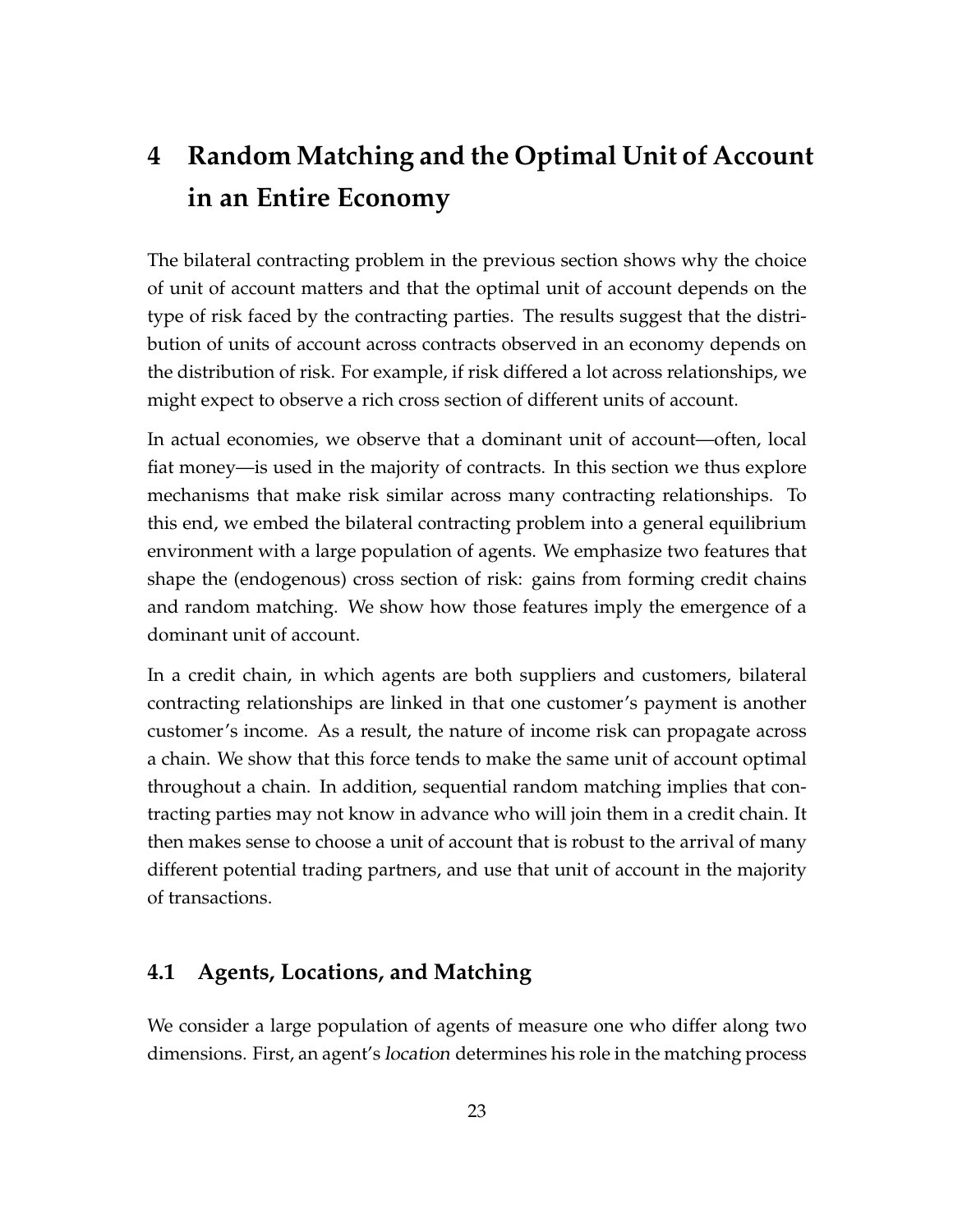and the potential gains from trade with others. There are three distinct locations with an equal share of agents in each location. Every agent in locations 2 and 3 has a technology to make customized goods one-for-one from labor for a customer he is matched with; we refer to those agents as artisans. Agents in location 1 cannot produce customized goods, but receive endowments of market goods; we refer to them as farmers.

The geography of the model can be displayed as follows, where the arrow indicates "can produce for:"



We can envision the locations to correspond to villages along a highway, with the farmers located at the western end of the highway, and artisans further east in villages 2 and 3, where each artisan in village *i* can produce for customers in village  $i - 1$ .

The second dimension of heterogeneity is endowment risk. Every farmer receives a random endowment *y* at date 2, but the distribution can differ across agents. There is a finite number of endowment types  $\theta \in \Theta$ . For a farmer of type  $\theta$ , the endowment is drawn from a distribution with compact support  $Y(\theta)$ and conditional mean  $E(\mathbf{y}|\theta)$ . Artisans do not receive an endowment: all their income comes from selling customized goods.

At date 0, every artisan is matched with exactly one customer with whom he can engage in bilateral contracting. Matching occurs sequentially from east to west in two stages. In the morning, artisans from locations 2 and 3 meet randomly in pairs. A bilateral contract between these parties specifies a quantity of customized goods *x*<sup>2</sup> produced by the artisan from location 3 in exchange for a payment of tradable goods  $\pi_2$  by the artisan from location 2. At night, agents from locations 1 (farmers) and 2 (artisans) meet to write a contract  $(x_1, \pi_1)$ .

As a result of the two-stage matching process, every individual ends up as part of a chain of three agents each. At the head of each chain is a farmer from location 1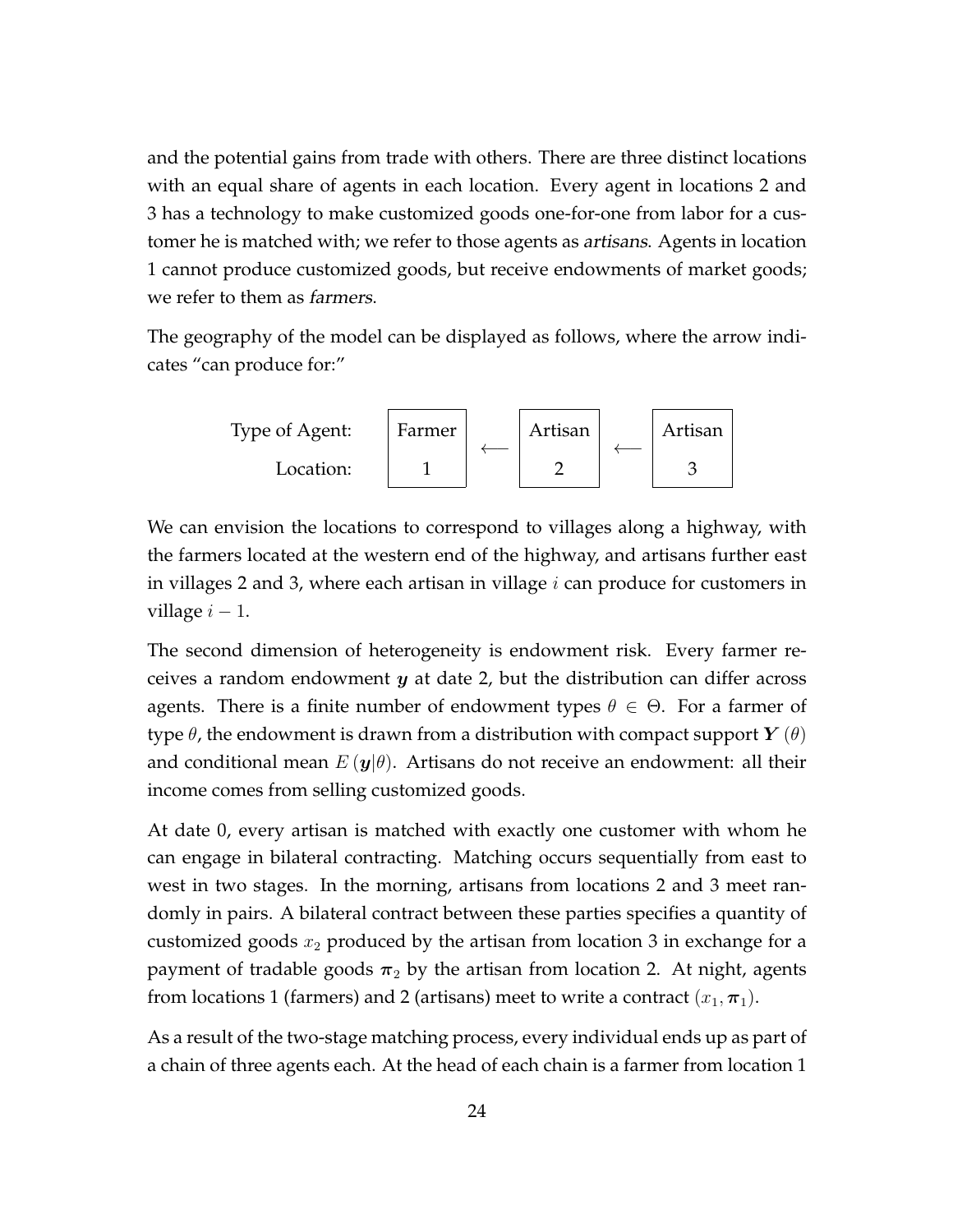who has been matched with an artisan from location 2. Each chain also contains an artisan from location 3 who can produce customized goods for the artisan from location 2. In terms of technology and gains from trade, chains only differ in the farmer's endowment type  $\theta$ . We thus sometimes refer directly to a chain as being of type *θ*.

A contract for the economy as a whole assigns a bilateral contract to every meeting. Sequential matching restricts the information that bilateral contracts can depend on. In particular, when two agents from locations 2 and 3 meet in the morning, they do not know the endowment type of the farmer who will join their chain at night. The bilateral contract  $(x_2, \pi_2)$  must respect agents' information and can therefore not condition on the identity of the farmer in the chain.

### **4.2 Contracts for the Entire Economy**

We denote a contract for the entire economy by  $(X, \Pi)$ , where *X* and  $\Pi$  collect production of customized goods and payments in all meetings, respectively. In particular, given our information structure, a contract consists of a pair  $(x_2, \pi_2)$ that describes all bilateral contracts between artisans from locations 2 and 3 determined in the morning, as well as a bilateral contracts  $(x_1(\theta), \pi_1(\theta))_{\theta \in \Theta}$  between farmers with different endowment types and artisans from location 2 determined at night.

A key feature of the chain structure is that the feasibility of a payment agreed on between two artisans in the morning depends on a payment that the artisan in location 2 will receive from a customer whom he has yet not met. For a given economywide contract  $(X, \Pi)$ , we denote by

$$
\Pi_1(\Pi)=\{\pi_1(\theta),\ \theta\in\Theta\}
$$

the set of possible payments that an artisan in location 2 can receive from farmer customers in location 1, one of whom he will meet at night.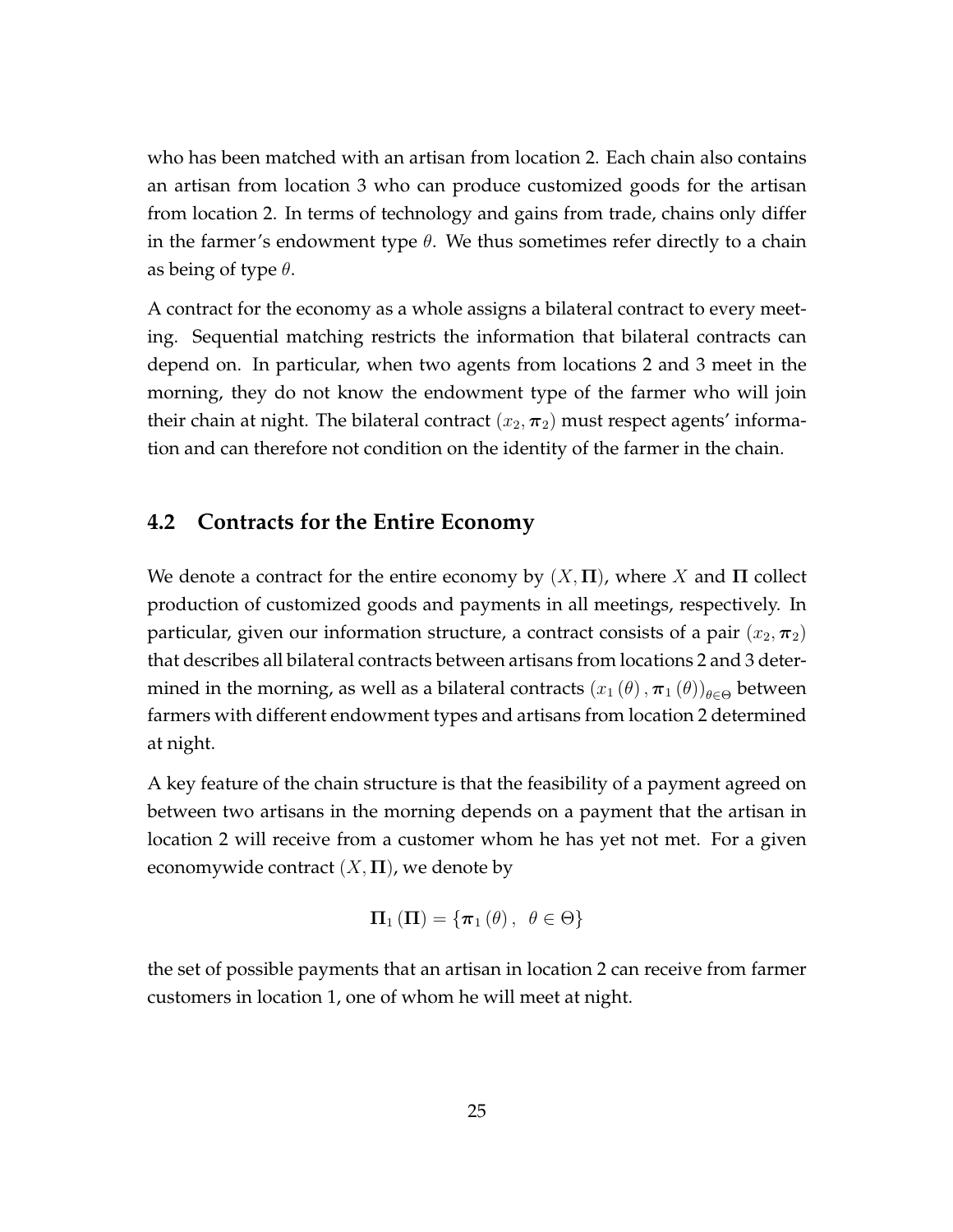A contract (*X,* **Π**) is feasible if every customer can make payments at every stage along the chain, whatever the realization of the price and his income:

$$
\boldsymbol{p}'\boldsymbol{\pi}_1(\theta) \le \boldsymbol{p}'\boldsymbol{y} \quad \text{for all } \boldsymbol{p} \in \boldsymbol{P}, \text{ and } y \in \boldsymbol{Y}(\theta), \tag{11}
$$

$$
p'\pi_2 \leq p'\pi_1 \text{ for all } p \in P, \text{ and } \pi_1 \in \Pi_1(\Pi). \tag{12}
$$

The first condition (11) says that the farmer's payment is feasible—the constraint is identical to (1) in the bilateral problem from Section 3. The second condition is payment feasibility for the artisan in location 2. It takes the same form as for the farmer, but with the endowment set *Y* replaced by the set of potential customer payments  $\Pi_1$ .

Utility from contracts is as in Section 3, but modified to accommodate that artisans in location 2 can be customers and suppliers at the same time. After matching is complete and the type of the chain *θ* has been realized, an artisan in location 2 expects utility:

$$
U_2(X,\Pi;\theta) = (1+\lambda)x_2 + q(\boldsymbol{\pi}_1(\theta)) - q(\boldsymbol{\pi}_2) - x_1(\theta).
$$
 (13)

Here  $x_1(\theta)$  is the artisan's labor effort, and the difference in payment scales is the indirect utility the artisan receives from tradable goods he keeps for himself rather than pay to his supplier from location  $t + 1$ .

Agents at the beginning and end of a chain engage in only one bilateral contract. Their utilities are:

$$
U_1(X, \Pi; \theta) = (1 + \lambda) x_1(\theta) - q(\pi_1(\theta)) + E(\mathbf{p}'\mathbf{y}|\theta),
$$
  

$$
U_3(X, \Pi) = q(\pi_2) - x_2.
$$
 (14)

The utility of the farmer at location 1 is the same as that of the customer in the bilateral contract of Section 3; we have only added the farmer type. The utility of the artisan from location 3 is the same as that of the supplier from Section 3. This artisan's utility does not depend on the type of the chain, since the morning contract cannot condition on that type.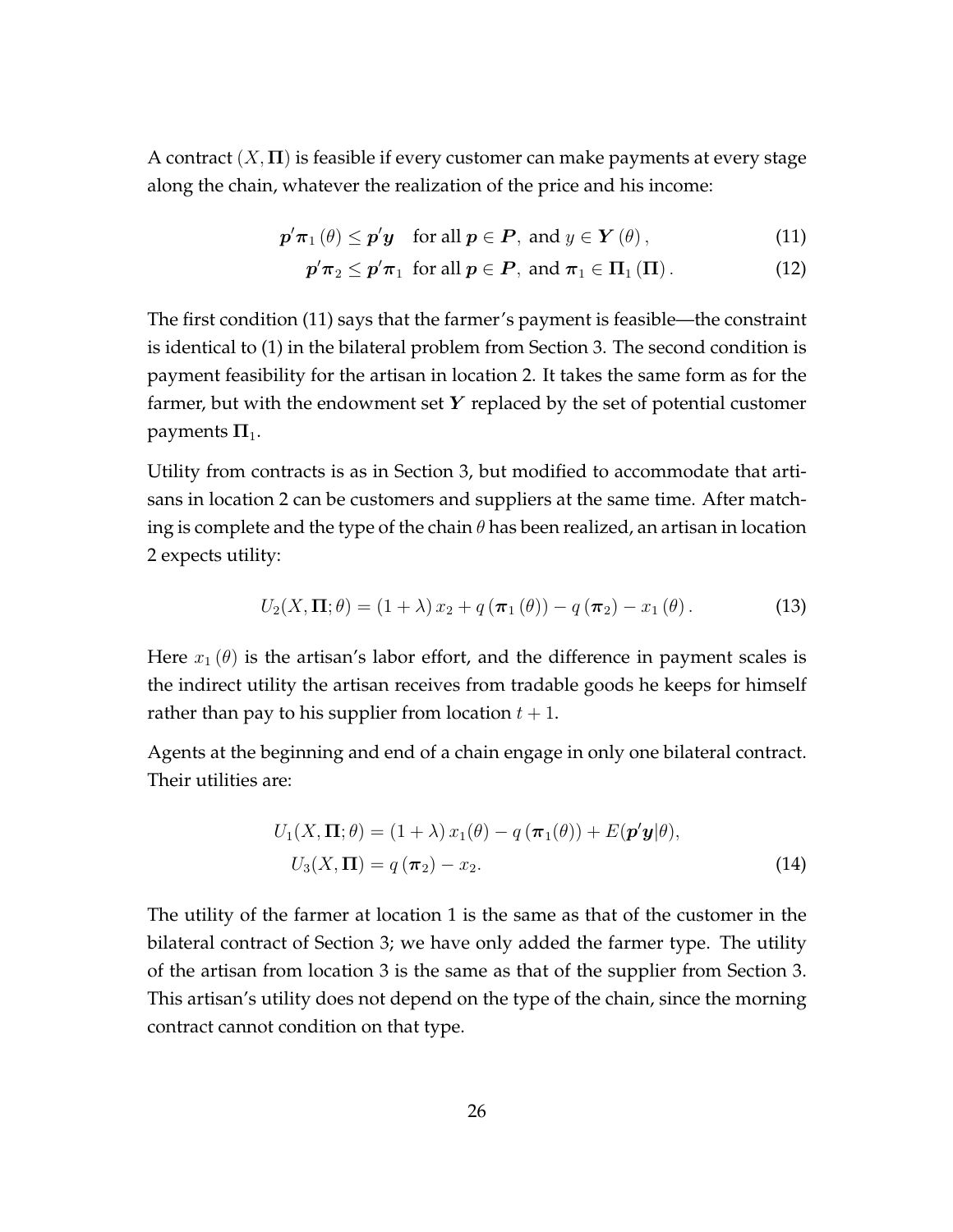#### **4.3 Optimal Payments and the Unit of Account**

As in Section 3, we analyze the optimal use of units of account by characterizing the Pareto frontier subject to payment feasibility constraints and individual rationality constraints. A contract is individually rational if every agent is happy to participate in the bilateral contracts assigned to all his matches, conditional on information at the stage of matching. In particular, farmers must be promised utility at least as high as the value of their endowment:

$$
U_1(X,\Pi;\theta) \ge E(\mathbf{p}'\mathbf{y}|\theta). \tag{15}
$$

At the same time, artisans in location 3 must be promised at least as much as their outside option of not working and consuming nothing, that is:

$$
U_3(X,\Pi) \ge 0. \tag{16}
$$

Artisans in location 2 must be encouraged to participate in two bilateral contracts. Consider their options in the morning. Like artisans in location 3, they could decide not to work and to consume nothing. In addition, they could also decide to pass on the morning contract and only engage in a bilateral contract with the farmer whom they meet at night. The individual rationality constraint in the morning is therefore given by:

$$
E\left(U_2(X,\Pi;\theta)\right) \geq \max\left\{E\left(q\left(\pi_1\left(\theta\right)\right) - x_1\left(\theta\right)\right),0\right\}.
$$
\n(17)

We take expectations to condition on the artisan's (lack of) information in the morning, when the type of the chain is not yet known. The first term in braces is the expected utility from trading only with the farmer at night.

Consider now the situation of an artisan from location 2 in a night meeting. If he has made a promise in the morning, he has no way to make payment unless he engages in trade with the farmer. In contrast, if he has not made any promise in the morning, then he has the option to pass on the night contract, once he has learned the farmer's type. We thus require the additional individual rationality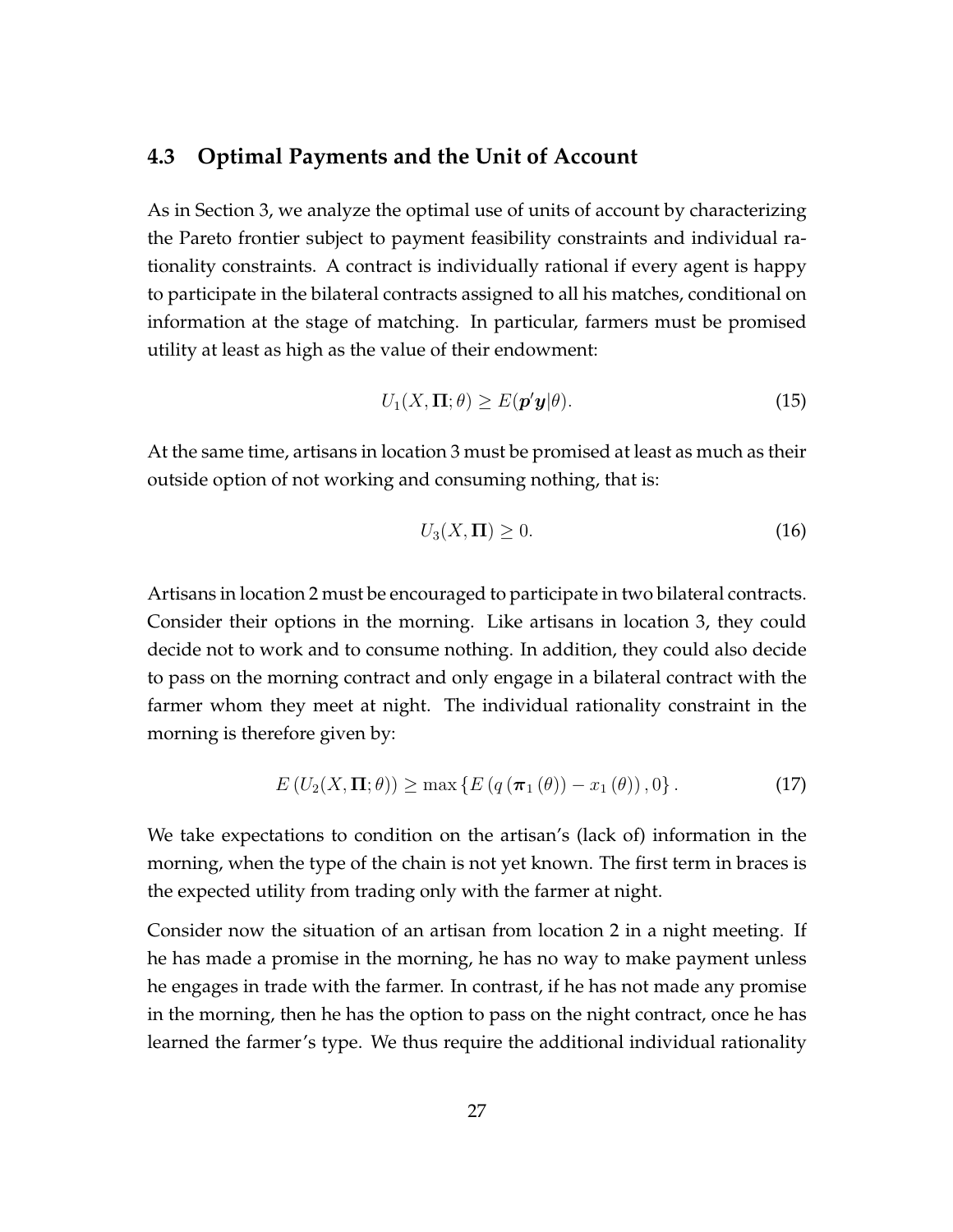constraint:

$$
q\left(\pi_1(\theta)\right) - x_1(\theta) \ge 0 \quad \text{if } \pi_2 = 0. \tag{18}
$$

We again solve a planner problem that characterizes constrained Pareto optimal contracts.

**Definition 2** (Optimality of Economywide Contracts)**.** *A contract for an entire econ-* $\sigma$  *omy*  $(X,\mathbf{\Pi})$  *is (constrained Pareto) optimal if for some utilities*  $v_1\left(\theta\right)\geq E(\bm{p}'\bm{y}|\theta)$  *and*  $v_3 \geq 0$  *it maximizes*  $E(U_2(X,\Pi;\theta))$  *subject to* (11) *and* (12) *(i.e., the payments*  $\Pi$  *are feasible)*; (15)–(18) *(i.e., the contract is individually rational); and*  $U_1(X,\Pi;\theta) = v_1(\theta)$ *for all*  $\theta \in \Theta$  *and*  $U_3(X, \Pi; \theta) \ge v_3$ *.* 

In the bilateral contracting problem of Section 3, the optimal payment maximizes the scale of payment subject to feasibility (Lemma 1). Accordingly, we found that the optimal unit of account tailors the payment to the set of potential customer endowments (Propositions 1 and 2). We now show that in the general equilibrium environment here, it is still optimal to maximize scale in every individual meeting. The new element is that the set of potential bundles of tradable goods available to the customer depends on his trading partners. At every stage of matching, the unit of account is thus tailored to the potential bundles, and this determines how the optimal unit of account propagates through the economy.

For an arbitrary set of tradable goods bundles  $\tilde{\Pi} \subset \mathbb{R}_{\geq 0}^2$ , we denote by  $\pi^*(\tilde{\Pi})$ the payment that maximizes the scale of payment  $q(\pi)$  subject to feasibility, that is, the solution to the bilateral contracting problem set up in Definition 1 with  $Y = \Pi$ .

**Proposition 3** (Optimality of Payments in Economywide Contracts)**.** *A collection of payments* **Π** *is part of an optimal contract* (*X,* **Π**) *if and only if it maximizes the scale of payment within each individual meeting, i.e.:*

- *1. Payments in meetings between farmers of type θ and artisans from location 2 are*  $\boldsymbol{\pi}_{1}\left(\theta\right)=\boldsymbol{\pi}^{*}\left(\boldsymbol{Y}\left(\theta\right)\right)$ .
- *2. The payment in all meetings between artisans from locations 2 and 3 is given by*  $\boldsymbol{\pi}_2 = \boldsymbol{\pi}^*\left(\boldsymbol{\Pi}_1\left(\boldsymbol{\Pi}\right)\right)$ .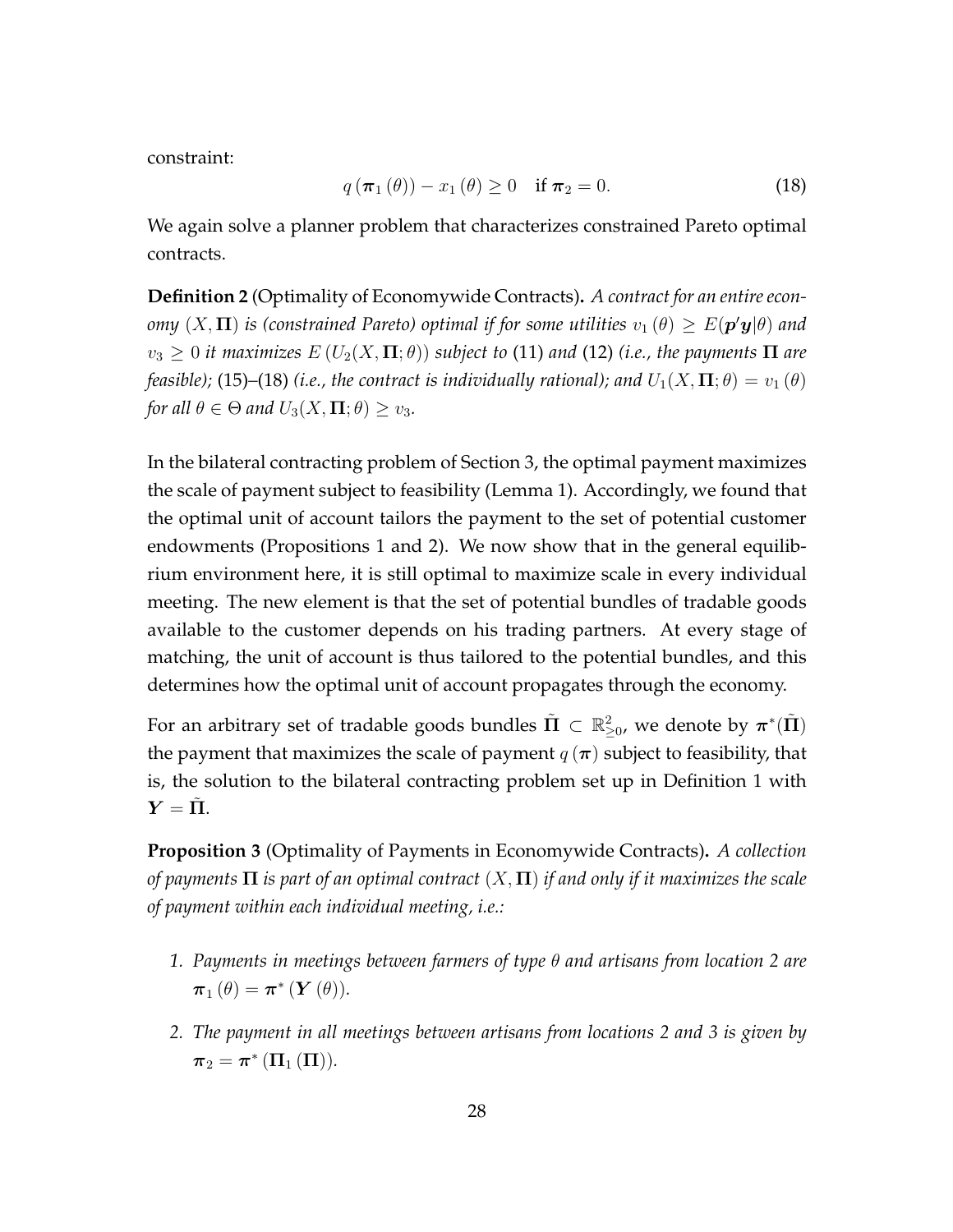Intuitively, an optimal contract has to accomplish two tasks. First, it should maximize gains from trade between parties in every bilateral relationship. We know from Section 3 that this task requires maximizing the scale of payment and the production of customized goods in individual meetings. Second, in the general equilibrium environment here, the contract should use payments and production in any one meeting to facilitate gains from trade in other meetings to the east or west.

The proposition shows that if a payment accomplishes the first task, then it also accomplishes the second. In particular, the optimal payments to artisans in night meetings should maximize scale in those meetings only. The payments should not depend on promises made by those artisans in morning meetings—in fact, they should be as they would be if no morning meetings had taken place. The result builds on Proposition 2: since a payment that maximizes scale also maximizes value at any price, it optimally relaxes feasibility constraints also in meetings further down the credit chain.

By maximizing scale in every meeting, the contract allows maximal transfer of tradable goods through the chain from west to east. It thus allows larger payments for customized goods in the east, which incentivize more production of customized goods there. At the same time, maximizing production of customized goods creates more incentives to work towards the west, which in turn allows larger payments there.

The proposition allows us to recursively trace the optimal unit of account across the economy. In night meetings, we observe as many different units as farmer types. Substituting for  $\Pi_1(\Pi)$  from our knowledge of the night payments, we can write the morning payment as:

$$
\boldsymbol{\pi}_2 = \boldsymbol{\pi}^* \left( \left\{ \boldsymbol{\pi}^* \left( \boldsymbol{Y}(\theta) \right), \ \theta \in \Theta \right\} \right).
$$

The unit of account in morning meetings results from applying the function *π ∗* twice: first to each farmer's endowment support, and then again to the set of optimal bundles that an artisan from location 2 will possibly receive in night meetings. The dominant unit of account that is used in all morning meetings is thus designed to be robust to all farmer types.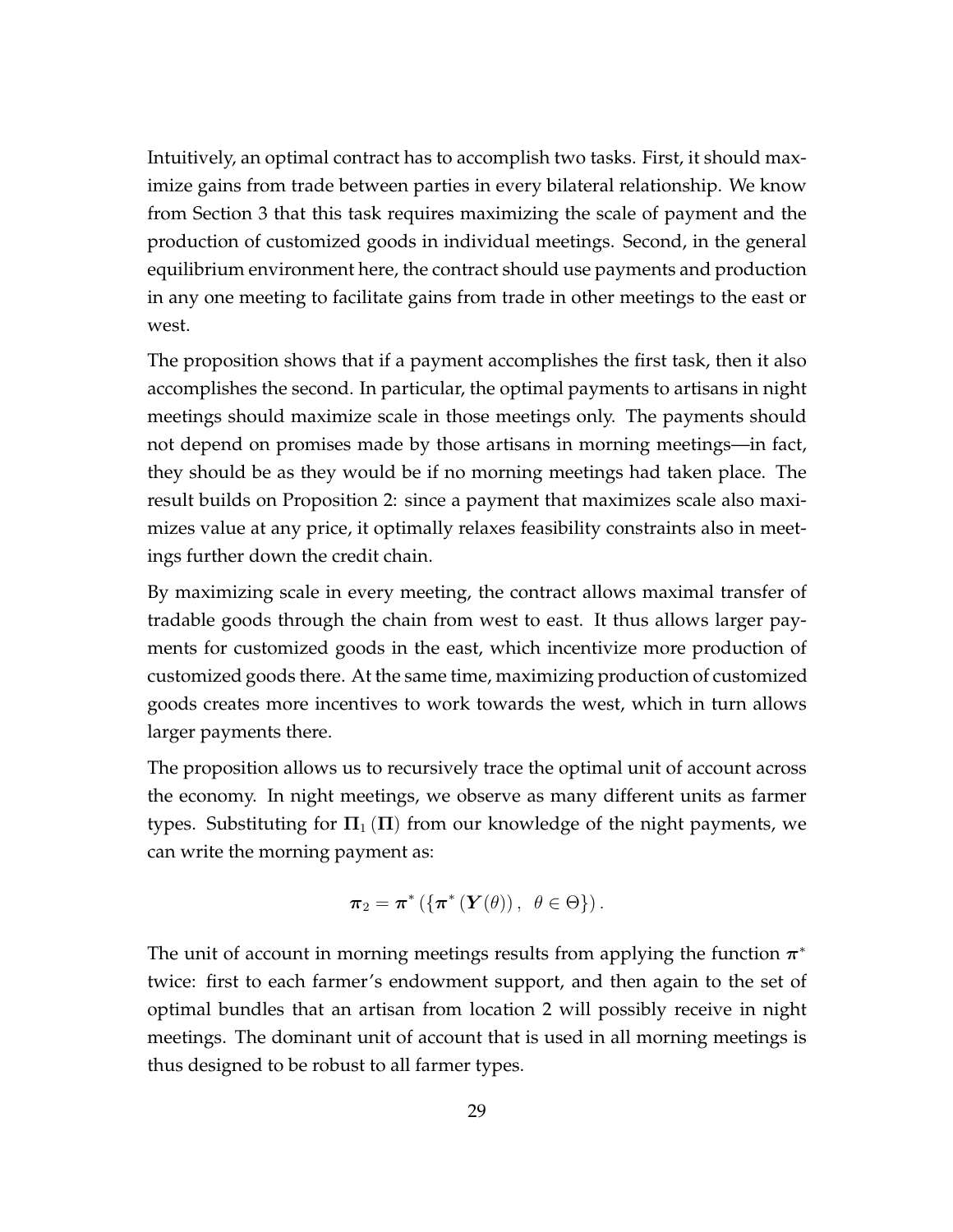We conclude this section by discussing three extensions. First, our definition of optimal contracts requires only individual rationality. In an environment with multiple bilateral meetings, it is also attractive to rule out joint deviations by a pair of agents within a meeting. In Appendix B, we define a notion of coalitionproofness for our environment and show that an optimal contract satisfies this additional criterion.

Second, one could extend the model to allow for more locations (i.e., additional artisans in location 4, 5, 6 and so on). Applying the logic of Proposition 3 recursively, it would then be optimal to pass along the payment received by artisans in location 2 towards the east along the chain. To accomplish this without further reduction in scale, the same unit of account should be used in all artisanartisan matches. A dominant unit of account thus emerges from the combination of credit chains (where optimal units of account are passed on) with random matching (so that the same unit of account is used in different chains).

Finally, we have assumed that artisans receive no endowment. We describe an extended environment with risky endowment income for artisans in Appendix C. The main effect is that additional idiosyncratic endowment income makes risk less similar across bilateral contracting relationships. Much like with less randomness in matching (i.e., certain artisans can only meet a a subset of farmers), there is less coordination on a dominant unit of account throughout the economy. It remains the case that correlation in units of account in the economy is increasing in the length of credit chains and the degree of random matching.

#### **4.4 Examples with Specialized Farmers**

We now illustrate our results with concrete examples. The simplest possibility is that there is only one type of farmer who has a certain endowment.

**Example 3.** *There is one type of farmer,*  $\theta = A$ *, where farmer* A has a certain endowment *of one unit of good A.*

The example features simple income risk in the sense of Proposition 1. Given the proposition, in meetings between a farmer and an artisan from location 2, the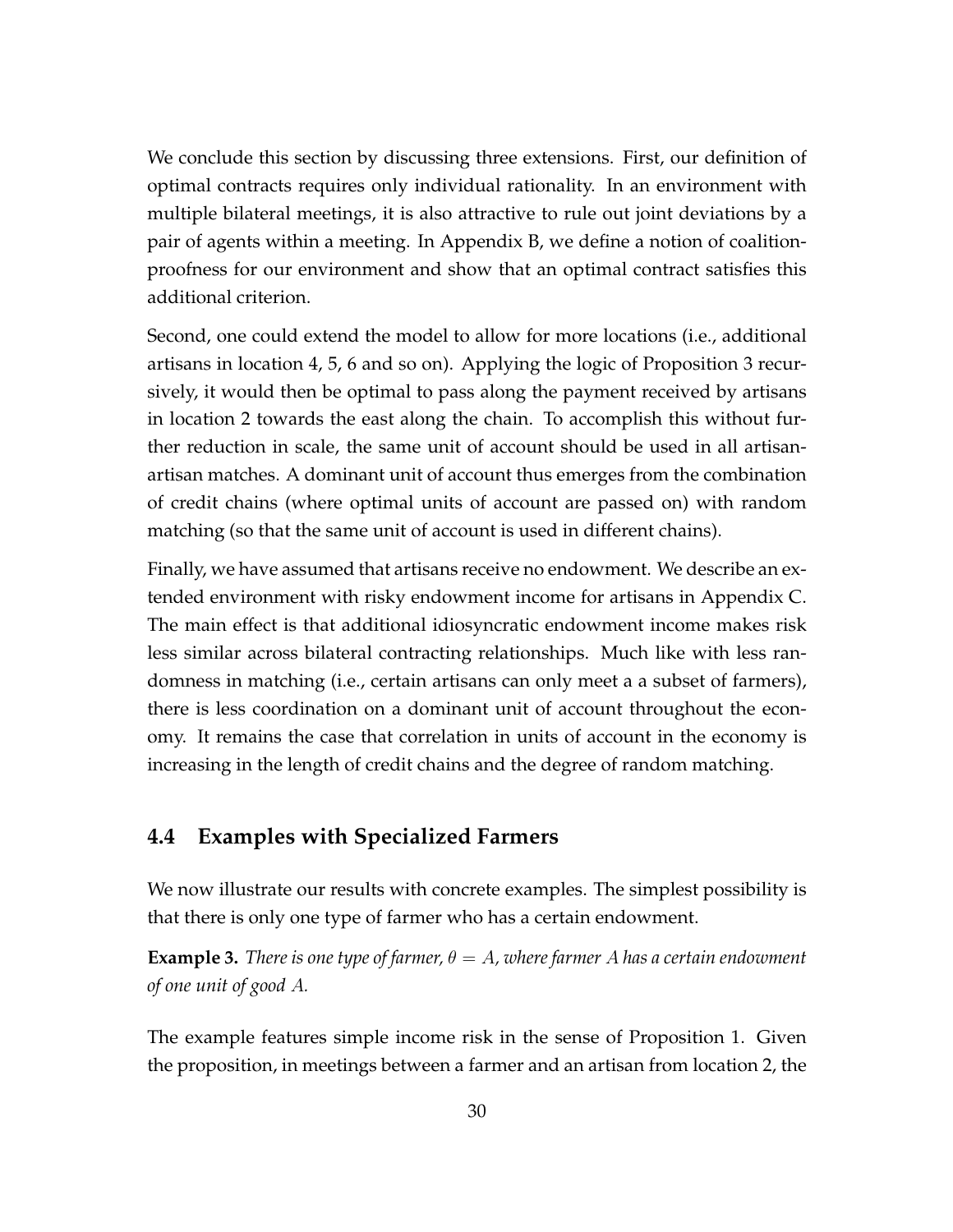optimal payment is given by  $\pi_1 = (1, 0)$ ; that is, the farmer promises the one unit of good *A* that he is sure to receive, and no units of good *B*. As a result, good *A* serves as the sole unit of account. Moreover, in morning meetings between artisans from locations 2 and 3 the same payment  $\pi_2 = (1,0)$  is agreed on. The artisans anticipate that the artisan at location 2 will receive this payment from the contract with the farmer, and hence the scale is maximized by passing on the same payment.

This simple example illustrates the role of credit chains: the same payment and hence the same unit of account is passed on throughout the chain. Notice that the artisans from locations 2 and 3 who meet in the morning neither have an endowment of good *A* nor do they derive any special enjoyment from it, yet nevertheless they use it as the sole unit of account, because they already know that good *A* will emerge as the dominant unit of account in their credit chain.

Next, we consider an environment with two types of farmers in a symmetric environment.

**Example 4.** *There are two types of farmers,*  $\theta \in \{A, B\}$ *, where farmer A has an endowment of one unit of good A, and farmer B has an endowment of one unit of good B. Price risk is symmetric in the sense that:*

$$
\overline{p} \equiv \max_{\boldsymbol{p} \in \boldsymbol{P}} \left\{ \frac{p^A}{p^B} \right\} = \max_{\boldsymbol{p} \in \boldsymbol{P}} \left\{ \frac{p^B}{p^A} \right\}.
$$

Given that each farmer has a certain income, the payment agreed on in meetings between farmers and artisans is once again straightforward: it is given by the farmer's endowment of one unit of good *A* or *B*. The choice of payment in morning meetings between artisans from location 2 and 3 is more complex. The artisans know that 2 will meet a farmer at night, but they don't know if it will be a farmer of type *A* or *B*. Propositions 2 and 3 imply that the optimal payment *π* should satisfy (9) and (10). In the example, the conditions simplify to:

$$
\overline{p}\pi^A + \pi^B = 1,
$$
  

$$
\pi^A + \overline{p}\pi^B = 1,
$$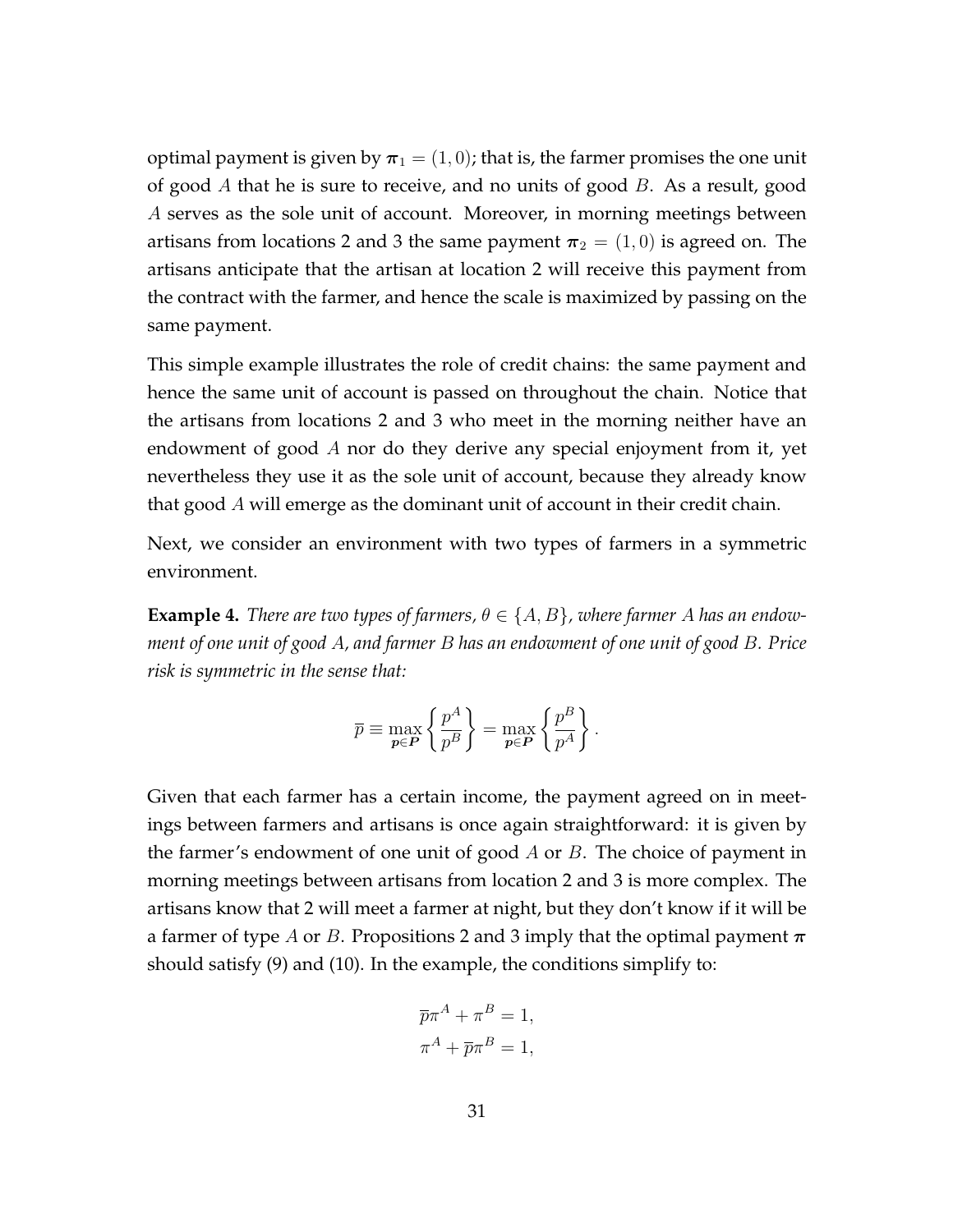resulting in the optimal payment:

$$
\pmb{\pi}_2 = \left(\frac{1}{1+\overline{p}},\; \frac{1}{1+\overline{p}}\right).
$$

Hence, artisan 2 promises an equally weighted bundle of goods *A* and *B*, implying that the unit of account is  $u = (0.5, 0.5)$ . Intuitively, the worst that could happen is that artisan 2 meets farmer *A*, and then the highest relative price for good *B* is realized. The optimal bundle is the largest equally weighted bundle that the artisan could afford at this price after receiving a payment of one unit of good *A* from the farmer. The proposition demonstrates another important feature of optimal units of account: if there is uncertainty over future trading partners, the chosen unit of account should be one that minimizes the variability of the value of the promised payment relative to the income of the possible trading partners.

The next example introduces endowment risk for the two farmers.

**Example 5.** *There are two types of farmers,*  $\theta \in \{A, B\}$ *, where the support of the en* $d$ owment of type  $\theta$  is given by an interval  $[y^\theta, \overline{y}^\theta]$  of good  $\theta$ , and zero units of the other *good. Price risk is symmetric as in Example 4 with a maximum price of p of each good relative to the other.*

The farmers' income risk is once again simple, and Proposition 1 applies: the worst-case income is given by  $\underline{y}_{\theta}$  units of good  $\theta$  regardless of price, and hence farmer  $\theta$  promises  $\underline{y}_{\theta}$  units of good  $\theta$  and zero units of the other good.

Now consider the morning contract between artisans 2 and 3. Artisan 2 knows that later on, he will either meet  $A$  and receive a payment of at least  $y^A$  of good *A*, or he will meet *B* and receive a payment of at least  $y^B$  of good *B*. Let  $y^B \le y^A$ . From Propositions 2 and 3, the optimal payment *π* should satisfy:

$$
\overline{p}\pi^A + \pi^B = \underline{y}^B,
$$
  

$$
\pi^A + \overline{p}\pi^B = \min \{y^A, \overline{p}y^B\}.
$$

If  $\overline{p}\underline{y}^B \,\leq\, \underline{y}^A$ , the artisan at location 2 faces simple income risk given by  $\bm{y}_0\,=\,$  $(0, y^B)$ . Hence, in this case the optimal payment is equal to this worst income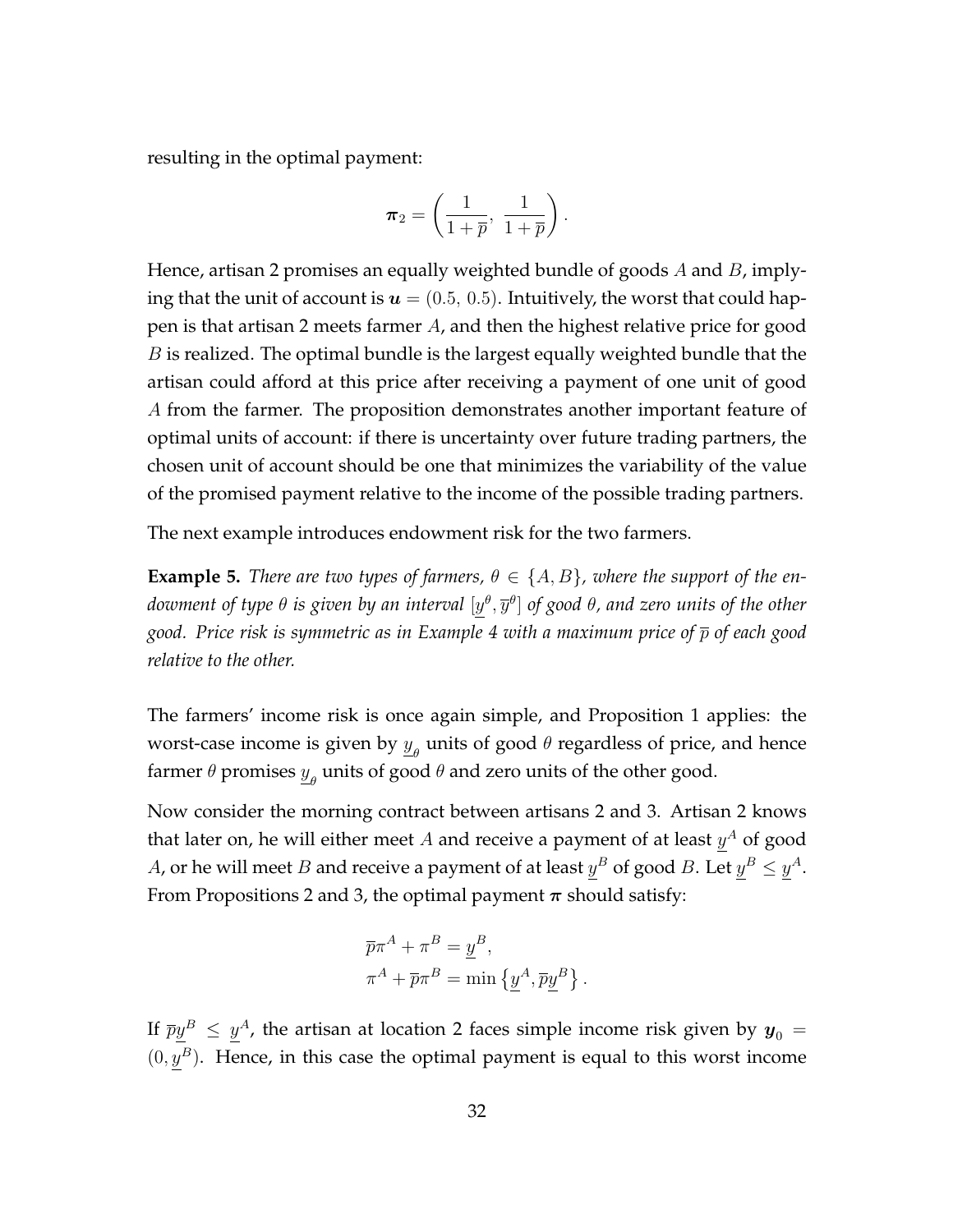realization:

$$
\pi_2 = \left(0, \; \underline{y}^B\right),
$$

and good *B* is the sole unit of account in these meetings. Given that the same unit of account is used in evening meetings of artisan 2 with farmer *B*, good *B* becomes the dominant unit of account: it is used in three out of every four meetings in the economy. If instead we have  $\overline{p}y^B > y^A$ , the optimal payment is given by:

$$
\boldsymbol{\pi}_2 = \left(\frac{\overline{p}\underline{y}^B - \underline{y}^A}{\overline{p}^2 - 1}, \frac{\overline{p}\underline{y}^A - \underline{y}^B}{\overline{p}^2 - 1}\right).
$$

Hence, the optimal payment is a bundle, but the bundle places higher weight on the good with the lower minimum endowment, so as to hedge against the possibility of meeting a farmer who produces this good. The scale of the payment is declining in price risk, i.e., the maximum relative price *p*.

Finally, we consider an example with asymmetric price risk.

**Example 6.** *There are two types of farmers,*  $\theta \in \{A, B\}$ *, where the support of the endowment of each type θ is given by the same interval* [*y, y*] *of good θ, and zero units of the other good. Price risk is asymmetric with a maximum relative price p θ of each good relative to the other, with*  $\overline{p}^A \neq \overline{p}^B$ *.* 

Given that the relationship of farmer and artisan is still characterized by simple income risk, we proceed directly to the optimal payment between artisans 2 and 3. The conditions for optimality are:

$$
\overline{p}^A \pi^A + \pi^B = \underline{y},
$$
  

$$
\pi^A + \overline{p}^B \pi^B = \underline{y},
$$

and the optimal payment is:

$$
\boldsymbol{\pi}_2 = \left(\frac{\left(\overline{p}^B - 1\right)\underline{y}}{\overline{p}^A \overline{p}^B - 1}, \ \frac{\left(\overline{p}^A - 1\right)\underline{y}}{\overline{p}^A \overline{p}^B - 1}\right).
$$

Hence, the optimal bundle places more weight on the good with the lower price risk (lower  $\overline{p}^{\theta}$ ). The example shows that for given endowment risk, the optimal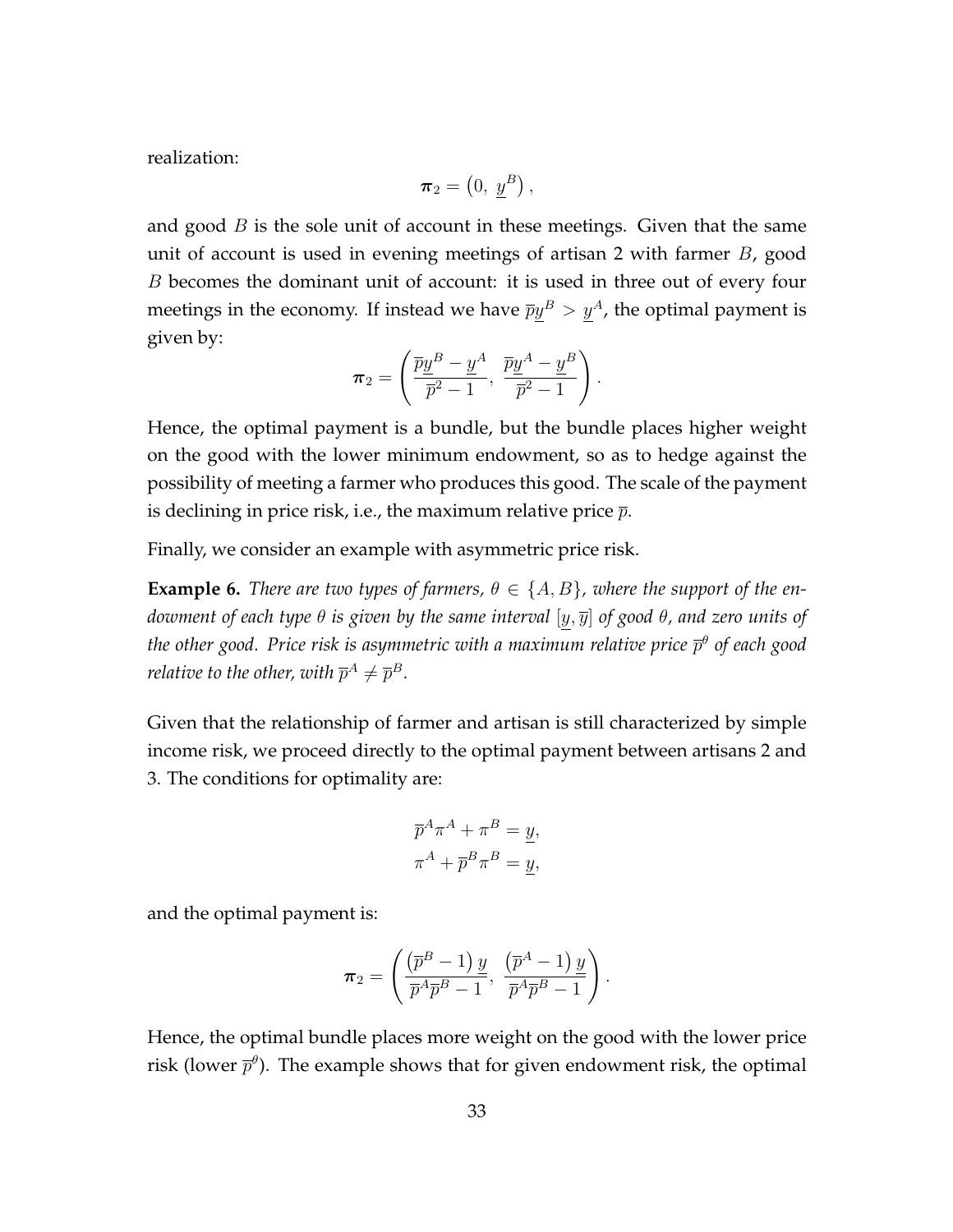unit of account will place more weight on goods that are more stable in value, and hence lead to less uncertainty about the value of promised payments.

#### **4.5 Optimal Production and the Pareto Frontier**

The optimal payment and hence the optimal unit of account are independent of where on the Pareto frontier the optimal contract is located: it is always beneficial to maximize the scale of payments in meetings. The weight placed by a social planner on different agent types only affects the customized goods that those agents receive or produce. The next proposition shows which utility promises to farmers and artisans in location 3 are feasible and how the optimal production of customized goods depends on those promises.

**Proposition 4** (Optimality of Production in Economywide Contracts)**.** *An optimal contract can promise farmers and artisans in location 3 any utilities*  $v_1(\theta)$  *and*  $v_3$  *that satisfy:*

$$
\frac{\lambda}{1+\lambda}q_2(\boldsymbol{\pi}_2)\geq v_3,\tag{19}
$$

$$
\frac{\lambda}{1+\lambda}q_2(\boldsymbol{\pi}_2)+\frac{\lambda}{(1+\lambda)^2}E(q(\boldsymbol{\pi}_1(\theta)))\geq v_3+\frac{1}{(1+\lambda)^2}E(v_1(\theta)-\boldsymbol{p}'\boldsymbol{y}).
$$
 (20)

*The optimal production of customized goods is:*

$$
x_1(\theta) = (1 + \lambda)^{-1} (q(\pi_1(\theta)) + v_1(\theta) - E(\mathbf{p}'\mathbf{y}|\theta)), \qquad (21)
$$

$$
x_2 = q_2(\boldsymbol{\pi}_2) - v_3. \tag{22}
$$

Condition (20) is equivalent to the requirement that  $E(U_2(X, \pi; \theta)) \geq 0$ . The condition allows us to trace out the entire Pareto frontier by relating the utility of artisans in location 2 to the utility promised to other types. Up to a scale factor, the utility of artisans in location 2 is equal to the weighted surplus generated by production of customized goods (the left-hand side) less the weighted utility promises to farmers and artisans in location 3 (the right hand side).

The weights multiplying  $q_1$  and  $q_2$  on the left-hand side indicate the marginal value of payment capacity in night and morning meetings, respectively. They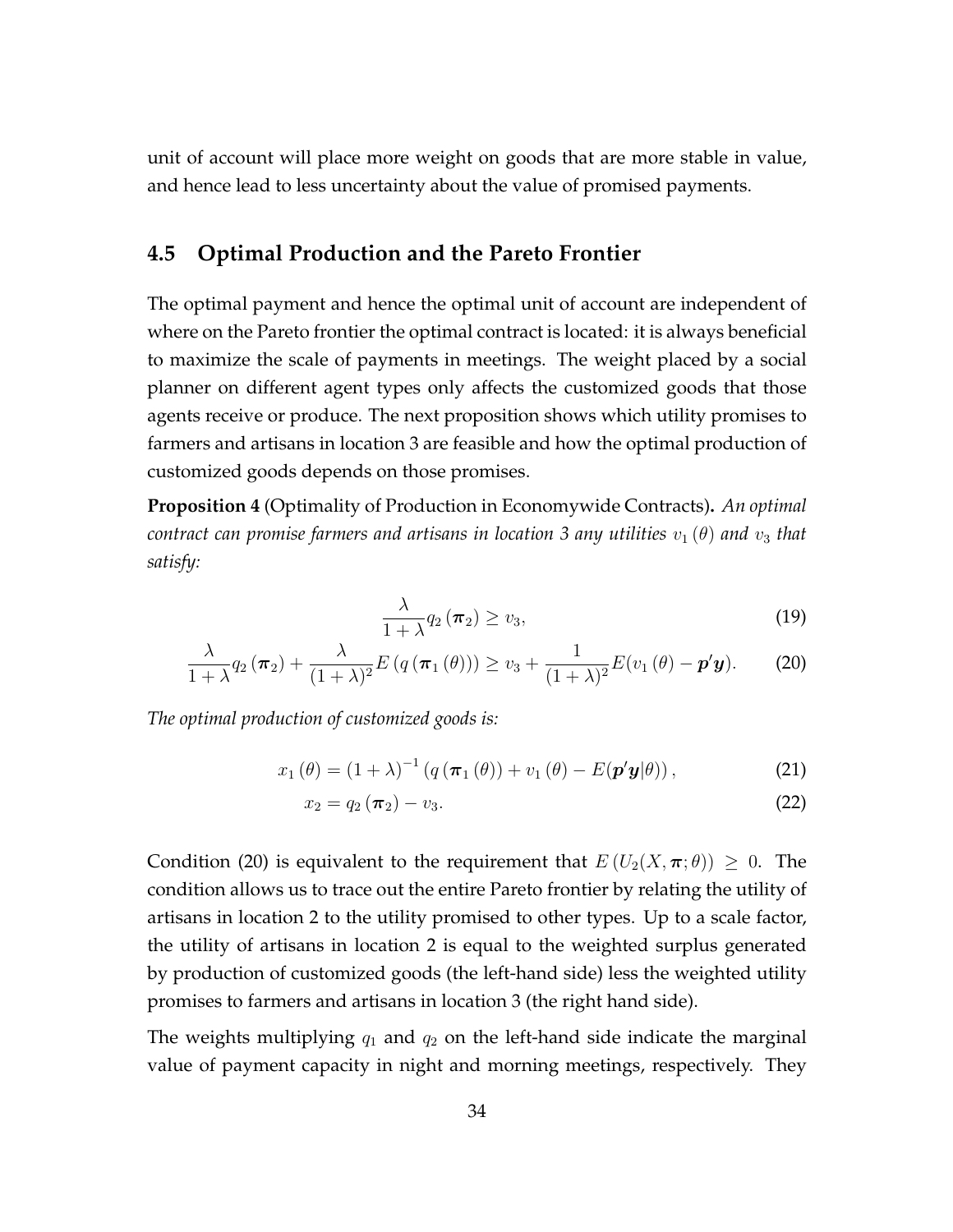answer the question: how much would total surplus increase, if customers in a given meeting were able to pay one unit more (say, because of a change in the environment). The marginal value of payment capacity is *λ*: if the customer (the farmer) can pay one more unit, then the supplier (the artisan from location 2) can produce  $1 + \lambda$  more units of the customized good.

In contrast, the marginal value of payment capacity in a morning meeting is  $\lambda +$  $λ<sup>2</sup>$ . There are  $λ$  units of surplus realized in the morning meeting itself: as above, if the customer can pay one more unit, then the supplier (the artisan in location 3) can produce  $1 + \lambda$  more units of the customized good. The additional  $\lambda^2$  units of surplus are due to the fact that surplus in morning meetings helps generate surplus in night meetings.

The key effect here is that the customized good arranged in the morning meeting serves as payment to the artisan in location 2. This is valuable, since payment capacity in night meetings is limited. Specifically, since we have seen that the marginal value of payment capacity in night meetings is *λ*, a unit of payment capacity in a morning meeting contributes  $\lambda^2$  units of surplus generated in night meetings.

By a similar argument, promising one unit of utility to a farmer is cheaper for the social planner than promising that unit to an artisan in location 3. Any rents obtained by the latter artisan require shifting resources through the chain for payment without having the artisan work. To reflect the lower cost, the farmer's utility promise—net of the farmer's outside option of eating his endowment receives lower weight  $(1 + \lambda)^{-2}$ .

Condition (19) resembles the bound for the supplier's maximal utility in Section 3. The promise to an artisan in location 3 is limited by the ability to pay of the customer who must consume the artisan's production, measured by  $q_2(\pi_2)$ . Artisans in location 3 cannot receive more rents than if they were in a bilateral relationship with the farmer who receives the highest income. It is important here that we allow artisans in location 2 to choose not to enter the morning contract. If this was prohibited (i.e., the right hand side of constraint (17) was zero), promises only would have to satisfy (20).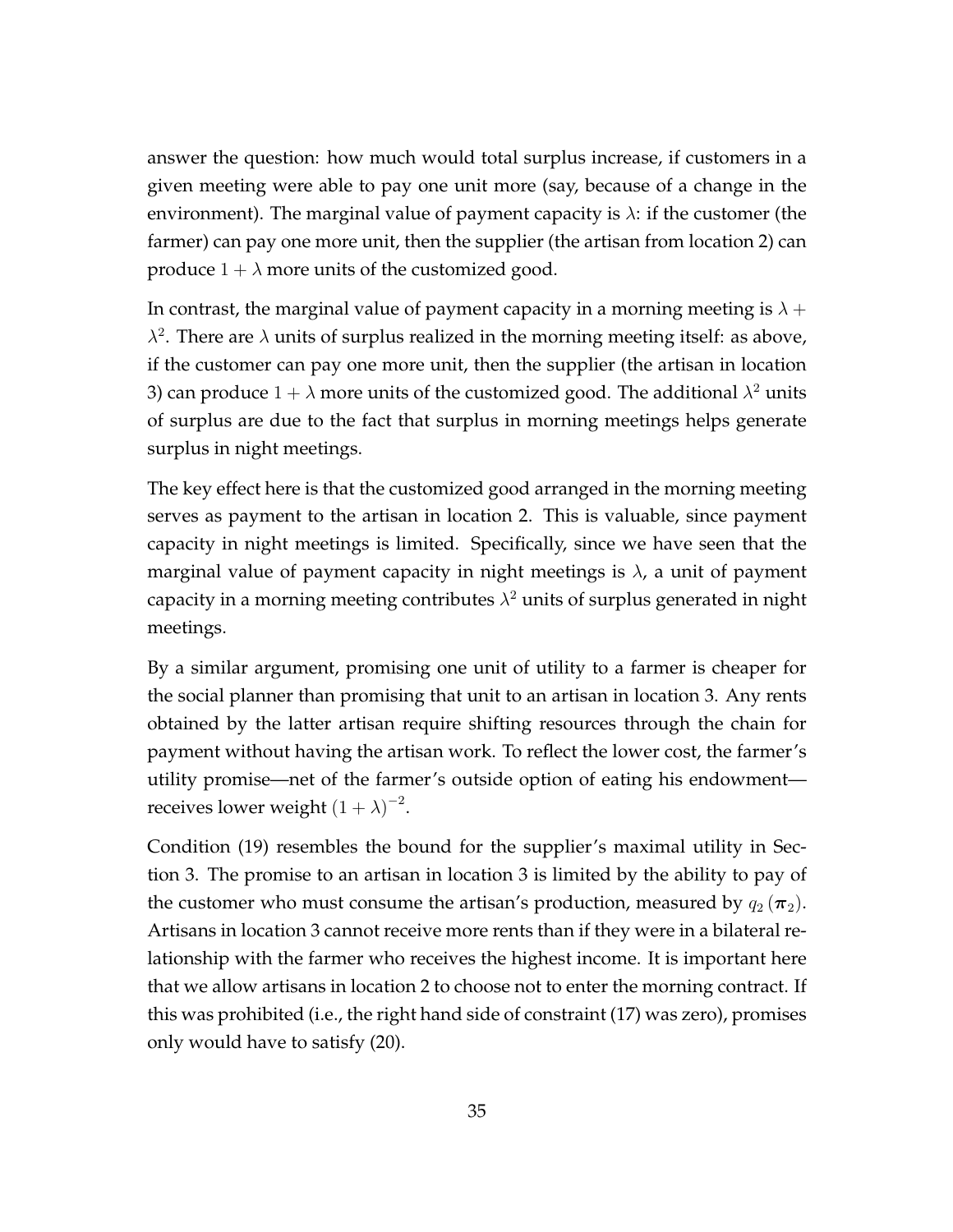### **4.6 Decentralizing the Optimal Contract**

So far, we have focused on constrained Pareto optimal allocations. We have characterized those allocations as solutions to a social planner problem. Implicitly, the outcome can be thought of as the planner making a contract proposal to all agents who meet, with the agents being able to either accept or reject the proposal. In this section, we show that optimal economywide contracts arise as equilibria of another game that involves decentralized interactions between agents in the economy.

The game respects the trading constraints and information structure of the environment. For strategies and payoffs to be well defined, we need to take a stand on two issues. The first is negotiation within individual meetings. Here we assume that agents engage in Nash bargaining with a particular set of weights. In particular, we show below how to select bargaining weights in different types of meetings in order to decentralize different points on the Pareto frontier.

The second issue is how contracts are enforced, especially when negotiation in individual meetings results in infeasible chains of payment. We make two assumptions. First, agents have access to a court system that grants limited liability: if an agent has promised a payment that he cannot make, then he can declare bankruptcy. An agent who declares bankruptcy does not work or consume and hence receives a payoff of zero. This option is relevant for artisans in location 2 who take part in two meetings.

The assumption of limited liability is useful because it implies a simple formulation for the outside options that underlie the Nash bargaining between pairs of agents. Without limited liability, we would have to make further assumptions on what happens to agents who have made a promise, and then encounter an agent who is unwilling to provide them with a payment needed to meet this promise. Limited liability, however, leads to an additional issue that needs to be dealt with, namely the possibility that it could lead to strategic default by artisans. Our second assumption is that there is a regulatory agency which monitors promises and sets an upper limit on payment promises. In particular, we bound the value of the payment promise at the price vector that minimizes that value—a kind of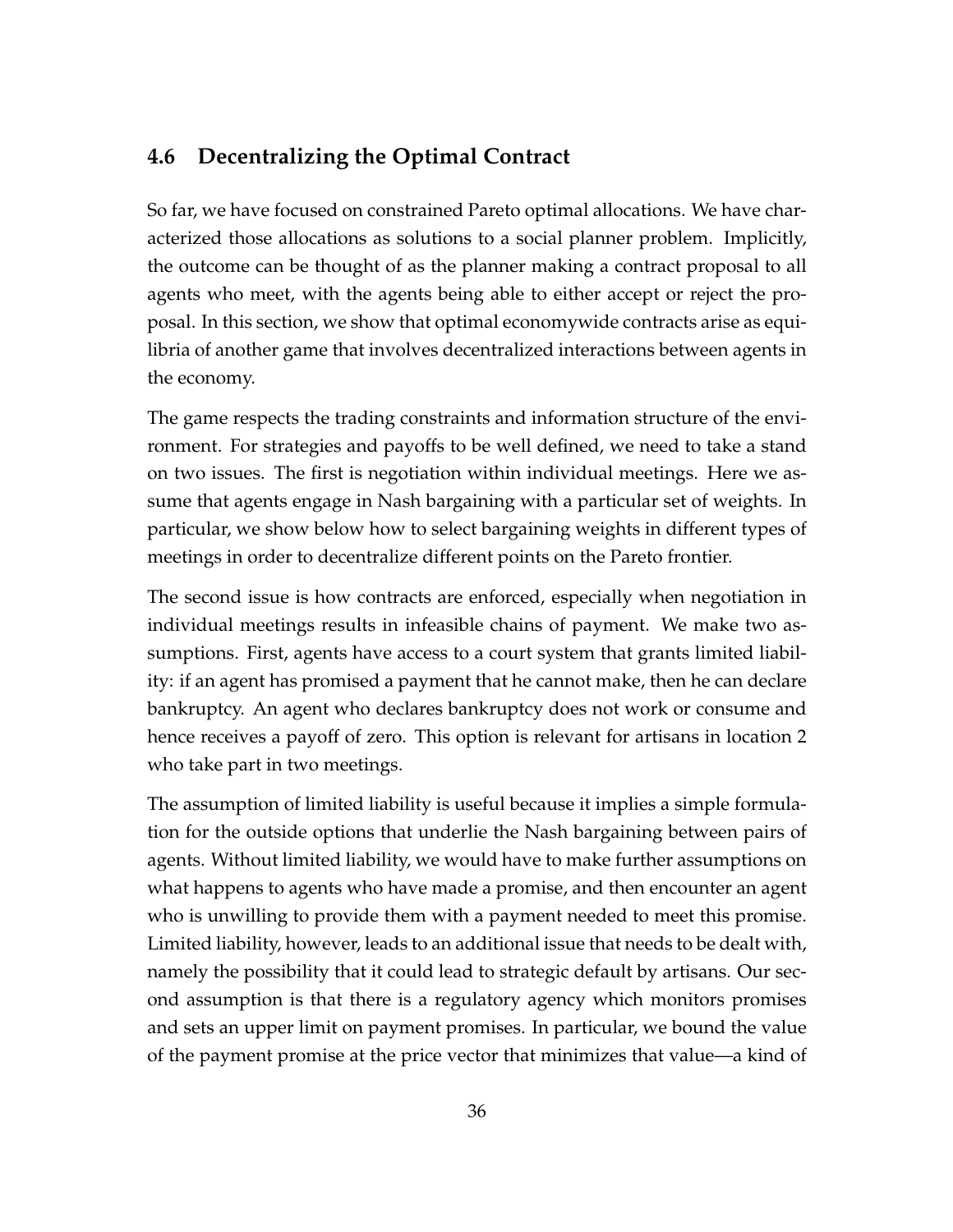stress test on borrowers. For simplicity, we impose this bound only on artisans in location 2. While these assumptions are special, they deliver a concept of equilibrium such that all constrained Pareto optima can be implemented as equilibria of the game.

Limited liability also implies that that the decentralization result does not follow directly from the Pareto-efficiency property of Nash bargaining together with the fact that the optimal contract is coalition proof (see Appendix B). In the analysis of coalition proofness, we assume that agents can only deviate to feasible contracts, which amounts to allowing the planner to inflict arbitrarily large default costs on agents who promise something infeasible. Here we consider a decentralization under weaker and more appealing assumptions on contract enforcement that lead to a simple formulation of the outside options underlying Nash bargaining.

**Definition 3** (Equilibrium with Bargaining)**.** *An equilibrium of an economy with bargaining weights*  $\mu_3$  *and*  $(\mu_1(\theta))$  *and a bound*  $\bar{m}_2$  *on the value promised by artisan* 2 *consists of a bilateral contract in morning meetings*  $(x_2, \pi_2)$  *as well as a bilateral contracts in night meetings*  $(x_1(\theta), \pi_1(\theta))$  for every history of bilateral contracts determined in *morning meetings such that:*

- *i) Bilateral contracts in morning meetings are determined by Nash bargaining with weight*  $\mu_3$  *on the artisan from location 3.*
- *ii) Bilateral contracts in night meetings with farmer type θ are determined by Nash bargaining with weight*  $\mu_1(\theta)$  *on the farmer.*
- *iii) If payments negotiated along a chain are infeasible for some price, the artisan in location 2 neither works nor consumes.*

We can now establish our decentralization result.

**Proposition 5** (Decentralization of Optimal Economywide Contracts)**.** *For every*  $c$ ollection of possible utility promises  $v_3$  and  $(v_1\left(\theta\right))_{\theta \in \Theta}$  , there is a collection of bargain $i$ ng weights  $\mu_3$  and  $(\mu_1\left(\theta\right))_{\theta\in\Theta}$  and a bound  $\bar{m}_2$  such that the optimal contract given the *utility promises is an equilibrium of the economy with those bargaining weights.*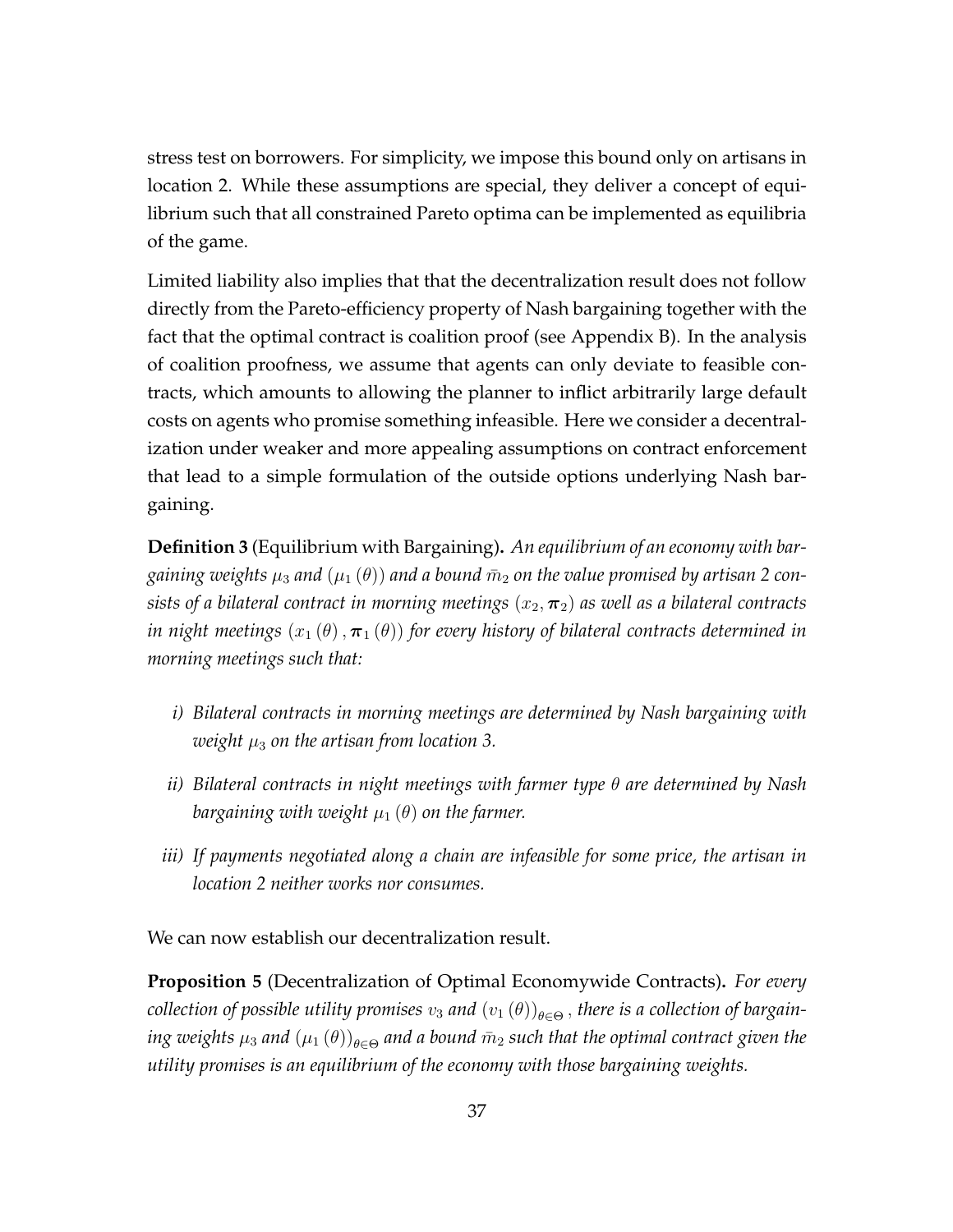The two assumptions on enforcement ensure that Nash bargaining can be used to apportion the overall surplus across the three types of agents for all constrainedoptimal economywide contracts. Limited liability implies that the farmer and the artisan from location 2 can split surplus generated by production  $x_1(\theta)$  as well as surplus generated by production  $x_2$ . The regulatory agency ensures that the artisan in location 2 cannot game the system given that limited liability is in place. Suppose, for example, that there are two farmer types, one of whom produces at much higher scale than the other. It might then make sense for the artisans in a morning meeting to negotiate high production and a payment that can only be met if the high-scale farmer joins their chain at night. They would then default on the low-scale farmer who cannot share in surplus.

# **5 Government Debt and the Choice of an Optimal Unit of Account**

The preceding analysis has shown how a dominant unit of account leads to better allocations in economies characterized by relative price risk, credit chains, and uncertainty about future trading partners. However, the optimal unit of account generally turns out to be a bundle of goods. In actual economies, in contrast, the dominant unit of account usually consists of government-issued money, such as euros or dollars. In this section, we explore how our theory can be extended to account for the prominent role of government paper in real-world units of account.

Our explanation for the use of government-issued money as a common unit of account builds on the results in Sections 3 and 4: the unit of account should reflect the income risk of borrowers. Government money enters balance sheets through money-denominated (i.e., nominal) assets. The most important example of such an asset is nominal government debt. Issuing debt in nominal terms has clear advantages for the government; nominal debt is implicitly state-contingent (through the government's control of inflation) and can therefore provide insurance for future government spending shocks (this role of nominal government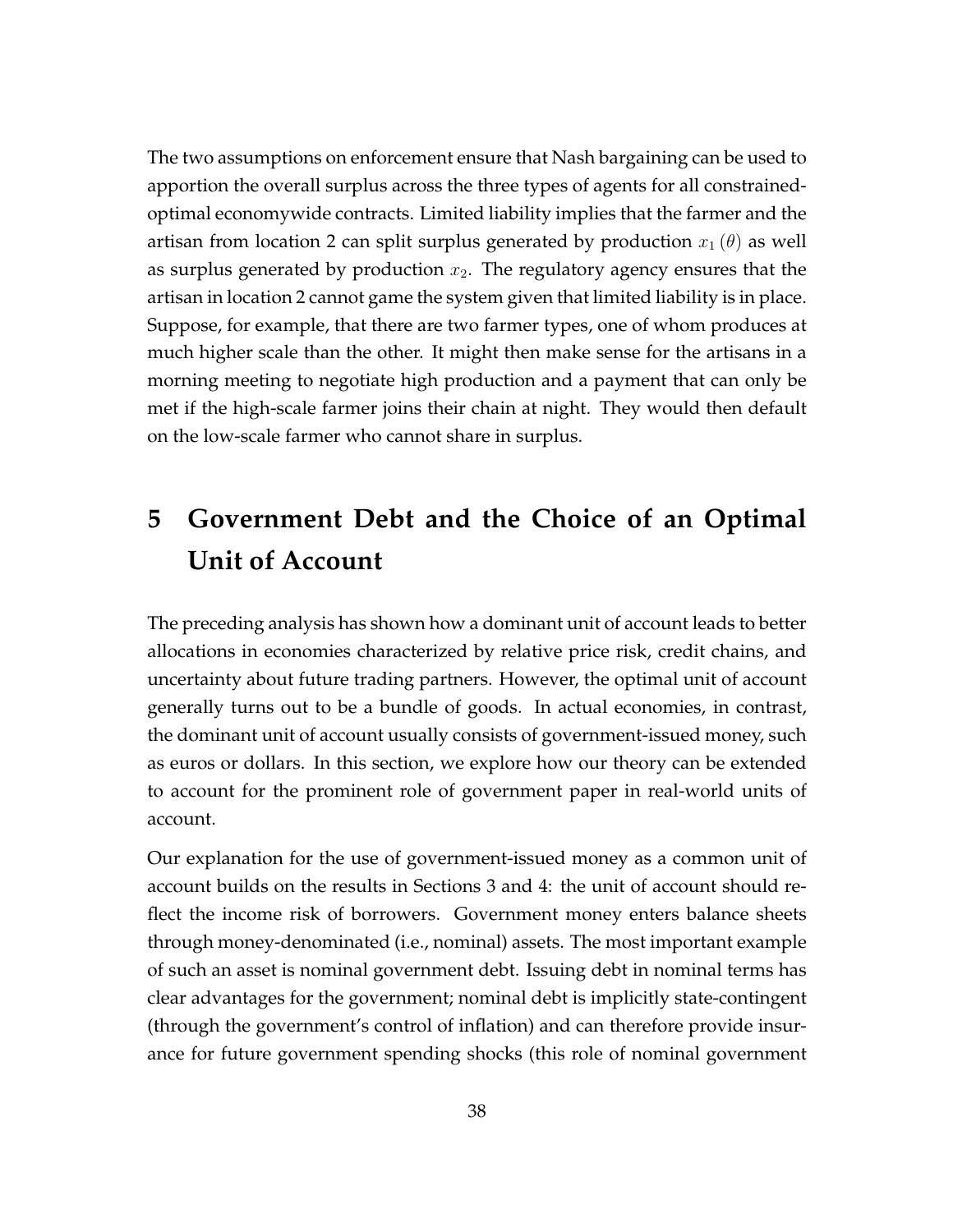debt in a stochastic macroeconomic environment was first pointed out by Bohn 1988). If a lot of government debt is in circulation, private agents derive more of their income in nominal terms (through interest payments and principal repayment on government bonds), which makes money more attractive as a unit of account for private transactions, too.

To articulate this mechanism within the framework of our model, we build on the symmetric Example 4 above. Hence, there are two types of farmers,  $\theta \in \{A, B\}$ , where farmer *A* has an endowment of one unit of good *A*, and farmer *B* has an endowment of one unit of good *B*. Price risk is symmetric with the maximum price of each good relative to the other given by  $\bar{p} > 0$ . Let  $p = 1/\bar{p}$  denote the minimum relative price of each good. Into this environment we introduce a new actor, the government. To focus on government debt as the optimal unit of account, the only role of the government is to issue IOUs (government debt in the form of pieces of paper) and to repay them later on. Specifically, at date 0 (i.e., before price uncertainty has been realized) the government acquires a claim on *g* units of each farmer's output, and in exchange issues *g* units of government IOUs to each farmer. A unit of IOU is defined as a claim on one unit of (stochastic) government revenue *T*, where the expected value of revenue *T* in the spot market is  $E_0(T) = 1$ . Government IOUs are traded in the centralized spot market, and can thus serve as a unit of account.

The price of government IOUs is volatile. Specifically, in period 1, after contracts are written but before the spot market opens, news about government revenue arrives. Since agents are risk neutral, the expected value of revenue  $E_1(T)$  pins down the price of IOUs in the spot market:  $p^{IOU} = E_1(T)$ . To ensure that IOU prices are symmetric with regards to goods *A* and *B*, we maintain the following assumption:

**Assumption 2** (Symmetric IOU prices relative to goods *A* and *B*)**.** *The support of the price distribution for IOUs is given by:*

$$
p^{IOU} \in \left[ \hat{p}(\boldsymbol{p}) \ p^{IOU}, \hat{p}(\boldsymbol{p}) \ \overline{p}^{IOU} \right],
$$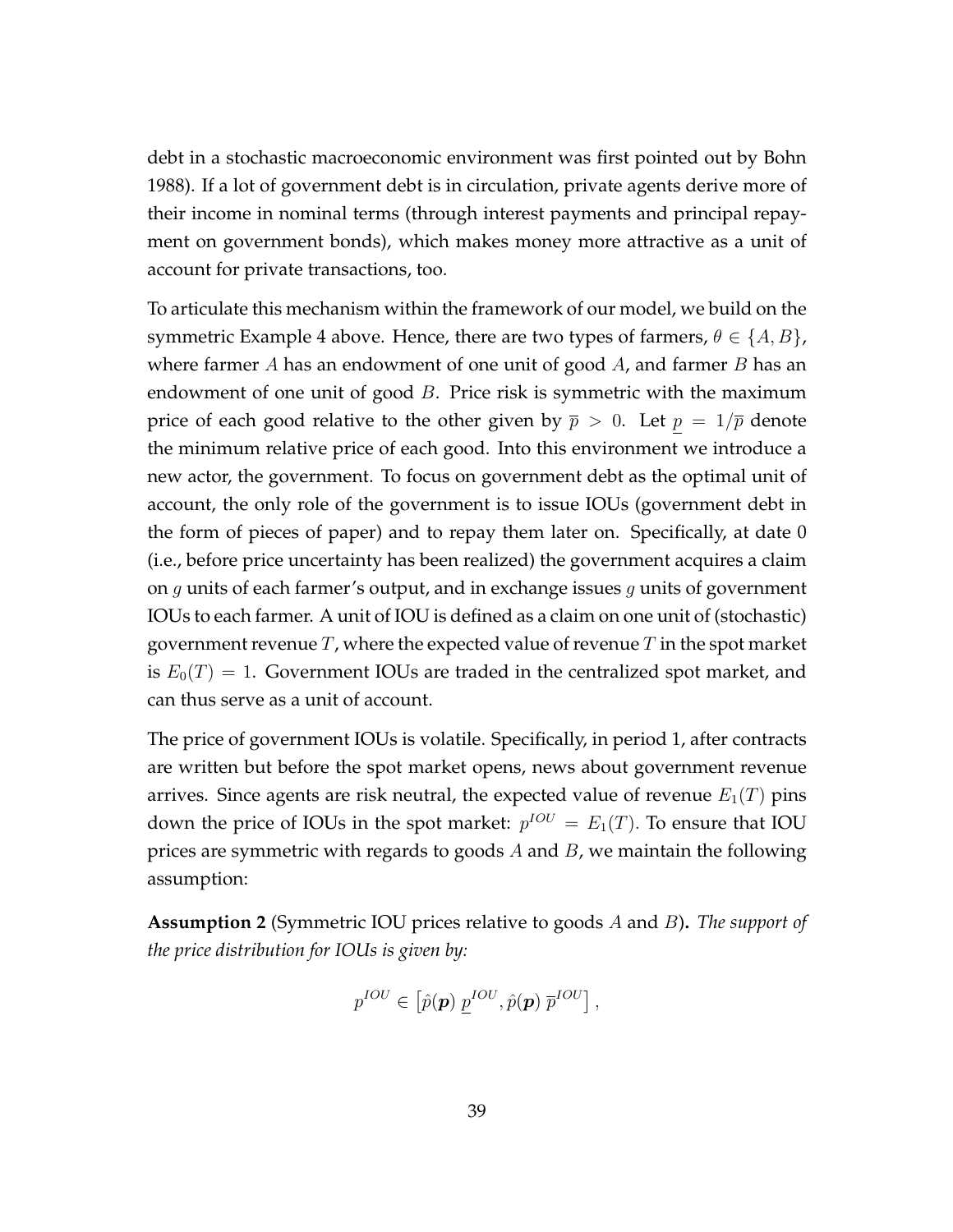*where:*

$$
\hat{p}(\mathbf{p}) = \left( \left( \frac{p^A/p^B - p}{\overline{p} - \underline{p}} \right) p^A + \left( \frac{\overline{p} - p^A/p^B}{\overline{p} - \underline{p}} \right) p^B \right)
$$

*and:*

$$
\underline{p}^{IOU} \le \frac{\underline{p}+1}{2}.\tag{23}
$$

Here  $p^{IOU}$  and  $\overline{p}^{IOU}$  give the lower and upper bound of the price of IOUs relative to the expensive farm good at the two extremes of the relative price of good *A* and good *B*. In addition, condition (23) states that IOU prices are sufficiently variable such that the relative price of IOUs can be lower than that of a equally weighted bundle of the farm goods.

In terms of choosing units of account, the central new feature is that a farmer of type *i*, rather than deriving all income from farm good *i*, now derives income partially from the farm good and partially from the government IOU. Since the expected tax revenue (and hence the expected value of an IOU) equals one, this does not change the farmer's expected income. However, the presence of government IOUs does change the optimal unit of account in the economy. As before, in meetings between farmers and artisans and location 2 the optimal payment consists of the entire endowment of the farmer, in this case a combination of the farm good and government IOUs. The question is what should serve as unit of account in morning meetings between artisans from locations 2 and 3. The following proposition characterizes the optimal unit of account in the economy with circulating government paper.

**Proposition 6.** *Let the distributions of farm-good and IOU prices satisfy Assumption 2. Government IOUs in circulation can serve as a unit of account, so that payment promises from artisans at location 2 to artisans at location 3 are given by:*

$$
\pi_2 = (\pi^{IOU}, \pi^A, \pi^B)' = q (u^{IOU}, u^A, u^B)'
$$

 $with u^{IOU} + u^A + u^B = 1$ ,  $u^{IOU}, u^A, u^B \geq 0$ . We then have: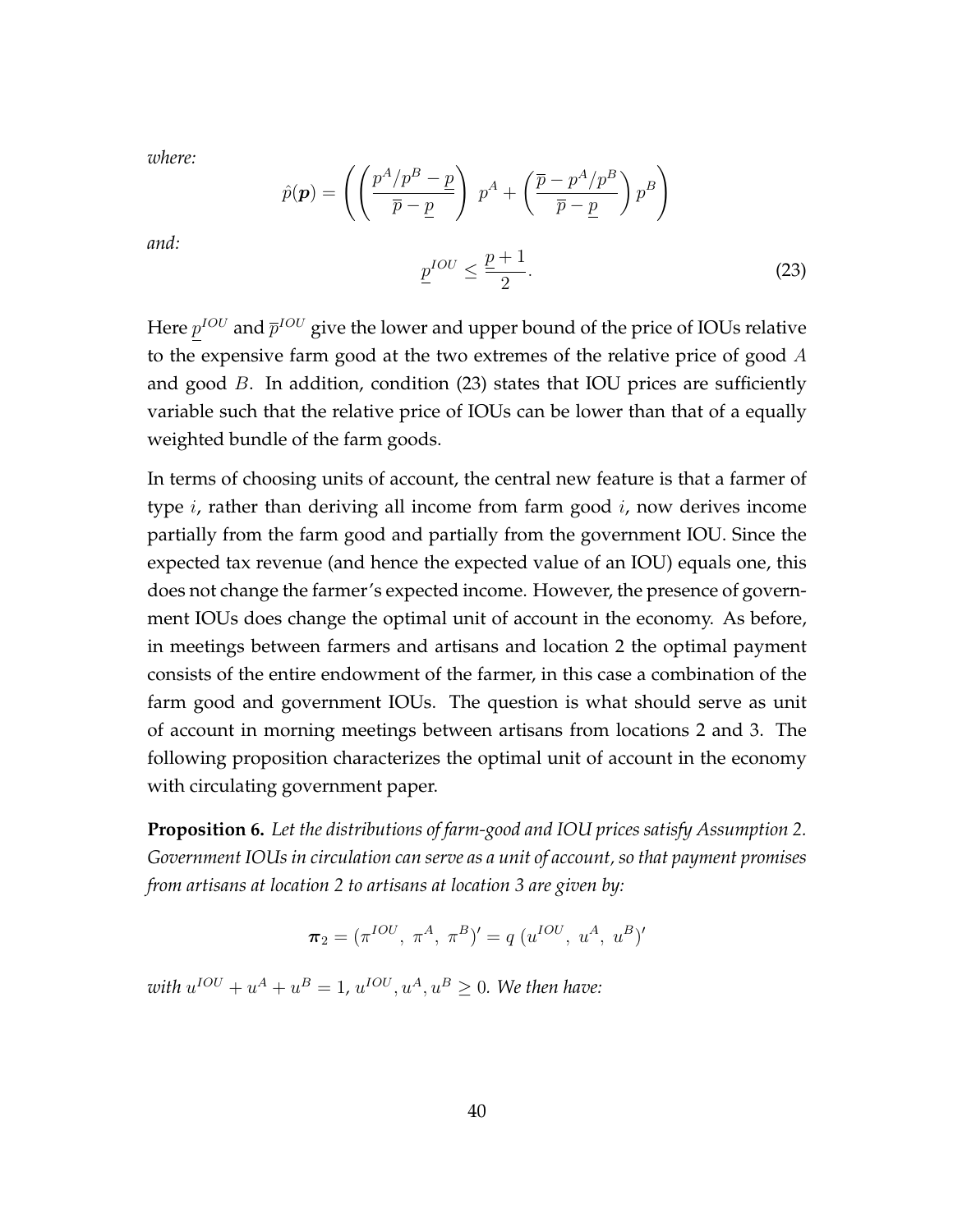*1.* If  $\bar{p}^{IOU} > \frac{p+1}{2}$  $\frac{1}{2}$ , the optimal unit of account in all artisan-artisan matches is given *by:*

$$
u^{IOU} = \frac{g}{g + (1 - g)\frac{2p}{p+1}} \equiv \tilde{u}^{IOU},
$$
 (24)

$$
u^A = u^B = \frac{1 - u^{IOU}}{2}.
$$
\n(25)

2. If  $\bar{p}^{IOU} \le \frac{p+1}{2}$  $\frac{1}{2}$ , the optimal unit of account in all artisan-artisan matches is given  $by$  government IOUs, i.e., we have  $u^{IOU} = 1$  and payments can be written as:

$$
\boldsymbol{\pi}_2 = q\ (1,\ 0,\ 0).'
$$

That is, if the price of IOUs is volatile, the optimal unit of account is a combination of IOUs and an equally-weighted bundle of farm goods, with the weight on IOUs increasing in the amount *g* of IOUs in circulation. If the price of government paper is relatively stable, IOUs are the sole unit of account.

To gain intuition, consider the first case in the proposition, which applies when the price bounds for IOUs are relatively wide, i.e., the value of government debt is volatile. In this case it is optimal to hedge against the exposure to IOUs by making the weight of IOUs in the unit of account increasing in the quantity *g* of IOUs in circulation. The intuition for using a bundle of both farm goods and IOUs is as in Example 4 above; the objective is to choose a unit of account for making promises that has a low value in the "worst case" price realization; by including all goods in the bundle, the "cheap" good is always included, which moderates variation in the value of the promise relative to income received. The weight of IOUs in the optimal bundle is increasing in *g* to align the value of the unit of account with the value of income received. In farmer-artisan matches, the farmer promises *g* units of IOUs and 1 *− g* units of farm goods, so that the share of IOUs in artisans' income is increasing in *g* also.

The second case of the proposition shows conditions under which the optimal unit of account consists solely of IOUs rather than a bundle of goods. Consider the risk that arises from receiving either farm good *A* or *B* as in Example 4 above.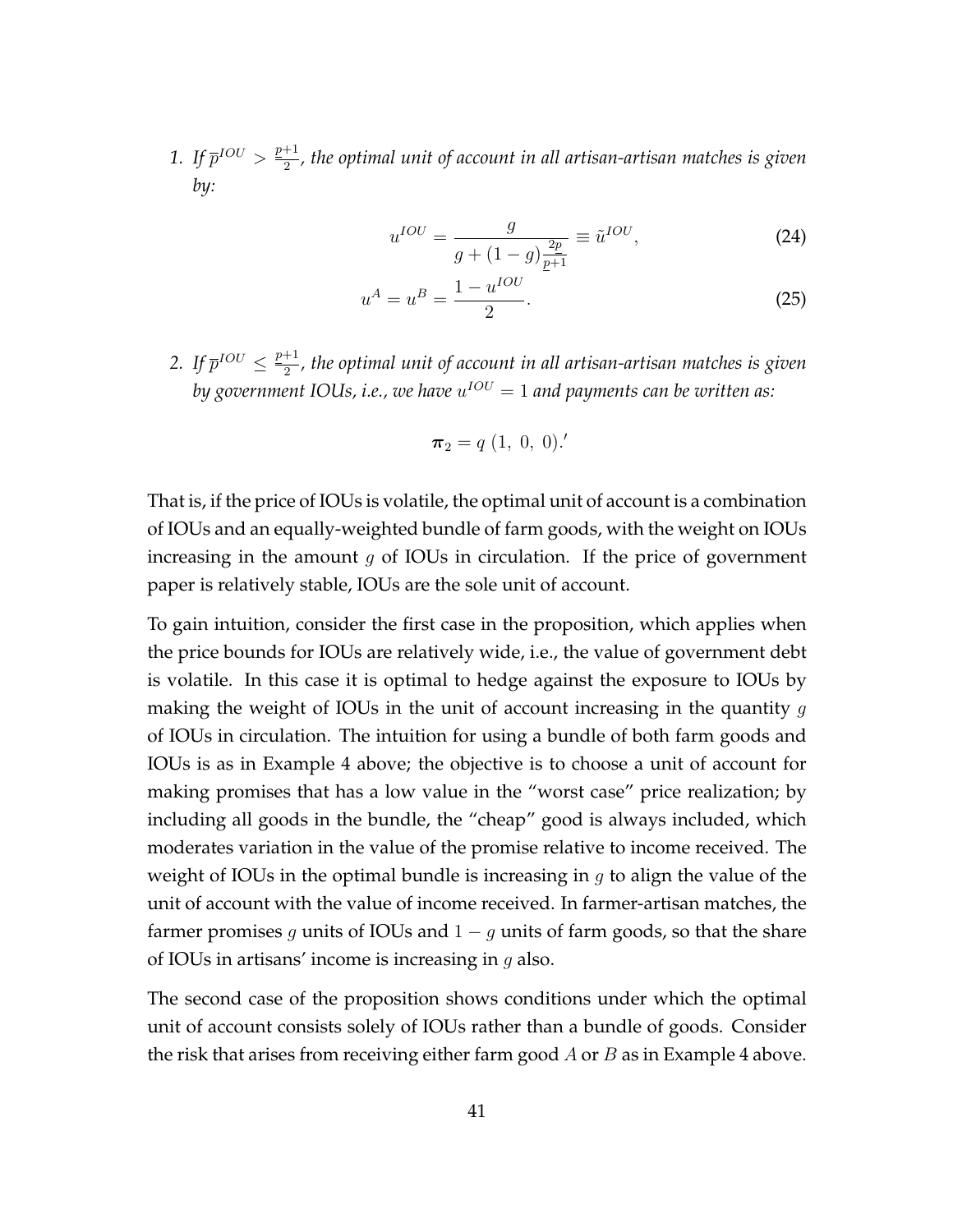The optimal unit of account should be chosen to have the lowest possible value at the extremes of the price distribution. An equally weighted bundle of *A* and *B* has value  $(p+1)/2$  relative to the expensive good when the cheap good is at its lowest relative price. What would be better is to use a unit of account that has an even lower value when either one of the farm goods reaches its lowest relative price. If the condition in the second case of Proposition 6 is satisfied, IOUs are such a good, and are therefore used as the sole unit of account. Intuitively, the condition can be understood in terms of the volatility of the price of IOUs. If the upper bound for the relative price of IOUs  $\bar{p}^{IOU}$  is low, the value of IOUs is relatively stable, which makes IOUs a better unit of account than a bundle of goods with more volatile value.

It might be the case that condition (23) does not hold, in which case it is possible that IOUs will not enter the optimal unit of account. However, if we generalize the model to allow for many farm goods, it is plausible that (23) will hold. The issue here is the value of an equally-weighted bundle of farm goods in the worst-case scenario in terms of meeting the payment feasibility constraint. In the worst-case scenario, the relative price of the farm good received will be at the minimum while the relative price of all other farm goods will be at the maximum, suggesting that the relative price of an equally weighted bundle of farm goods will be high.

To translate these results into more familiar terms, we can refer to an IOU as a "euro." If the euro is the unit of account, the consumer price index is CPI = (*p*<sup>*IOU*</sup>)<sup>-1</sup>. A high volatility of the price of euros then translates into a volatile CPI, i.e., volatile inflation. The worst-case scenario that drives the choice of the optimal unit of account is one of a high  $p^{IOU}$  and hence a low CPI. Intuitively, when the euro is the unit of account, artisan 2 promises a fixed number of euros to artisan 3. If now realized inflation is low or negative (deflation), the real value of that euro-denominated promise is high, possibly leading to a binding payment feasibility constraint (as in Fisher's debt-deflation theory). If inflation becomes too volatile, the euro ultimately is no longer the optimal unit of account. This is akin to the dollarization of an economy when the local currency becomes overly volatile, and alternative units of account (such as foreign currency) start to be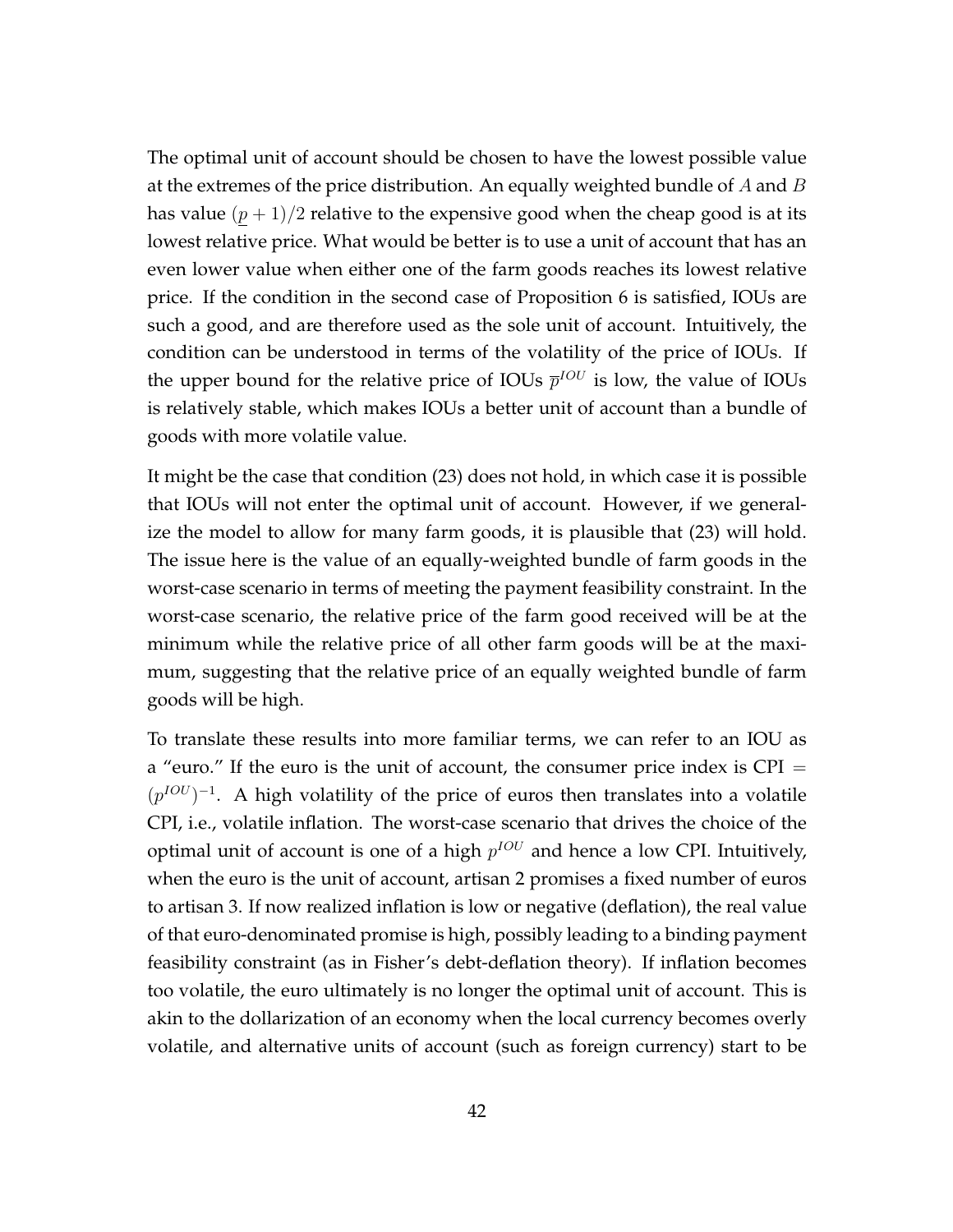used. $^4$  A sudden spike in  $p^{IOU}$  could also be generated by government-mandated changes in the value of the unit of account, as in the historical sudden deflation episodes analyzed by Velde (2009).

The analysis provides a rationale for why government-issued money often, but not always, arises as the dominant unit of account in an economy. In addition to the formal arguments provided by Proposition 6, another force that favors using government paper as the unit of account is that using bundles as a unit of account is more complicated that using a single unit of account. Hence, if there are contracting frictions that favor making promises in terms of a single unit, using government paper may be optimal even under the conditions where Proposition 6 would dictate using a bundle of IOUs and farm goods.

## **6 Optimal Currency Areas**

An important practical issue regarding the use of units of account is the question of optimal currency areas, i.e., under what conditions do multiple regions or countries have an incentive to adopt a common unit of account? To address this question, we now modify our model to allow for variation in the intensity of linkages between regions. So far, we have assumed that matching at each link is entirely random; meetings between an artisan from location 2 and any given farmer are equally likely. We now add a second dimension of geography: agents live in two different regions, and are more likely to be matched to people within their region than to those outside. In this setting, a tension arises between adopting a "global" unit versus adopting several "regional" units of account that are more suited to local conditions. $5$  The analysis therefore leads to a theory of optimal currency areas, where the optimality of a common unit of account depends on the degree of specialization across countries and on the intensity of cross-border links.

<sup>&</sup>lt;sup>4</sup>See Neumeyer (1998) for a general-equilibrium analysis of the breakdown of trade in nominal assets when inflation risk becomes too high.

<sup>&</sup>lt;sup>5</sup>Related issues arise in the search-theoretic models of Matsuyama, Kiyotaki, and Matsui (1993) and Wright and Trejos (2001), in which money is used as a medium of exchange.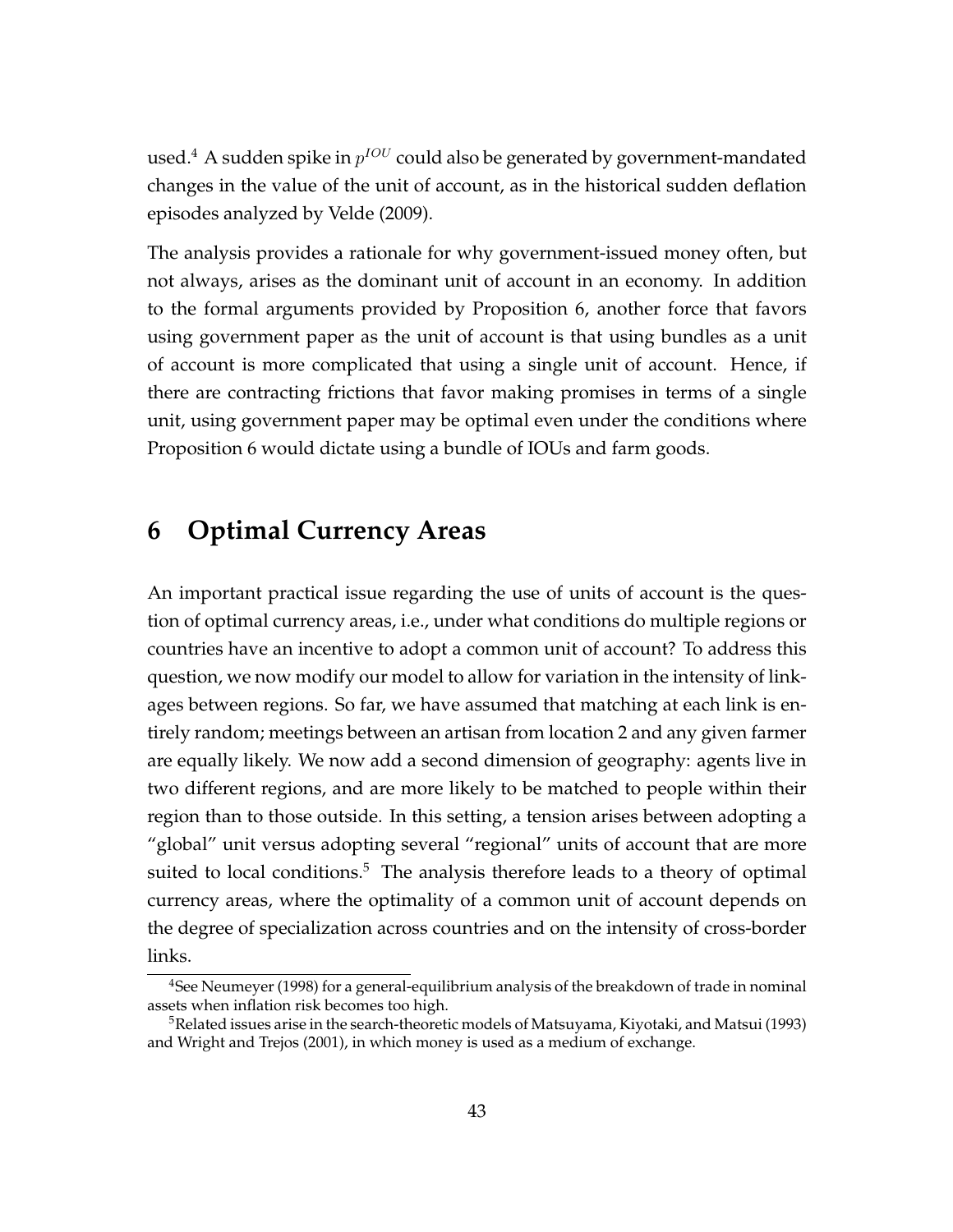We once again build on the symmetric Example 4 with two types of farmers, *θ ∈ {A, B}*, where farmer *A* has an endowment of one unit of good *A*, and farmer *B* has an endowment of one unit of good *B*. Price risk is symmetric with the maximum price of each good relative to the other given by  $\bar{p} > 1$ . Different from Example 4, assume that artisans are located in two regions, *A* and *B*, corresponding to farmers of type *A* and *B*. In the morning, artisans at locations 2 and 3 meet within their region, i.e., location-2 artisans in region A meet location-3 artisans in region *A*, and the same for region *B*. At night, an artisan from location 2 in region *A* meets a farmer from region *A* with probability  $1 - \alpha$ , where  $0 \le \alpha \le 0.5$ . With probability  $\alpha$  he meets a farmer from region *B*. Similarly, an artisan from location 2 in region *B* meets a farmer from his own region with probability  $1 - \alpha$ .

Without further assumptions, as long as  $\alpha > 0$  the optimal unit of account is still as characterized in the discussion of Example 4, because only the possibility (rather than the probability) of meeting a "foreigner" matters. Here we enrich the setting by adding the possibility that an artisan who is mismatched can pay a "rematching cost"  $\tau > 0$  (in utils) to switch to the other region. Hence, in contracting there is now a choice between writing contracts so that they are compatible with meeting trading partners from either region, or to write contracts tailored to trading partners from a particular region, which includes the necessity of paying the rematching cost if initially mismatched.

We can now show that the optimality of adopting a common unit of account for both regions depends on the intensity of cross-border trade *α*. We state the result for a specific distribution of welfare weights/bargaining power across agents; other welfare weights would affect the threshold for *α* above which a unified currency area is optimal, but not change the basic result.

**Proposition 7.** *Consider the allocation where all bargaining power rests with artisans in location 2, i.e.,*  $\mu_1(\theta) = \mu_3 = 0$ *. If*  $0 < \alpha \leq \tilde{\alpha}$ *, where* 

$$
\tilde{\alpha} = \frac{(1+\lambda)(\overline{p}-1)}{\tau(1+\overline{p})},\tag{26}
$$

*optimal contracts are as in Example 3 (separate units of account in regions A and B), and mismatched artisans pay the cost*  $\tau$  *to match with someone in their own region.* If  $\alpha > \tilde{\alpha}$ *,*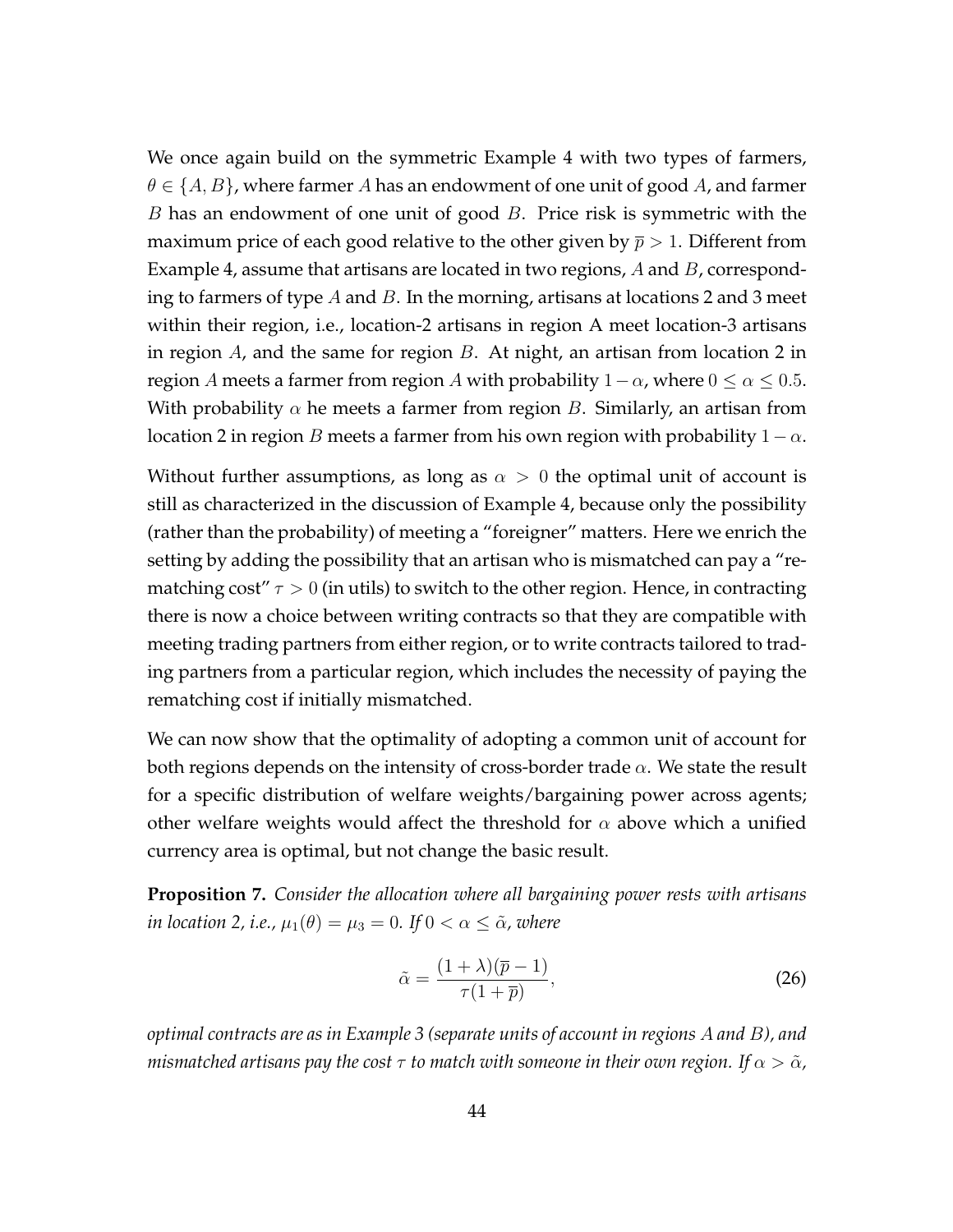*the solution to the planning problem is as characterized in the discussion of Example 4, that is, an equally weighted bundle of goods A and B serves as common unit of account in all morning meetings in both regions, and all agents contract with their initial match rather than paying the transport cost (that is, the economy has a common unit of account or a "currency union").*

Hence, we find that the benefits of a currency union increase in the intensity of cross-border trade *α*. Moreover, the benefits of a union are also higher (i.e., the threshold for  $\alpha$  is lower) if there is less relative price risk across the regions, i.e., if  $\bar{p}$  is closer to one. This result mirrors findings in traditional analyses of optimal currency areas (e.g., Alesina and Barro 2002) that the benefits of a currency union are higher if the members experience correlated shocks. Notice, however, that the mechanism is entirely different: whereas traditional models emphasize the potential benefits of independent macroeconomic policy, in our theory the tradeoff in adopting a currency union involves risk exposures in contracts among private parties. Another distinct implication of our theory is that the benefits of a currency union are increasing also in the length of credit chains. Consider a simple extension of the setup in which the probability  $\alpha$  of meeting someone from the other region applies, separately, to each level of the chain of artisans. This implies that as the number of locations increases, for a given  $\alpha$  there is an increase in the probability that each credit chain contains at least one agent from the other region. Thus, for fixed  $\alpha$  the benefits of a currency union are increasing in the number of locations.

## **7 Conclusions**

The theoretical framework described in this paper provides a basic rationale for why adopting a dominant unit of account can be optimal. We have shown why circulating government paper (such as money) can arise as an optimal unit of account. We have also demonstrated that when the value of government paper is overly volatile (i.e., volatile inflation), agents may be better off adopting a different unit of account, as is often observed when people in countries with unstable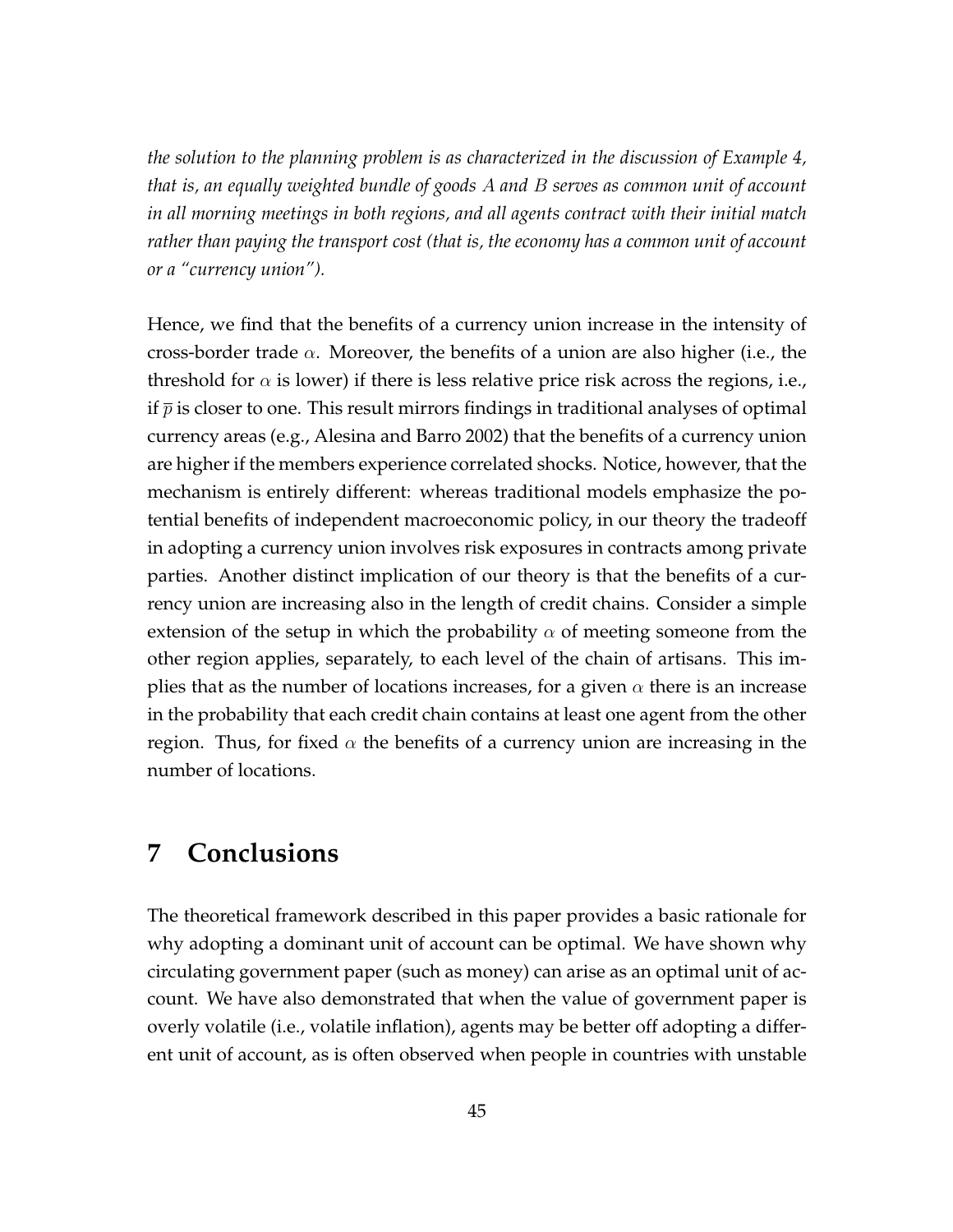monetary policy adopt foreign currency as a unit of account. Our analysis, then, provides a new channel for the costs of monetary instability. In future work, we plan to examine quantitatively the implications of our theory for the welfare implications of different policy regimes.

In another application, we examined the implications of our theory for optimal currency areas, i.e., we have derived conditions under which two regions are better off under a common unit of account. Unlike baseline models of optimal currency areas that take as exogenously given the economic benefits of a unified currency in terms of reducing trade costs (see for example Alesina and Barro 2002), our theory provides an explicit mechanism for how unification affects trade.

One could extend the theoretical framework described here in a number of directions. For example, some agents might have access to collateral that allows them to bear additional risk. The design of a unit of account could then be used to help allocate risk to those who can bear it, and to help economize on the overall need for collateral. Also, in real-world economies the balance-sheet risks that are central to our theory are highly concentrated among specific economic actors, such as banks. Extending the model to make the role of banks and other financial intermediaries explicit would be a promising avenue for future research on money as a unit of account.

## **A Proofs for Propositions**

**Proof of Proposition 1:** The proof for Part 1 is contained in the main text. Now consider Part 2 regarding uniqueness. Suppose there is a payment  $\tilde{\bm{\pi}} \neq \bm{y}_0$  that yields the same payoff,  $E(\bm{p}'\tilde{\bm{\pi}}) = E(\bm{p}'\bm{y}_0).$  Given that the promised payment is different from  $y_0$  yet yields the same utility, there must be one good *i* for which  $\tilde{\pi}$ promises strictly more than  $y_0^i$ , whereas for the other good *j*,  $\tilde{\boldsymbol{\pi}}$  promises strictly less than  $y_0^j$  $\tilde{p}$ <sup>*i*</sup>. Now consider a price vector  $\tilde{p}$  that has  $\tilde{p}$ <sup>*i*</sup> =  $E(p^i) - \epsilon_1 = 1 - \epsilon_1$ and  $\tilde{p}^j = E(p^i) + \epsilon_1 = 1 + \epsilon_2$ , with  $\epsilon_1, \epsilon_2 > 0$  and  $\tilde{\bm{p}}'\bm{y}_0 = E(\bm{p'}\bm{y}_0)$ . Such a price vector exists in  $P$  for small enough  $\epsilon_1, \epsilon_2$  because of the assumed price risk in both goods and the convexity of  $P$ . Now if  $\tilde{p}$  and  $y_{0}$  are realized, we have  $\tilde{p}'\tilde{\pi} > \tilde{p}'y_{0}$ . Hence, any such  $\tilde{\bm{\pi}}$  violates feasibility (1), implying that setting  $\bm{\pi} \,=\, \bm{y}_0$  is the unique optimum. *✷*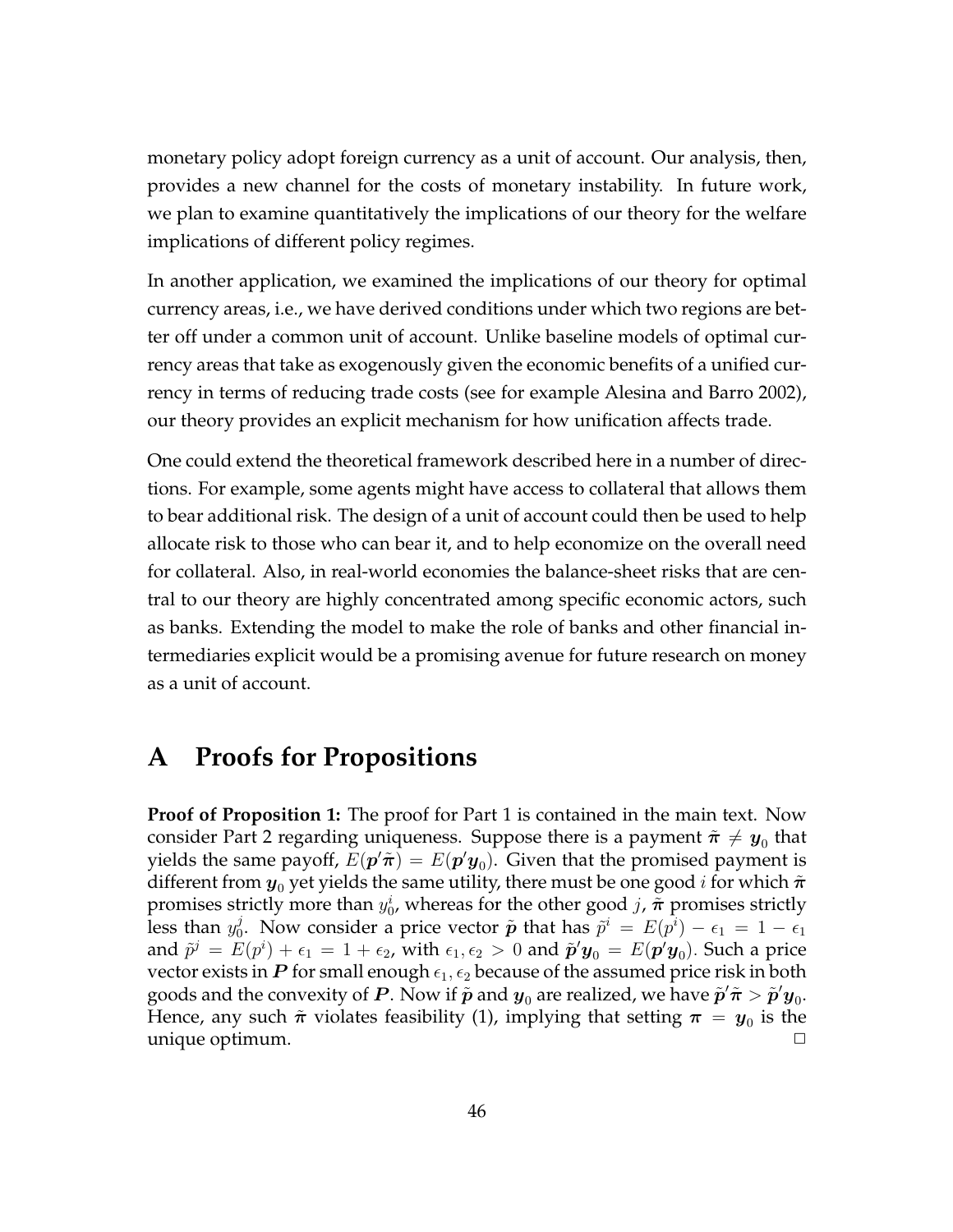**Proof of Proposition 2:** We show first that a bundle is feasible if and only if it satisfies  $\bar{p}^i \pi \leq m^i$  for  $i \in \{A, B\}$ , The inequalities are necessary for feasibility, because there exist  $y \in Y$  that attain incomes  $m^A$  and  $m^B$ , and the optimal payment  $\pi$  has to satisfy (1) for any  $y \in Y$ ,  $p \in P$ .

We also need to show that the inequalities are sufficient for feasibility. Consider a bundle that satisfies the inequalities and consider any other endowment  $y \in Y$ . From the definition of  $m^A$  and  $m^B$ , we know that  $\bar{\bm{p}}^{A\prime}\bm{\pi}\leq\bar{\bm{p}}^{A\prime}\bm{y}$  and  $\bar{\bm{p}}^{B\prime}\bm{\pi}\leq\bar{\bm{p}}^{B\prime}\bm{y}.$ 

Consider any other price  $p \in P$ . Suppose  $\pi^A \geq y^A$ . Since  $\bar{p}^A$  maximizes the relative price of good  $A$  and  $\bar{p}^{A\prime}\pi\leq\bar{p}^{A\prime}y$ , we must have  $p^{\prime}\pi\leq p^{\prime}y.$  Now suppose  $\bar{p}$  instead that  $\pi^A < y^A.$  Since  $\bar{p}^B$  minimizes the relative price of good  $A$  and  $\bar{p}^{B\prime}\pi \leq 1$  $\bar{p}^{B\prime}y$ , we must have  $p^{\prime}\pi\leq p^{\prime}y.$ 

Now consider the equations (9) and (10). If there is price risk as stated in the proposition, the matrix on the left hand side is nonsingular, so there is a unique solution  $\pi_0$ . The solution is feasible since it satisfies the inequalities. To show that it is optimal, consider any other feasible  $\pi \neq \pi_0$ . By construction of  $\pi_0$ , we  $\lambda$  know that  $\bar{p}^{A\prime}\pi\leq\bar{p}^{A\prime}\pi_0$  and  $\bar{p}^{B\prime}\pi\leq\bar{p}^{B\prime}\pi_0.$ 

Consider any other price  $p \in P$  with  $p \neq \bar{p}^A$  and  $p \neq \bar{p}^B$ . Suppose  $\pi^A \geq \pi_0^A$ . Since  $\bar{\bm{p}}^A$  is the unique maximizer of the relative price of good  $A$ , we must have  $\bm{p}'\bm{\pi}$   $<$   $\bm{p}'\bm{\pi}_0$ . Suppose instead  $\pi^A$   $<$   $y^A$ . Since  $\bar{\bm{p}}^B$  is the unique minimizer of the relative price of good *A* and  $\bar{p}^{B\prime}\pi \leq \bar{p}^{B\prime}\pi_0$ , we must have  $p'\pi < p'\pi_0$ . We conclude that the bundle  $\pi_0$  is the the unique bundle that maximizes the value  $p'$  $\pi$  subject to (1).  $\Box$ 

**Proof of Proposition 3:** (Necessity) We show first than an optimal contract maximizes the scale of payment within each individual meeting. If there is no optimal contract for given  $v_1(\theta)$  and  $v_3$ , then there is nothing to show. Suppose then that an optimal contract exists.

We want to show that an optimal contract  $(X,\Pi)$  satisfies  $\boldsymbol{\pi}_1\left(\theta\right)=\boldsymbol{\pi}^{*}\left(\boldsymbol{Y}\left(\theta\right)\right)$  for all  $\theta \in \Theta$ . Suppose that  $\pi_1(\theta) \neq \pi^*({\bm Y}(\theta))$  for some  $\theta$ . Since  $\pi^*({\bm Y}(\theta))$  maximizes scale for the endowment set  $\bm{Y}\left(\theta\right)$ , we know that  $\Delta q\,=\,q\left(\bm{\pi}^{*}\left(\bm{Y}\left(\theta\right)\right)\right)\,$  $q\left(\bm{\pi}_{1}\left(\theta\right)\right)>0.$  Consider an alternative contract that makes farmer  $\theta$  pay  $\bm{\pi}^{*}\left(\bm{Y}\left(\theta\right)\right)$ and leaves all other payments unchanged.

From (14), we can reduce  $x_1(\theta)$  by  $\Delta q\left(1+\lambda\right)^{-1}$  and leave the utility of farmer *θ* unchanged. At the same time, we strictly increase the expected utility of the artisan in location 2, which is our objective function.

The alternative contract is feasible. Indeed, it satisfies farmer feasibility constraints by construction. Moreover, Proposition 2 says that the payment *π ∗* (*Y* (*θ*)) maximizes the value  $p'\pi$  among all feasible bundles for *any* price  $p\,\in\, P.$  It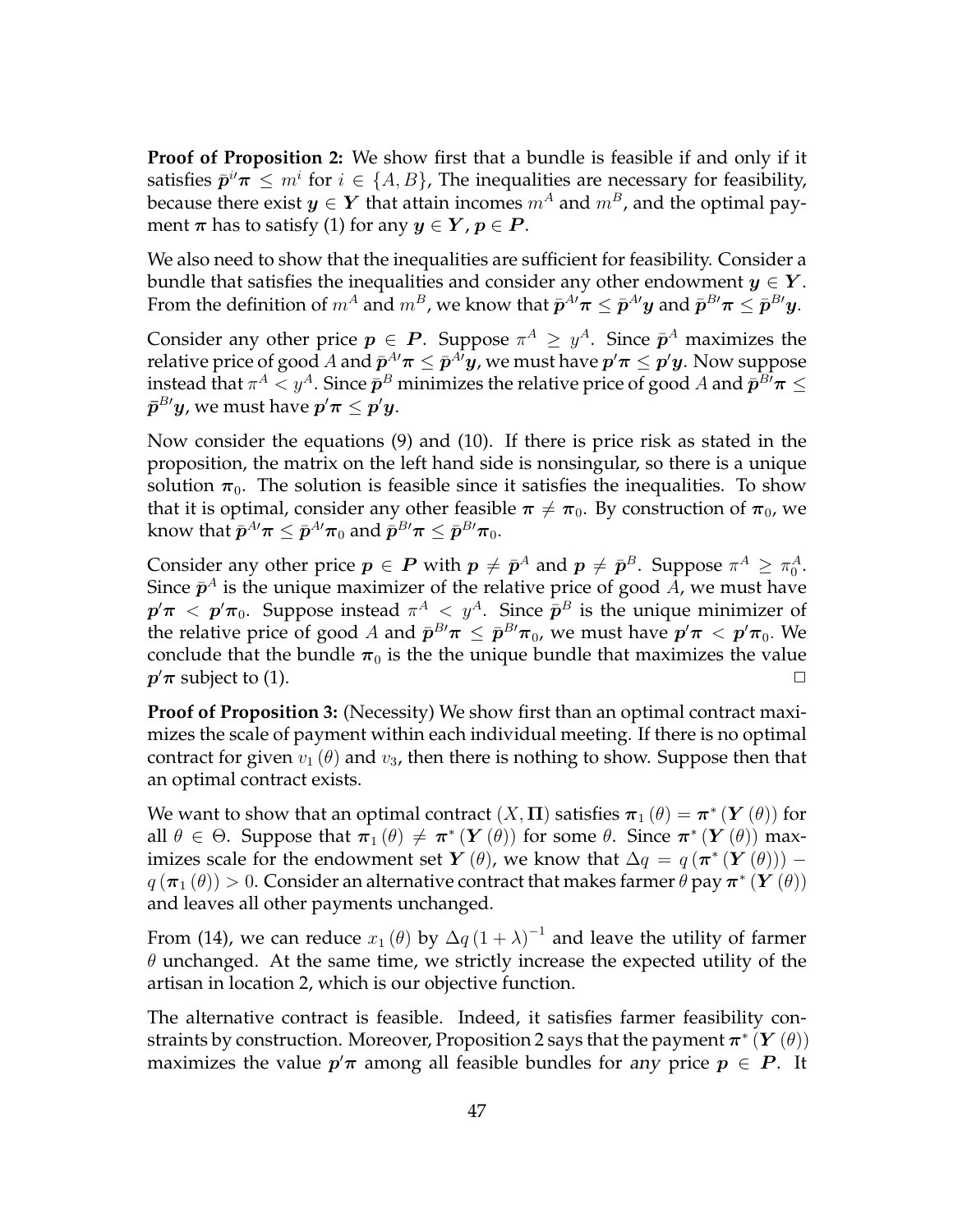follows that the feasibility constraint of the artisan in location 2 still allows the original payment  $\pi_2$ .

Since the alternative contract does not change the payment of artisan 2, we can retain the same production  $x_2$  and leave the individual rationality constraint of artisan 3 unchanged.

Given the original production  $x_2$ , the alternative contract also satisfies the individual rationality constraints of artisan 2. Indeed, From (13), a contract satisfies the individual rationality constraint (17) of artisan 2 if and only if we have  $E(U_2(X,\Pi;\theta)) \geq 0$  and  $(1+\lambda)x_2 - q(\pi_2) \geq 0$ . The expected utility of artisan 2 strictly increases so  $E(U_2(X, \Pi; \theta)) > 0$ . The second condition continues to hold since  $\pi_2$  and  $x_2$  are unchanged from the original contract which was optimal. Finally, since the alternative contract changes the component of artisan 2 utility that is due to trade with the farmer, (18) also continues to hold.

We can also retain production  $x_1(\tilde{\theta})$  for all farmers  $\tilde{\theta}\neq\theta$  and leave those farmers' constraints unchanged. In sum, we have constructed an alternative contract that satisfies all constraints and achieves a strictly higher objective than the original optimal contract, a contradiction. We conclude that an optimal contract satisfies  $\boldsymbol{\pi}_{1}\left(\theta\right)=\boldsymbol{\pi}^{*}\left(\boldsymbol{Y}\left(\theta\right)\right)$ .

We now show that an optimal contract satisfies  $\bm{\pi}_2 = \bm{\pi}^* \left(\bm{\Pi}_1\left(\bm{\Pi}\right)\right)$ . Suppose that  $\pi_2 \neq \Pi_1\left(\Pi\right)$ . Since  $\pi^\ast\left(\Pi_1\left(\Pi\right)\right)$  maximizes scale for the endowment set  $\Pi_1\left(\Pi\right)$ , we know that  $\Delta q = q\left(\bm{\pi}^*(\bm{\Pi}_1\left(\bm{\Pi}\right)\right) )-q\left(\bm{\pi}_2\right) >0.$  Consider an alternative contract that makes artisan 2 pay *π ∗* (**Π**<sup>1</sup> (*θ*)) and leaves all other payments unchanged.

From (14), we can increase  $x_2$  by  $\Delta q \left(1 + \lambda\right)^{-1}$  and leave the utility of artisan 3 unchanged. At the same time, we strictly increase the expected utility of the artisan in location 2 and in particular its component  $(1 + \lambda)x_2 - q(\pi_2)$ . From (13) and (17), the alternative contract satisfies the individual rationality constraint of the artisan in location 2. It also strictly increases the objective function.

The alternative contract is feasible since the payment of artisan 2 is feasible by construction and changes to the contract assigned to morning meetings do not affect any feasibility constraints for night meetings. We again have a contradiction and conclude that an optimal contract satisfies  $\boldsymbol{\pi}_2 = \boldsymbol{\pi}^*\left(\boldsymbol{\Pi}_1\left(\boldsymbol{\Pi}\right)\right)$  .

(Sufficiency) We now show that every collection of payments that maximizes the scale of payment within each individual meeting is part of a contract (*X,* **Π**) that is optimal for some promised utilities  $v_3$  and  $v_1(\theta)$ .

Consider a candidate contract that maximizes the scale of payments in individual meetings. We first show that we can find a production *X* and promised utilities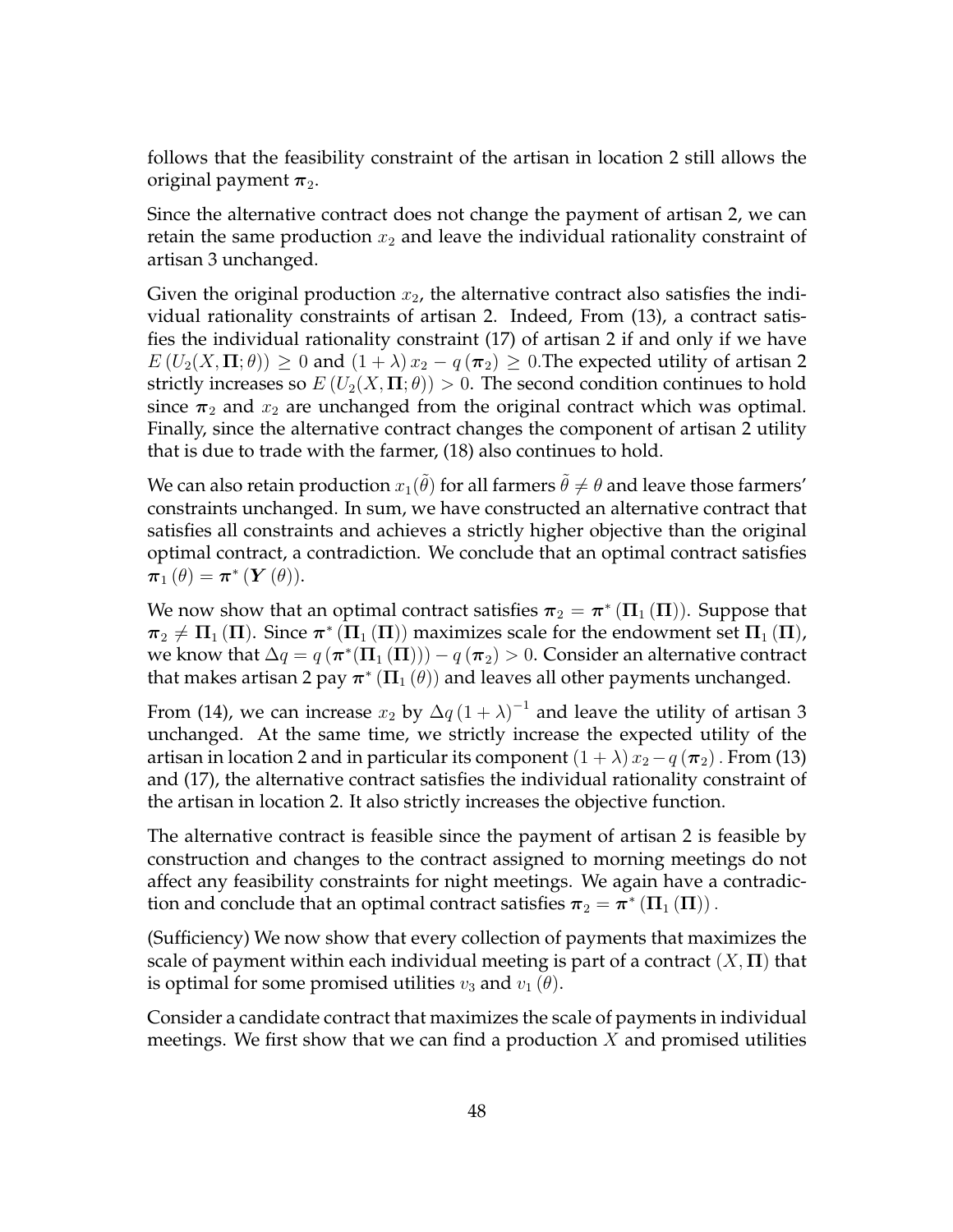such that the candidate contract satisfies all constraints of the optimization problem. We then show that there is no other contract that satisfies all constraints and yields higher payoff.

The payments from Part 1 satisfy the feasibility constraints (12). Fix  $v_3$  and  $v_1(\theta)$ and use (14) to choose production of customized goods *X*:

$$
x_1(\theta) = (1 + \lambda)^{-1} (v_1(\theta) + q(\pi_1(\theta)) - E(\mathbf{p}'\mathbf{y}|\theta)),
$$
  
\n
$$
x_2 = q(\pi_2) - v_3.
$$

Expected utility for an artisan in location 2 from the candidate contract is therefore:

$$
E(U_2(X,\Pi;\theta)) =
$$
  
\n
$$
\lambda Eq(\boldsymbol{\pi}_2) - (1+\lambda)v_3 + \frac{\lambda}{1+\lambda}E[q(\boldsymbol{\pi}_1(\theta))] - (1+\lambda)^{-1}E(v_1(\theta) - \boldsymbol{p}'\boldsymbol{y}).
$$

From (13), a contract  $(X, \Pi)$  satisfies the individual rationality constraint (17) if and only if  $E(U_2(X,\Pi;\theta)) \geq 0$  and  $(1+\lambda)x_2 - q(\pi_2) \geq 0$ . Substituting, we obtain:

$$
\frac{\lambda}{1+\lambda}q(\boldsymbol{\pi}_2) \ge v_3
$$

$$
\frac{\lambda}{1+\lambda}q(\boldsymbol{\pi}_2) + \frac{\lambda}{(1+\lambda)^2}E(q(\boldsymbol{\pi}_1(\theta))) \ge v_3 + \frac{1}{(1+\lambda)^2}E(v_1(\theta) - \boldsymbol{p}'\boldsymbol{y}).
$$
 (27)

The conditions are satisfied for example for  $v_3 = 0$  and  $v_1(\theta) = E(\mathbf{p}'\mathbf{y}|\theta)$ . Moreover, the candidate contract has  $\pi_2 = 0$  only in the degenerate case where all endowments are zero for sure, in which case  $q(\pi_1(\theta)) = x_1(\theta) = 0$ . The candidate contract thus satisfies the individual rationality constraint (18).

We have shown that the contract satisfies all constraints for some  $v_1(\theta)$  and  $v_3$ . To show that it is optimal, suppose that there is some alternative feasible and individually rational contract  $(X, \Pi)$  that yields strictly higher expected utility for the artisan in location 2 while keeping all other agents' utility levels the same. Suppose that alternative contract assigns different bilateral contracts to meetings between artisans from location 2 and farmers of types  $\theta \in \tilde{\Theta} \subset \Theta$ .

The payment *π ∗* (*Y* (*θ*)) is part of any constrained Pareto optimal contract in any such meetings. Since farmer utility is held fixed, it must be that expected utility of an artisan 2 from trade with farmers  $E(q(\tilde{\pi}_1(\theta)) - \tilde{x}_1(\theta))$  is less or equal than under the candidate contract.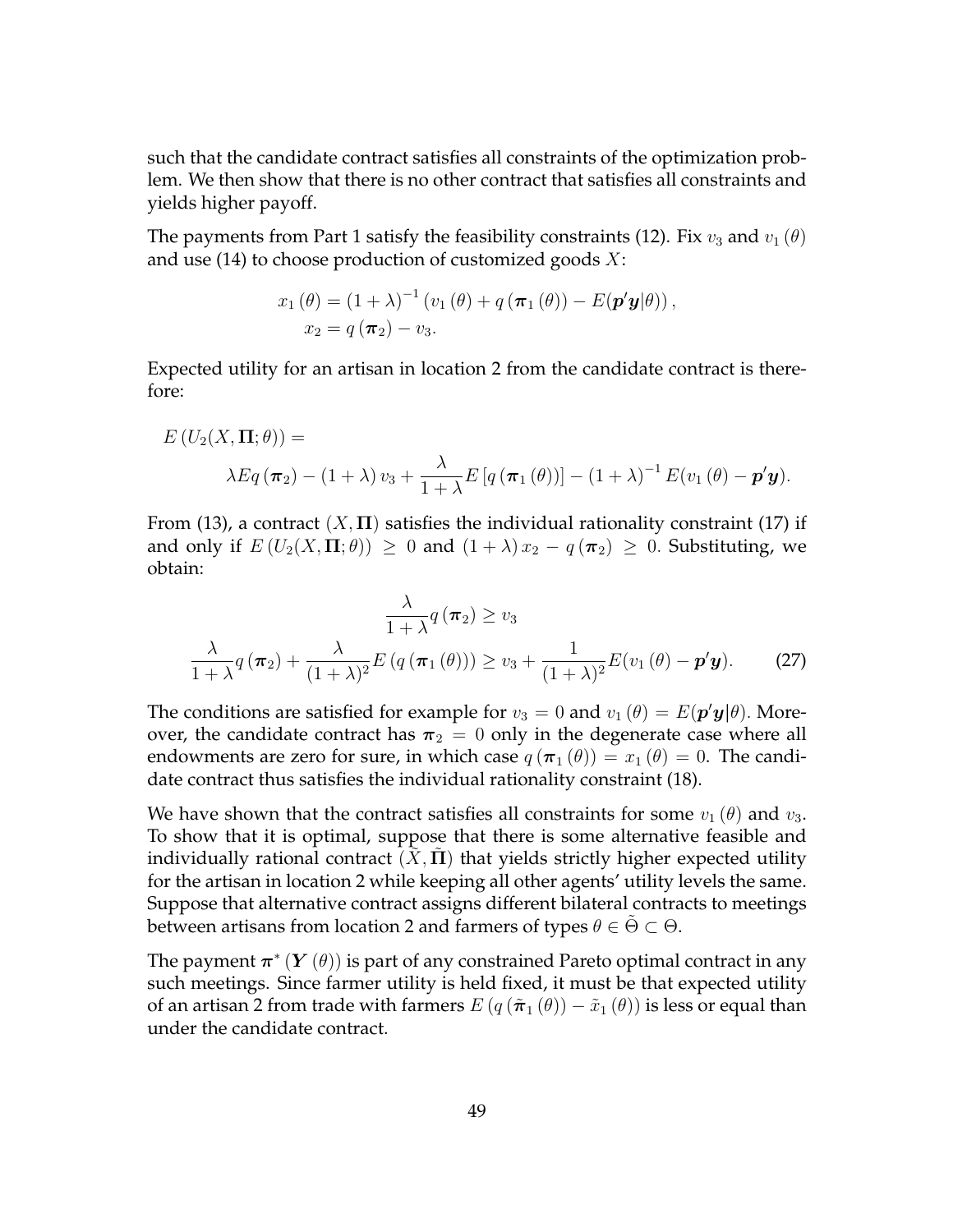It follows that expected utility from trade with artisan 3,  $(1 + \lambda)x_2 - q(\pi_2)$  is strictly higher under the alternative contract. However from (14) this is impossible, since we have assumed that artisan 3 utility is the same for both contracts. We conclude that the candidate contract is indeed optimal. **□** 

**Proof of Proposition 4:** The previous proposition states that any optimal contract maximizes the scale of payment in each individual meeting. The proof of that implication (labeled "sufficiency" in the proof above) shows that any contract that maximizes the scale of payment in each individual meeting and also delivers utility promises  $v_3$  and  $v_1(\theta)$  must prescribe production (21)–(22) and must satisfy conditions  $(19)$ – $(20)$ .  $\Box$ 

**Proof of Proposition 5:** We proceed by backward induction. Consider first night meetings between farmers of type *θ* and artisans from location 2 for a given contract  $(\tilde{x}_2, \tilde{\pi}_2)$  negotiated in the morning meeting. We restrict attention to histories such that  $\tilde{\pi}_2 = 0$  implies  $\tilde{x}_2 = 0$ . Any other history would have the artisan in location 3 work for free, which cannot happen in equilibrium.

Consider utilities if the outcome of night bargaining is  $(\tilde{x}_1, \tilde{\pi}_1)$ . If the chain of payments is infeasible (that is,  $p' \tilde{\pi}_1 < p' \tilde{\pi}_2$ ), then the artisan receives zero and the farmer receives  $E\left(\boldsymbol{p'}\boldsymbol{y}|\theta\right)$ . Otherwise, the utilities of the farmer and artisan  $\tilde{x}_1 - q\left(\tilde{\boldsymbol{\pi}}_1\right) + E\left(\boldsymbol{p}'\boldsymbol{y}|\theta\right)$  and:

$$
(1+\lambda)\,\tilde{x}_2+q\left(\tilde{\boldsymbol{\pi}}_1\right)-q\left(\tilde{\boldsymbol{\pi}}_2\right)-\tilde{x}_1,
$$

respectively. The outside option of the farmer is  $E(p'y)$  whereas the outside option of the artisan is zero. To maximize joint surplus, the farmer and artisan want to maximize scale  $q(\tilde{\pi}_1)$  subject to feasibility, that is, they want to choose  $\tilde{\pi}_1 = \pi_1(\theta)$ , the payment prescribed by any optimal contract.

We now choose the weights  $\mu_1(\theta)$  so that farmer  $\theta$ 's share of surplus at the optimal payments  $\pi_2$  and  $\pi_1$  ( $\theta$ ) is exactly  $v_1$  ( $\theta$ ):

$$
\mu_1(\theta) = \frac{v_1(\theta) - E(\mathbf{p}'\mathbf{y}|\theta)}{\lambda q(\boldsymbol{\pi}_2) + \frac{\lambda}{1+\lambda}q(\boldsymbol{\pi}_1(\theta)) + v_1(\theta) - E(\mathbf{p}'\mathbf{y}|\theta)}.
$$

It follows that artisans' equilibrium production given morning contract  $(\tilde{x}_2, \tilde{\pi}_2)$ is:

$$
x_1^*(\tilde{x}_2, \tilde{\boldsymbol{\pi}}_2, \theta) = \frac{1}{1+\lambda} \mu_1(\theta) \left( (1+\lambda)\tilde{x}_2 - q(\tilde{\boldsymbol{\pi}}_2) \right) + \left( 1 + \mu_1(\theta) \lambda \right) q(\boldsymbol{\pi}_1(\theta)).
$$

Consider, next, bargaining in morning meetings. If the outcome of morning bargaining is  $(\tilde{x}_2, \tilde{\pi}_2)$ , the utilities of the artisans from locations 3 and 2 are  $q(\tilde{\pi}_2) - \tilde{x}_2$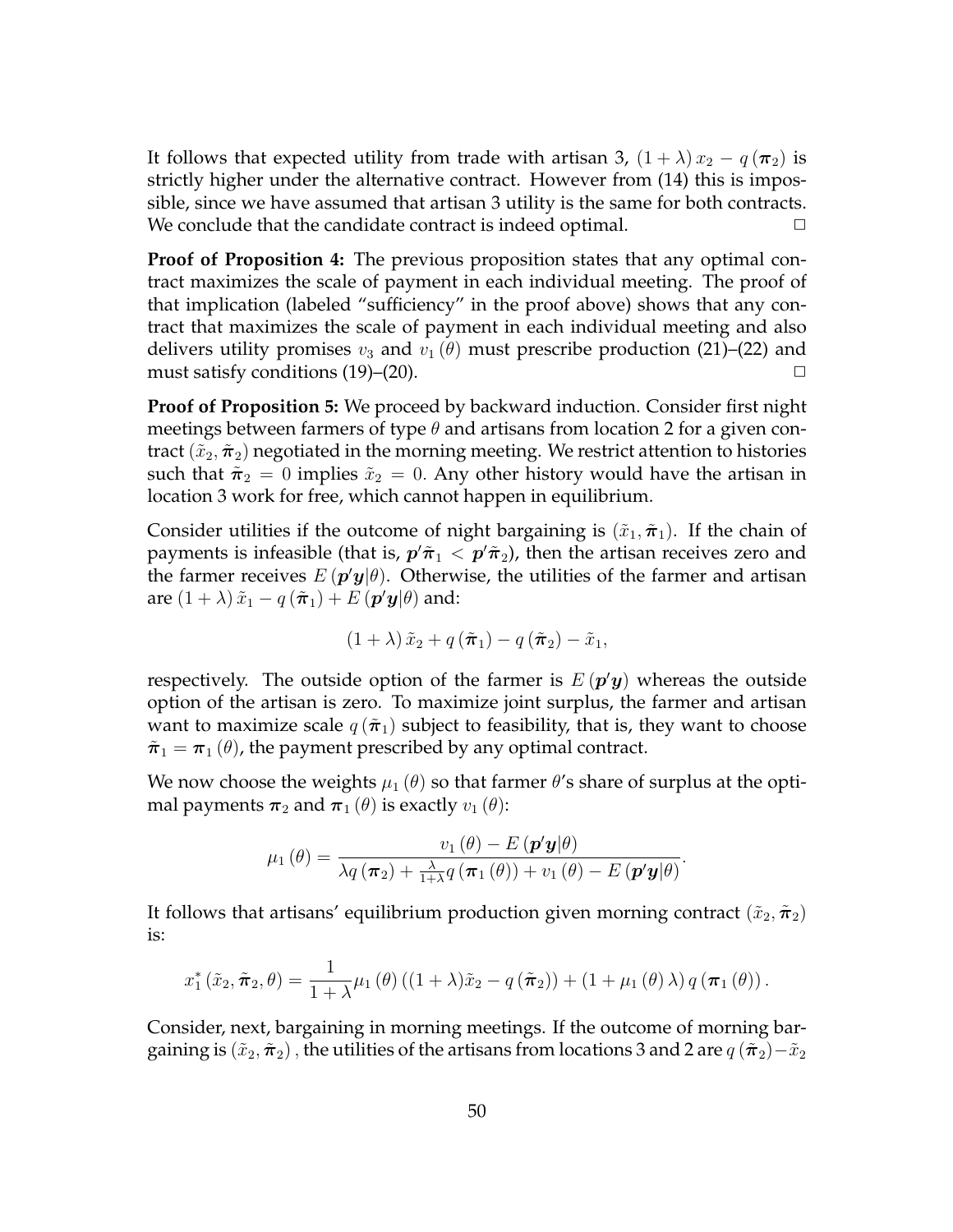and:

$$
(1+\lambda)\tilde{x}_2 + E(q(\pi_1(\theta))) - q(\tilde{\pi}_2) - E(x_1^*(\tilde{x}_2, \tilde{\pi}_2, \theta))
$$
  
= 
$$
\left(1 - \frac{E(\mu_1(\theta))}{1+\lambda}\right)((1+\lambda)\tilde{x}_2 - q(\tilde{\pi}_2)) + \frac{\lambda}{1+\lambda}E((1-\mu_1(\theta))q(\pi_1(\theta))),
$$

respectively. The outside option of artisan 3 is zero, and the outside option of artisan 2 is:

$$
\frac{\lambda}{1+\lambda}E((1-\mu_1(\theta))q(\boldsymbol{\pi}_1(\theta))).
$$

Since an optimal contract maximizes scale and allows promises  $v_1(\theta)$ , joint surplus in a morning meeting with  $\tilde{\pi}_2 = \pi_2$  is positive.

If we further set  $\bar{m}_2 = \min_{p \in P} \{p' \pi_2\}$ , then there is no other bilateral contract  $(\tilde{x}_2, \tilde{\pi}_2)$  that delivers more surplus. Indeed, promising a larger payment  $\tilde{\pi}_2$  is precluded by the bound. Promising lower payment reduces beneficial production of customized goods.

It follows that the optimal scale of payment in morning meetings is  $\pi_2$ . We can select the weight  $\mu_3$  so the share of surplus going to the artisan in location 3 at the optimal payment  $\pi_2$  is  $v_3$ :

$$
\mu_3 = \frac{v_3}{v_3 + \left(1 - \frac{E(\mu_1(\theta))}{1 + \lambda}\right) \left(\lambda q \left(\pi_2\right) - v_3\right) + \frac{\lambda}{1 + \lambda} E\left((1 - \mu_1(\theta))q \left(\pi_1(\theta)\right)\right)}.
$$

The production of customized goods follows as  $x_2 = q(\pi_2) - v_3$ .

**Proof of Proposition 6:** Following the same reasoning as in the proof of Proposition 1, in matches between farmers and artisans at location 2 it is optimal to choose the unit of account such that the entire income of the farmer can be passed on to 2. Thus, if an artisan meets farmer  $i \in \{A, B\}$ , the artisan will receive a payment consisting of *g* units of government IOUs and 1 *− g* units of farm good *i*. For the reasons articulated in Section 4, it will also be optimal to use a common unit of account in all artisan-artisan matches. As in the proof of Proposition 2, this dominant unit of account should be chosen to maximize the payment that can be passed on from location-2 artisans to other artisans. Proposition 2 is not directly applicable here, because there are now three goods that can serve as unit of account. We can state the problem of choosing the optimal unit of account as:

$$
\{u^{IOU},\ u^{A},\ u^{B}\}=\underset{u^{A},\ u^{B},\ u^{IOU}}{\text{argmax}}\left\{\underset{i,p,p^{IOU}}{\text{min}}\left\{\frac{gp^{IOU}+(1-g)p^{i}}{u^{IOU}p^{IOU}+u^{A}p^{A}+u^{B}p^{B}}\right\}\right\}
$$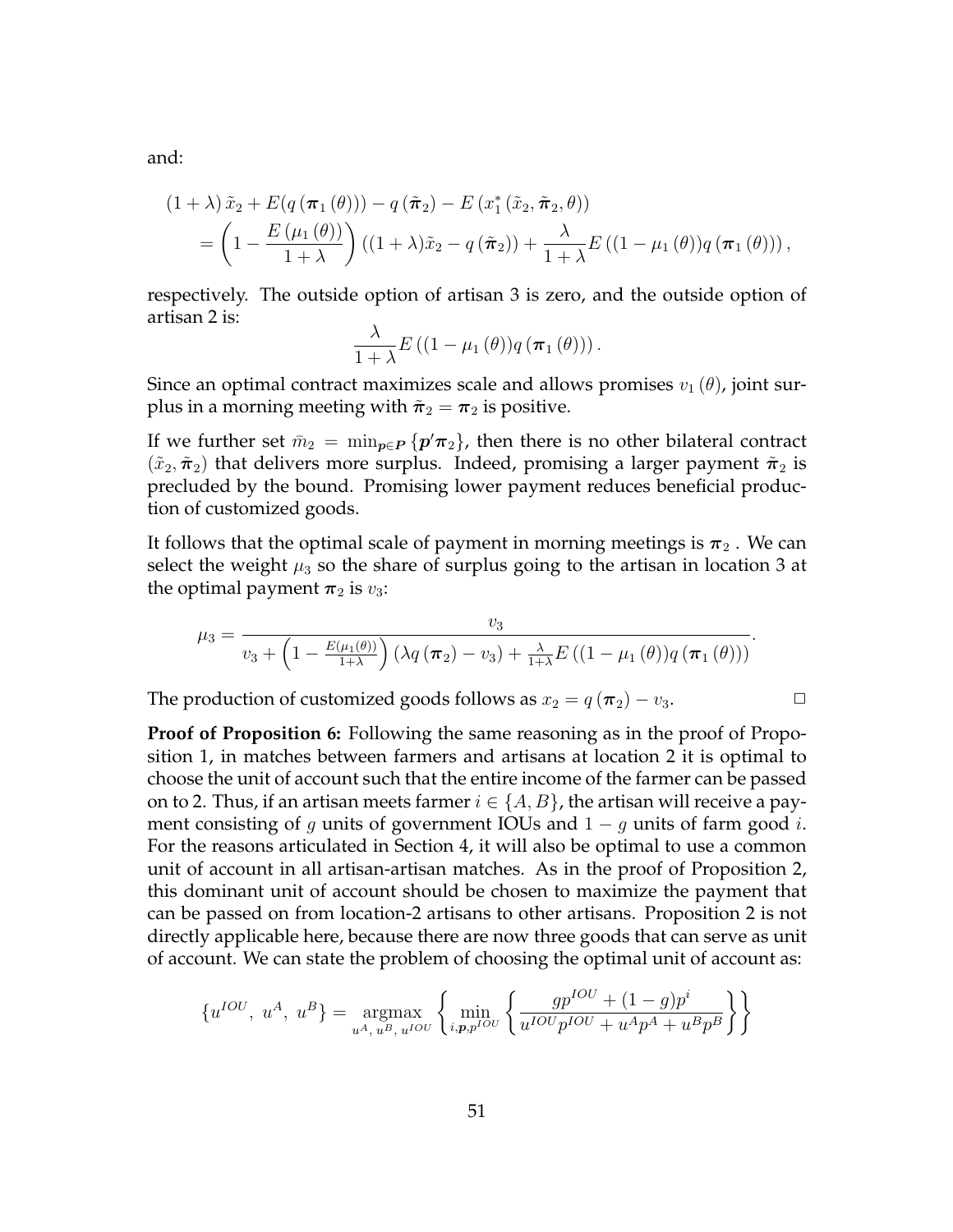subject to  $u^{IOU} + u^A + u^B = 1$  and  $u^{IOU}, u^A, u^B \ge 0$ . What is being maximized is the minimum of the value of the income of an artisan at location 2 (numerator) relative to the value of the unit of account (denominator), where the index  $i \in \{A, B\}$  denotes the identity of the farmer that the artisan meets. Given the symmetric price distribution for goods A and B, it is optimal to set:

$$
u^A = u^B = \frac{1 - u^{IOU}}{2}.
$$

The worst-case price realization for *p* is that the relative price of good *i* is at the minimum. We therefore have:

$$
\min_{i,p,p^{IOU}} \left\{ \frac{gp^{IOU} + (1 - g)p^i}{u^{IOU}p^{IOU} + u^A p^A + u^B p^B} \right\}
$$
\n
$$
= \min_{p^{IOU}} \left\{ \frac{gp^{IOU} / \max\{p^A, p^B\} + (1 - g)p}{u^{IOU}p^{IOU} / \max\{p^A, p^B\} + (1 - u^{IOU})\frac{p+1}{2}} \right\}
$$
\n
$$
= \left\{ \begin{array}{ll} \frac{gp^{IOU} + (1 - g)p}{u^{IOU}p^{IOU} + (1 - u^{IOU})\frac{p+1}{2}} & \text{if } u^{IOU} > \tilde{u}^{IOU} \\ g + (1 - g)\frac{2p}{p+1} & \text{if } u^{IOU} = \tilde{u}^{IOU} \\ \frac{gp^{IOU} + (1 - g)p}{u^{IOU}p^{IOU} + (1 - u^{IOU})\frac{p+1}{2}} & \text{if } u^{IOU} < \tilde{u}^{IOU}, \end{array} \right.
$$

where  $\tilde{u}^{IOU}$  is defined in (24), and in the second line we divide both numerator and denominator by the price of the more expensive farm good.

Now notice that for  $p^{IOU}$  fixed, the expression on the right-hand side is monotonic in  $u^{IOU}$ . Hence, if it is optimal to set  $u^{IOU} > \tilde{u}^{IOU}$ , the best choice is  $u^{IOU} = 1$ , and similarly if  $u^{IOU} < \tilde{u}^{IOU}$  is optimal the best choice is  $u^{IOU} = 0$ . Setting  $u^{IOU} = 0$  would be better than  $u^{IOU} = \tilde{u}^{IOU}$  if the inequality:

$$
\frac{g\underline{p}^{IOU} + (1 - g)\underline{p}}{\frac{\underline{p}+1}{2}} > g + (1 - g)\frac{2\underline{p}}{\underline{p}+1}
$$

held, which can be simplified to:

$$
\underline{p}^{IOU} \ge \frac{\underline{p}+1}{2},
$$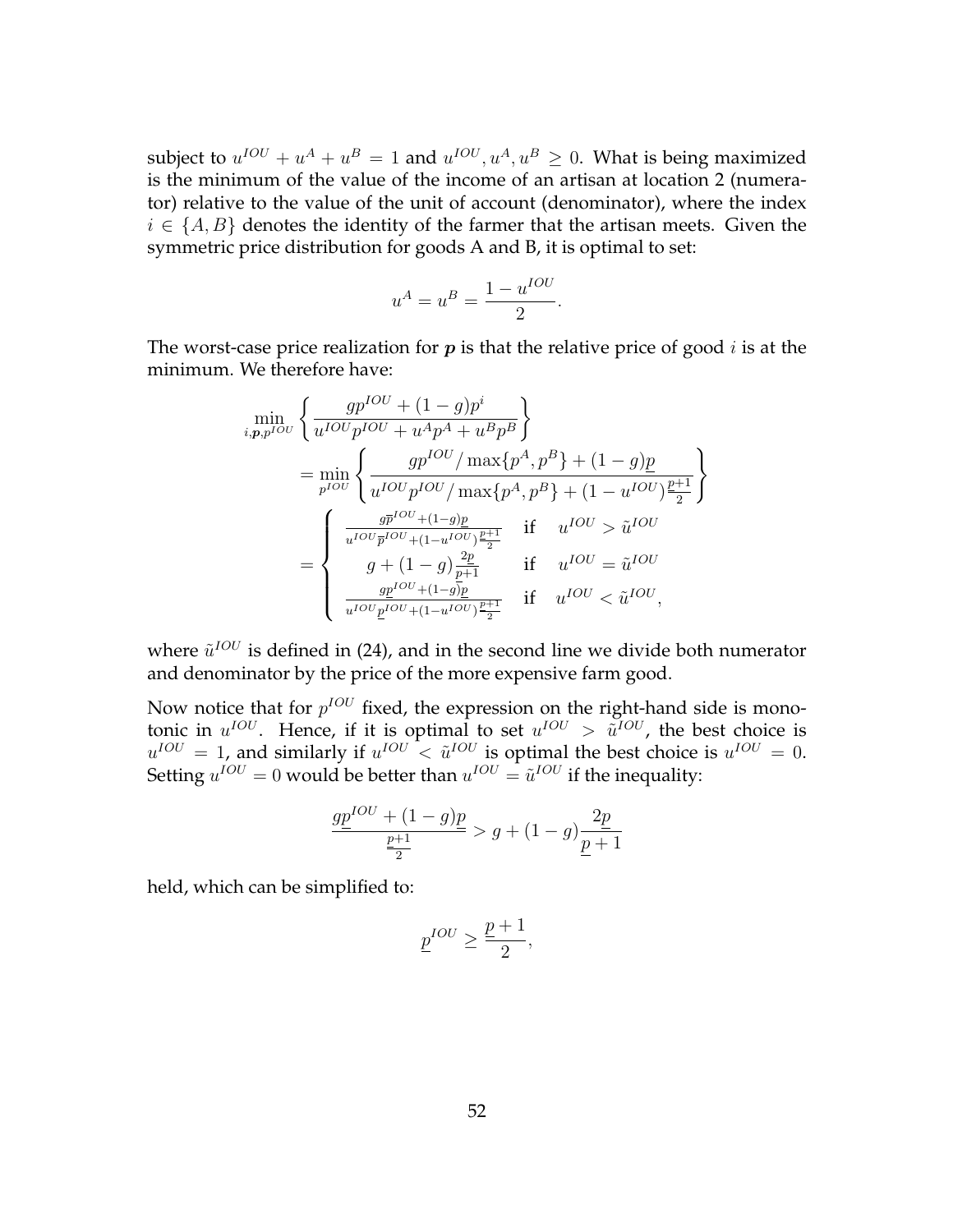which is ruled out by condition (23). Similarly,  $u^{IOU} = 1$  is better than  $u^{IOU} =$  $\tilde{u}^{IOU}$  if the inequality:

$$
\frac{g\overline{p}^{IOU}+(1-g)\underline{p}}{\overline{p}^{IOU}}\ge g+(1-g)\frac{2\underline{p}}{p+1}
$$

holds, which can be solved for:

$$
\overline{p}^{IOU}\leq \frac{\underline{p}+1}{2},
$$

which is the condition stated in the proposition.  $\Box$ 

**Proof of Proposition 7:** Given the symmetric environment, in the optimal allocation either all mismatched agents pay the rematching cost, or none of them do. The resulting environments (after potentially paying the rematching cost) are as characterized in the discussion of Example 3 if the cost is paid (i.e., matching only within regions, or "separate currencies") or in the discussion of Example 4 if not (matching across regions, or "currency union"). Comparing the optimal allocations, we see that (apart from the rematching cost) the only difference in terms of overall welfare is the consumption of the artisanal good by artisans at location 2. This is because given assumed welfare weights farmers and artisans at location 3 at at reservation utility, the production of location-2 artisans is independent of the regime, and location-2 artisans only consume artisanal goods in the optimal allocation. If the transport cost is paid and all agents match within their region (separate currencies), the optimal payment from artisan 2 to 3 in region *θ* is the one unit of the farm good  $\theta$  that 2 receives from the farmer. The individual rationality constraint of artisan 3 then implies that we have

$$
x_2^{\text{SEPARATE}} = 1.
$$

Under the alternative of a currency union, as in Example 4 the optimal payment from 2 to 3 is  $\pi_2 = \left(\frac{1}{1+\pi}\right)$  $\frac{1}{1+\overline{p}}$ ,  $\frac{1}{1+\overline{p}}$ 1+*p* ) . The individual rationality constraint of artisan 3 then gives:

$$
x_2^{\text{UNION}} = \frac{2}{1 + \overline{p}}.
$$

That is, in the currency union the scale of production is reduced to ensure that payments can be made even if matching outside the home region. Taking into account that under separate currencies avoiding matching with the other region involves paying the transport cost  $\tau$  with probability  $\alpha$ , welfare is higher when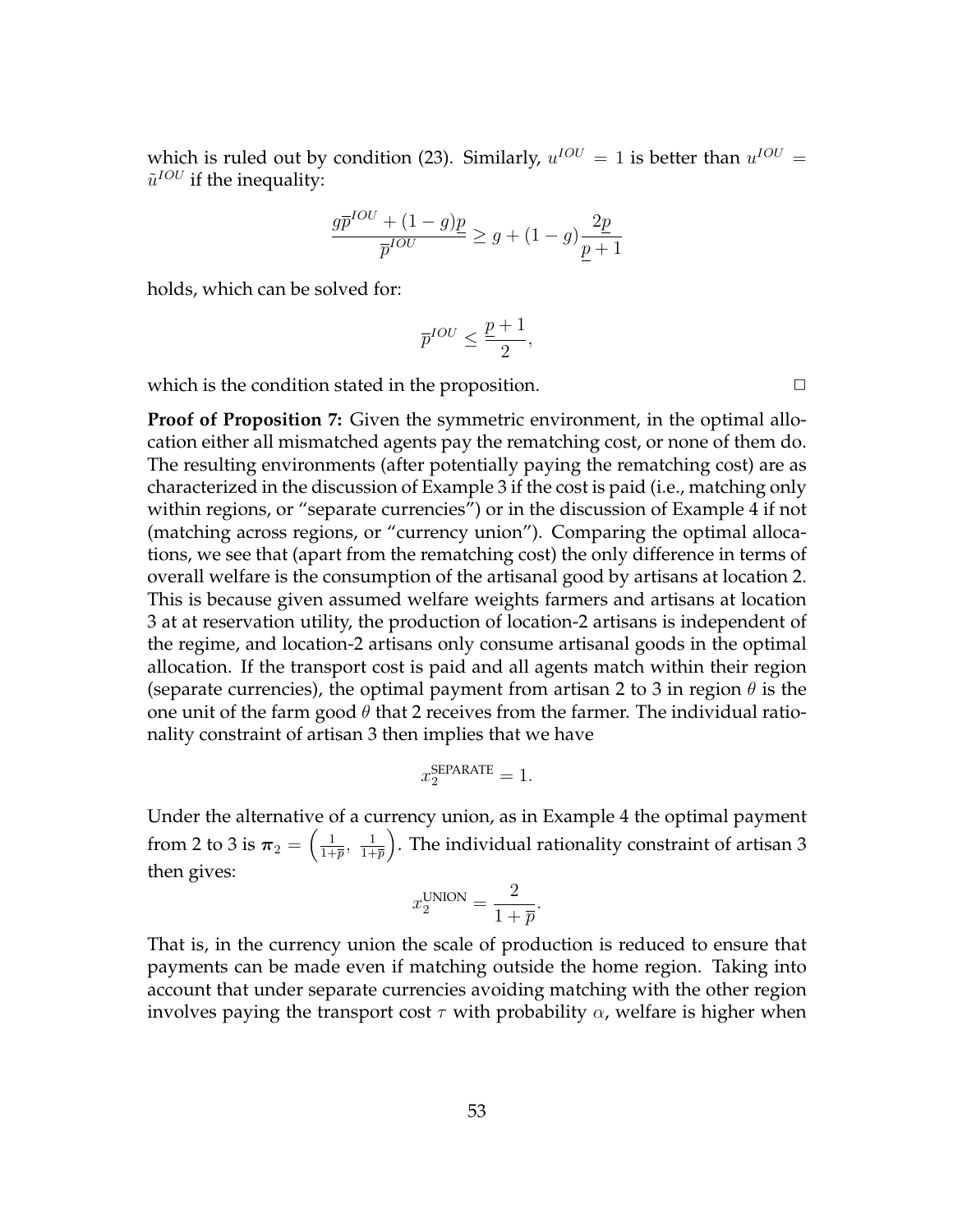there is matching across regions (and, hence, there is a currency union) if:

$$
(1 + \lambda)x_2^{\text{UNION}} \ge (1 + \lambda)x_2^{\text{SEPARATE}} - \alpha \tau
$$

or:

$$
\alpha \ge \frac{(1+\lambda)(\overline{p}-1)}{\tau(1+\overline{p})} \equiv \tilde{\alpha},
$$

which is the condition given in the proposition.  $\Box$ 

## **References**

- Acemoglu, Daron. 1995. "Hedging, Multiple Equilibria and Nominal Contracts." Chapter 13 of *The New Macroeconomics: Imperfect Markets and Policy Effectiveness*, edited by Huw David Dixon and Neil Rankin. Cambridge: Cambridge University Press.
- Adam, Klaus, and Junyi Zhu. 2016. "Price Level Changes and the Redistribution of Nominal Wealth Across the Euro Area." *Journal of the European Economic Association* 14 (4): 871–906.
- Aiyagari, S.Rao, and Neil Wallace. 1997. "Government Transaction Policy, the Medium of Exchange, and Welfare." *Journal of Economic Theory* 74 (1): 1–18.
- Alesina, Alberto, and Robert J. Barro. 2002. "Currency Unions." *Quarterly Journal of Economics* 107 (2): 409–36.
- Auclert, Adrien. 2016. "Monetary Policy and the Redistribution Channel." Unpublished Manuscript, Stanford University.
- Banerjee, Abhijit V., and Eric S. Maskin. 1996. "A Walrasian Theory of Money and Barter." *Quarterly Journal of Economics* 111 (4): 955–1005.
- Bohn, Henning. 1988. "Why Do We Have Nominal Government Debt?" *Journal of Monetary Economics* 21 (1): 127–40.
	- . 1990. "A Positive Theory of Foreign Currency Debt." *Journal of International Economics* 29 (3–4): 273–92.
- Burnside, Craig, Martin Eichenbaum, and Sergio Rebelo. 2006. "Government Finance in the Wake of Currency Crises." *Journal of Monetary Economics* 53 (3): 401–40.
- Cavalcanti, Ricardo De O., and Neil Wallace. 1999. "Inside and Outside Money as Alternative Media of Exchange." *Journal of Money, Credit and Banking* 31 (3): 443–57.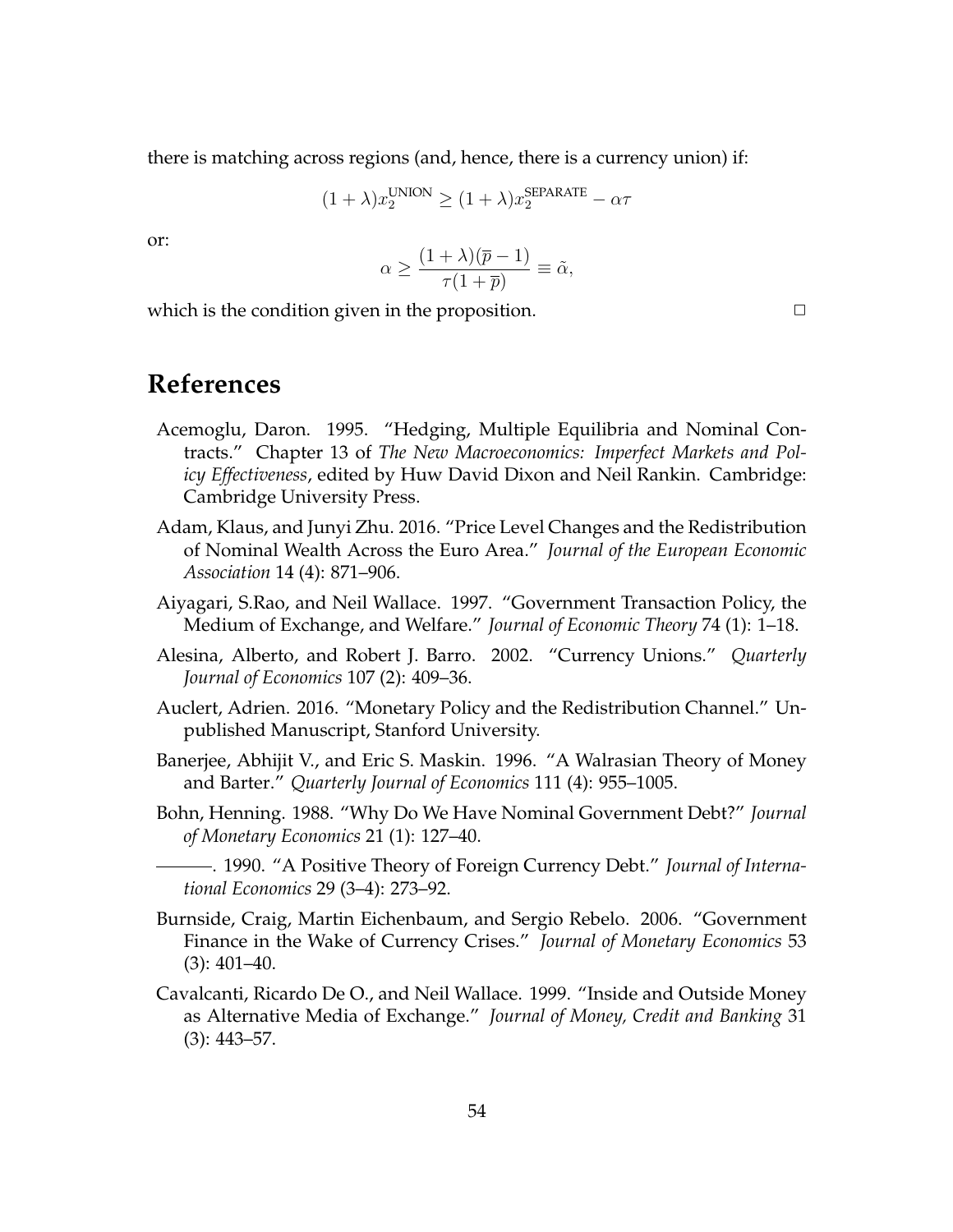- Cipolla, Carlo M. 1956. *Money, Prices, and Civilization in the Mediterranean World: Fifth to Seventeenth Century*. Princeton: Princeton University Press.
- Coibion, Olivier, Yuriy Gorodnichenko, Lorenz Kueng, and John Silvia. 2012. "Innocent Bystanders? Monetary Policy and Inequality in the U.S." NBER Working Paper 18170.
- Cooper, Russell. 1990. "Predetermined Wages and Prices and the Impact of Expansionary Government Policy." *Review of Economic Studies* 57 (2): 205– 14.
- Doepke, Matthias, and Martin Schneider. 2006a. "Aggregate Implications of Wealth Redistribution: The Case of Inflation." *Journal of the European Economic Association* 4 (2–3): 493–502.
- . 2006b. "Inflation and the Redistribution of Nominal Wealth." *Journal of Political Economy* 114 (6): 1069–97.
	- . 2013. "Money as a Unit of Account." CEPR Discussion Paper 9700.
- Doepke, Matthias, Martin Schneider, and Veronika Selezneva. 2016. "Distributional Effects of Monetary Policy." Unpublished Manuscript, Northwestern University.
- Einaudi, Luigi. 1937. "The Medieval Practice of Managed Currency." In *The Lessons of Monetary Experience: Essays in Honor of Irving Fisher*, edited by Arthur D. Gayer, 259–68. New York: Farrar and Reinehart.
	- . 1953. "The Theory of Imaginary Money from Charlemagne to the French Revolution." Chapter 14 of *Enterprise and Secular Change: Readings in Economic History*, edited by Frederic C. Lane and Jelle C. Riemersma. Homewood: Richard D. Irwin.
- Fisher, Irving. 1933. "The Debt-Deflation Theory of Great Depressions." *Econometrica* 1 (4): 337–357.
- Freeman, Scott, and Guido Tabellini. 1998. "The Optimality of Nominal Contracts." *Economic Theory* 11:545–62.
- Goldberg, Dror. 2012. "The Tax-Foundation Theory of Fiat Money." *Economic Theory* 50 (2): 489–97.
- Hu, Tai-Wei, John Kennan, and Neil Wallace. 2009. "Coalition-Proof Trade and the Friedman Rule in the Lagos-Wright Model." *Journal of Political Economy* 117 (1): 116–37.
- Hu, Tai-Wei, and Guillaume Rocheteau. 2013. "On the Coexistence of Money and Higher-return Assets and its Social Role." *Journal of Economic Theory* 148 (6): 2520–60.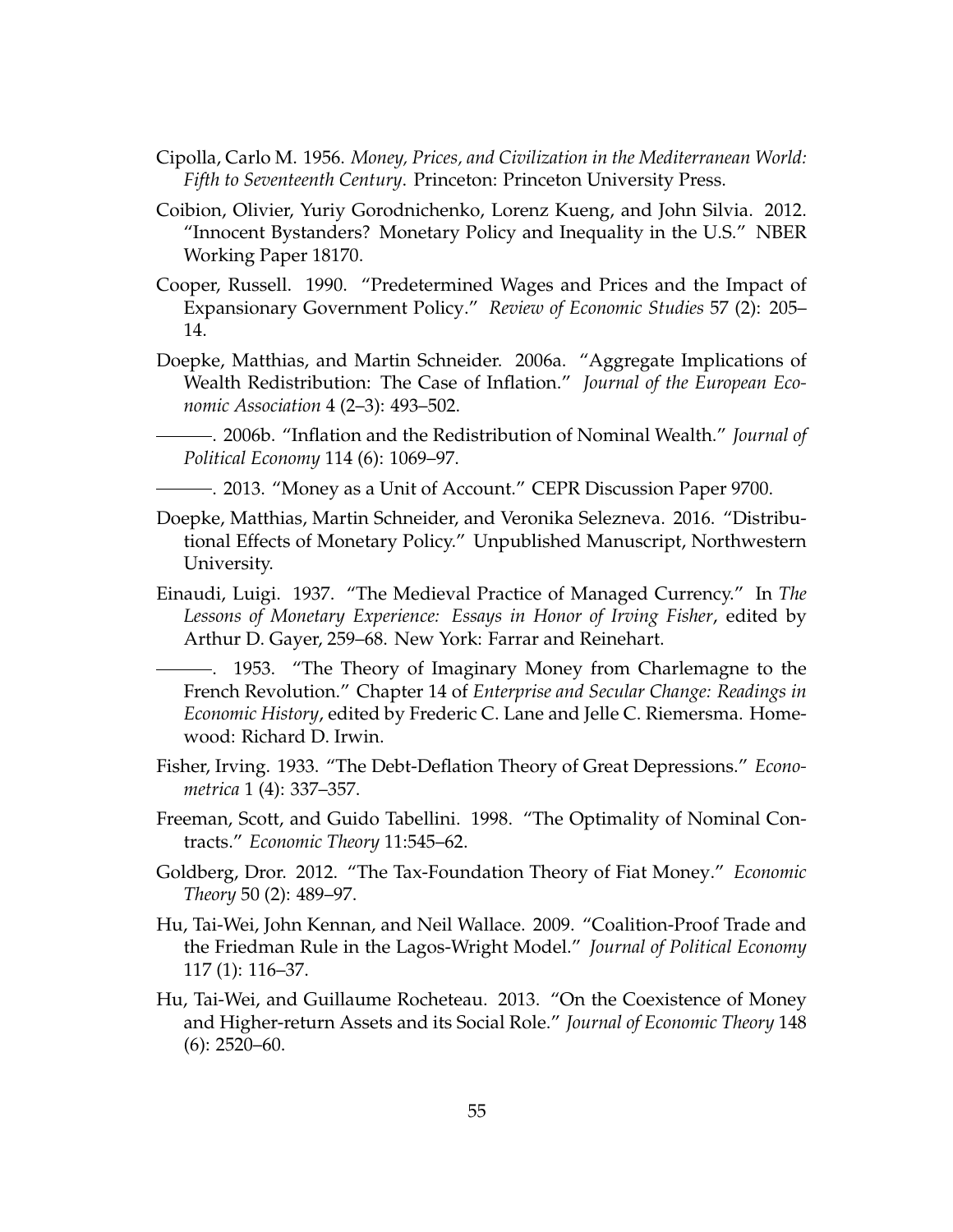- Jovanovic, Boyan, and Masako Ueda. 1997. "Contracts and Money." *Journal of Political Economy* 105 (4): 700–708.
- Kindleberger, Charles P. 1993. *A Financial History of Western Europe*. 2d ed. Oxford: Oxford University Press.
- Kiyotaki, Nobuhiro, and John Moore. 1997. "Credit Chains." Unpublished Manuscript, Princeton University.
- Kiyotaki, Nobuhiro, and Randall Wright. 1989. "On Money as a Medium of Exchange." *Journal of Political Economy* 97 (4): 927–54.
- Kocherlakota, Narayana R. 1998. "Money Is Memory." *Journal of Economic Theory* 81 (2): 232–51.
- . 2002. "The Two-money Theorem." *International Economic Review* 43 (2): 333–46.
- Lagos, Ricardo, and Randall Wright. 2005. "A Unified Framework for Monetary Theory and Policy Analysis." *Journal of Political Economy* 113 (3): 463–84.
- Li, Yiting, and Randall Wright. 1998. "Government Transaction Policy, Media of Exchange, and Prices." *Journal of Economic Theory* 81 (2): 290–313.
- Matsuyama, Kiminori, Nobuhiro Kiyotaki, and Akihiko Matsui. 1993. "Toward a Theory of International Currency." *The Review of Economic Studies* 60 (2): 283–307.
- Meh, Césaire, Vincenz Quadrini, and Yaz Terajima. 2010. "Limited Nominal Indexation of Optimal Financial Contracts." Unpublished Manuscript, University of Southern California.
- Meh, Césaire, José-Víctor Ríos-Rull, and Yaz Terajima. 2010. "Aggregate and Welfare Effects of Redistribution of Wealth under Inflation and Price-Level Targeting." *Journal of Monetary Economics* 57 (6): 637–52.
- Neumeyer, Pablo Andres. 1998. "Inflation-Stabilization Risk in Economies with Incomplete Asset Markets." *Journal of Economic Dynamics and Control* 23 (3): 371–91.
- Persson, Mats, Torsten Persson, and Lars E. O. Svensson. 1998. "Debt, Cash Flow and Inflation Incentives: A Swedish Example." In *The Debt Burden and Its Consequences for Monetary Policy*, edited by Guillermo Calvo and Mervyn King, 28–62. New York: St. Martin's Press.
- Rocheteau, Guillaume. 2011. "Payments and Liquidity under Adverse Selection." *Journal of Monetary Economics* 58 (3): 191–205.
- Samuelson, Paul A. 1958. "An Exact Consumption-Loan Model of Interest with or without the Social Contrivance of Money." *Journal of Political Economy* 66 (6): 467–82.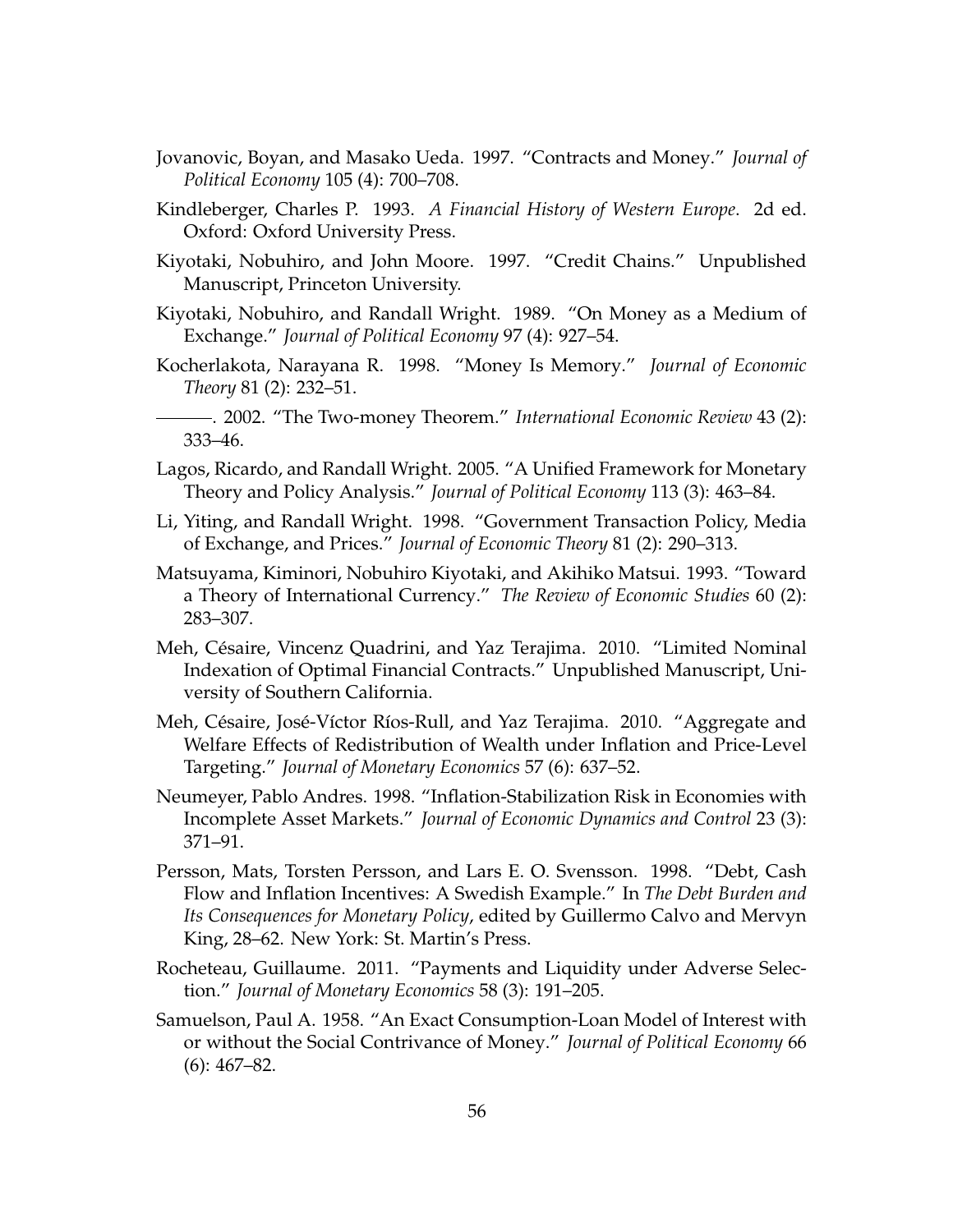- Sargent, Thomas J., and François R. Velde. 2002. *The Big Problem of Small Change*. Princeton: Princeton University Press.
- Schneider, Martin, and Aaron Tornell. 2004. "Balance Sheet Effects, Bailout Guarantees and Financial Crises." *Review of Economic Studies* 71 (3): 883–913.
- Sims, Christopher A. 2001. "Fiscal Consequences for Mexico of Adopting the Dollar." *Journal of Money, Credit, and Banking* 33 (2, Part 2): 597–616.
- Spufford, Peter. 1988. *Money and its Use in Medieval Europe*. Cambridge: Cambridge University Press.
- Starr, Ross M. 1974. "The Price of Money in a Pure Exchange Monetary Economy with Taxation." *Econometrica* 42 (1): 45–54.
- Sterk, Vincent, and Silvana Tenreyro. 2014. "The Transmission of Monetary Policy Operations through Redistributions and Durable Purchases." Unpublished Manuscript, London School of Economics.
- Velde, François R. 2009. "Chronicle of a Deflation Unforetold." *Journal of Political Economy* 117 (4): 591–634.
- Wright, Randall, and Alberto Trejos. 2001. "International Currency." *Advances in Macroeconomics* 1 (1): Article 3.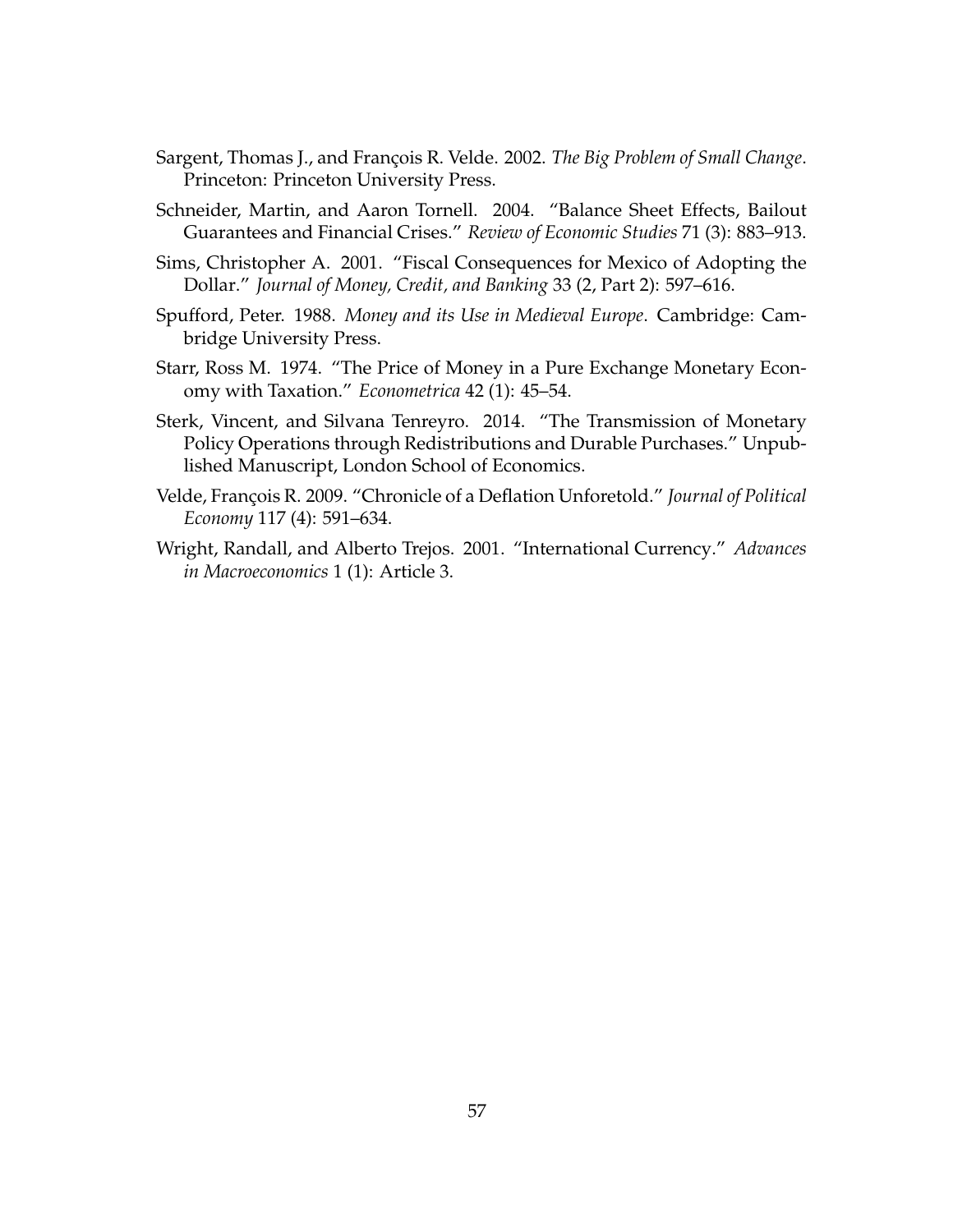# **Online Appendix for: Money as a Unit of Account**

Matthias Doepke (Northwestern) and Martin Schneider (Stanford)

March 2017

## **B Coalition-Proof Contracts**

When defining optimal contracts, we have required only individual rationality. In an environment with multiple bilateral meetings, it is also attractive to rule out joint deviations by a pair of agents within a meeting. We now define coalitionproof contracts and point out that the optimal contract characterized by Proposition 3 is coalition proof.

Consider first morning meetings. We require that for all alternative bilateral contracts  $(\tilde{x}_2, \tilde{\pi}_2)$  that are feasible—that is,  $\tilde{\pi}_2 \in \Pi_1(\Pi)$ —agents are no better off than under the economywide contract:

$$
E\left(U_2(X,\Pi;\theta)\right) \ge (1+\lambda)\,\tilde{x}_2 - q\left(\tilde{\pi}_2\right) + E\left(q\left(\pi_1\left(\theta\right)\right) - x\left(\theta\right)\right),
$$
  

$$
U_3(X,\Pi) \ge q\left(\tilde{\pi}_2\right) - \tilde{x}_2.
$$
 (28)

Proposition 3 shows that any optimal contract maximizes the scale of payment in meetings between artisans 2 and 3. As a result, there cannot be any fruitful joint deviation and the contract satisfies satisfies (28).

Consider now joint deviations by a farmer of type *θ* and an artisan from location 2 in a night meeting. For all alternative bilateral contracts  $(\tilde{x}_1, \tilde{\pi}_1)$  that allow the artisan to make his already promised payment—that is,  $p'\tilde{\pi}_1\geq p'\pi_2$  for all *p* ∈ *P*—we require:

$$
E(U_2(X, \Pi; \theta)) \ge (1 + \lambda) x_2 - q(\pi_2) + E(q(\tilde{\pi}_1)) - \tilde{x}_1,
$$
  

$$
U_1(X, \Pi; \theta) \ge (1 + \lambda) \tilde{x}_1 - q(\tilde{\pi}_1) + E(\mathbf{p}'\mathbf{y}|\theta).
$$

Again an optimal contract does not allow such a deviation since Proposition 3 says the optimal contract maximizes scale within meetings between farmers and artisans from location 2.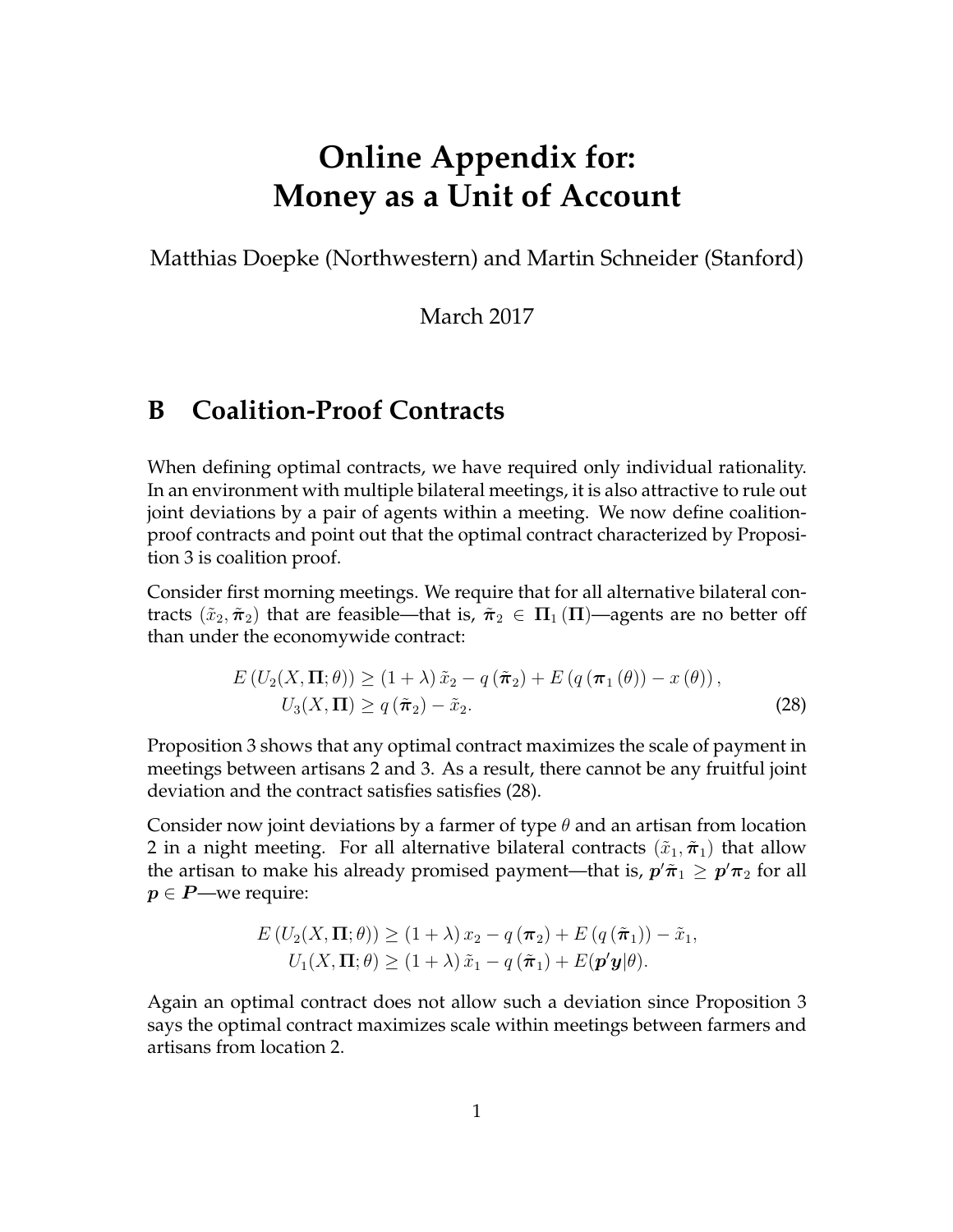## **C Endowment Income for Artisans**

Proposition 3 assumes that artisans in locations 2 and 3 do not receive their own endowment of tradable goods. Instead, they rely for payment on the endowment of the farmer at the head of their chain. Here we consider an extension where artisans can receive endowment income as well. Suppose that at the beginning every agent learns an endowment type *θ ∈* Θ. Every chain is then characterized by an endowment vector  $(\theta_1, \theta_2, \theta_3)$ , where  $\theta_i$  indicates the type of the agent in location *i*.

It enough to consider an economy with one endowment type in locations 2 and 3. Since types  $\theta_2$  and  $\theta_3$  are realized before morning meetings where the first actions in the economy are taken, the overall economy divides into many independent subeconomies according to the realization  $(\theta_2, \theta_3)$ . Moreover, the effect of an endowment for the artisan in location 3 affects only that agent's outside option, but does not alter any feasibility constraints.

Consider thus a modified environment in which artisans in location 2 receive an endowment with support  $Y_2$ . The optimal payment satisfies the recursion in Proposition 3 if we define:

$$
\Pi_1(\Pi)=(\pi_1(\theta)+\boldsymbol{y}_2:\theta\in\Theta,\boldsymbol{y}_2\in\boldsymbol{Y}_2)\,.
$$

Indeed, an optimal payment in morning meetings maximizes scale given the set  $\Pi_1(\Pi)$ ; adding  $Y_2$  only changes the initial set of available bundles. Moreover, an optimal bundle must still maximize scale in night meetings also: the key property exploited in the proof of Proposition 3 is that  $\pi_1(\theta)$  maximizes the value of production for any price vector. Higher scale in night meetings thus allows higher scale in morning meetings with or without an extra endowment.

While the recursion remains unchanged with an artisan endowment, the evolution of the optimal unit of account is different. In particular, the optimal unit of account will be tailored more closely to the endowment of artisan 2. Like farmer endowments, artisan endowments are thus a force that can makes the unit of account different across transactions. Of course, if the artisan endowment risk is similar in nature to the risk from meeting farmers, say, because it arises from a second meeting with another farmer, then it will have no effect on the unit of account and only increase the scale.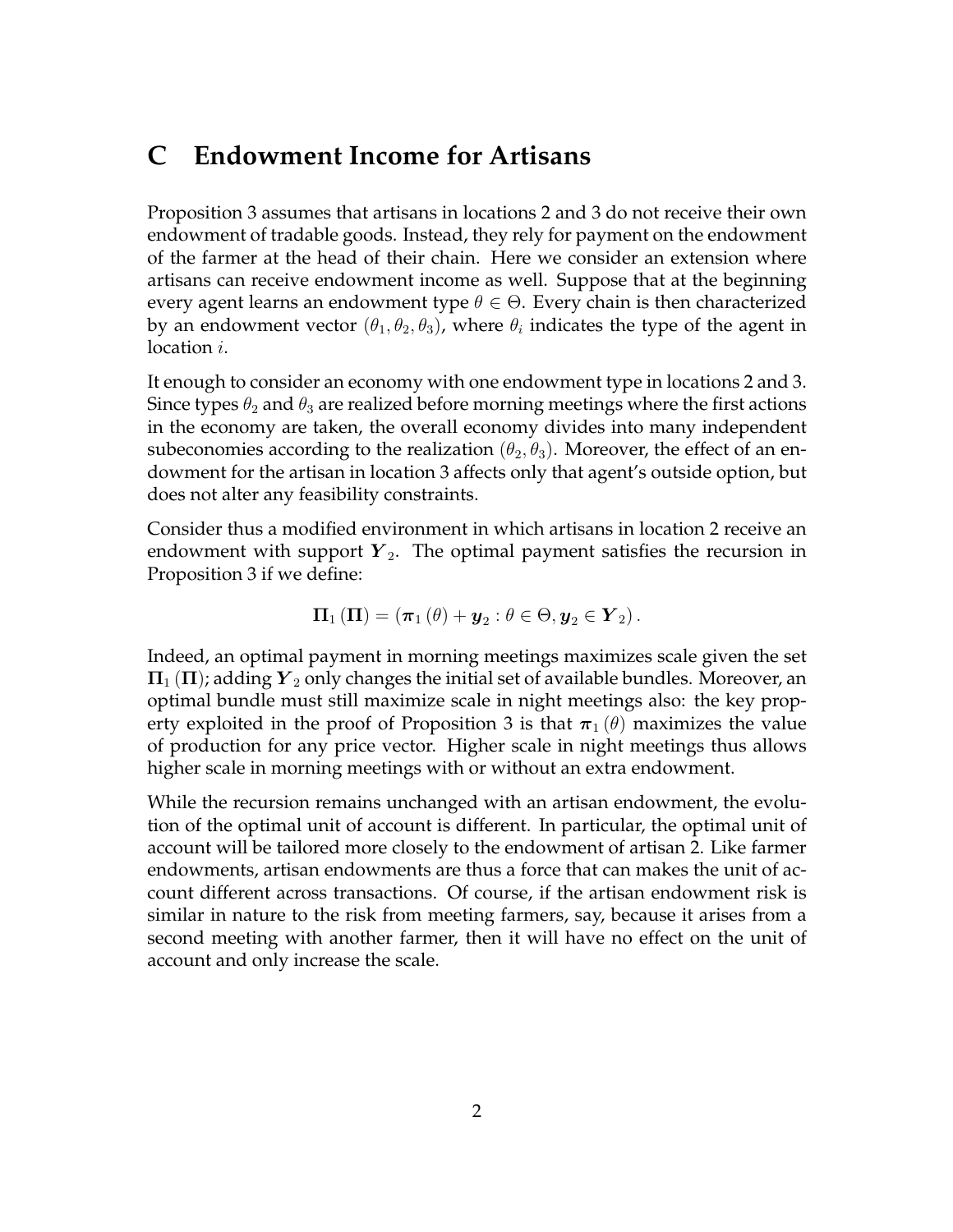## **D Setup with Small Default Costs**

In the main text, our results were derived for an economy in which default costs are large, so that only non-contingent contracts can be used. In this appendix, we outline how the framework can be extended to allow for small default costs, in the sense that the cost of breaking promises is sufficiently small for breaking promises to be optimal in some cases. Even so, the unit of account still matters, because an appropriately chosen unit of account is necessary to minimize the cost of settling contracts in the economy.

Most of the results for the large-cost case carry over unchanged to the small-cost setting. The key differences arise when we consider what the optimal unit of account should look like. In the small-default-cost setting, the objective is to minimize the probability of default, but not to avoid default entirely. This implies that the probability of meeting different types of agents becomes an important determinant of the optimal unit of account. Parallel to our analysis in Section 6, this feature can be developed into a model of optimal currency areas, even without relying on the ability (as assumed in Section 6) to switch trading partners ex-post at a cost.

We develop the small-default cost setting more fully in the working paper version of this paper, Doepke and Schneider (2013). Here, we describe the basic setup in the context of the partial-equilibrium environment described in Section 3. To allow for a small default cost, we introduce a distinction between a a promised payment and an actual payment. The future payment from customer to supplier is specified in two parts. The first component is a non-contingent promised payment, namely a vector of farm-good quantities  $\boldsymbol{\pi} = (\pi^A, \ \pi^B)'$  (as before). By promising  $\pi$  to the supplier, the customer commits to delivering goods  $\pi$  at date 2. Unlike in the large-cost case, we now allow for the possibility that a customer may not always be able to deliver on a payment promise *π*. To deal with this possibility, the second component of the contracted payment consists of a fully contingent payment  $h(\bm{y},\bm{p})$ , where  $h(\bm{y},\bm{p})\,\leq\,\bm{p}'\bm{\pi}$ , i.e., the value of the alternative payment is no greater than the original promise. The actual payment that the customer has to make in state  $(y, p)$  is the smaller of the promised and the alternative payment:

$$
\min\left\{\boldsymbol{p}'\boldsymbol{\pi},h(\boldsymbol{y},\boldsymbol{p})\right\}.
$$

Given that  $h(\bm{y}, \bm{p}) \leq \bm{p}'\bm{\pi}$ , the actual payment is in fact always equal to  $h(\bm{y}, \bm{p})$ . This actual payment is fully enforced. The full contract between customer and supplier specifies the customized artisanal good *x* to be produced by the supplier